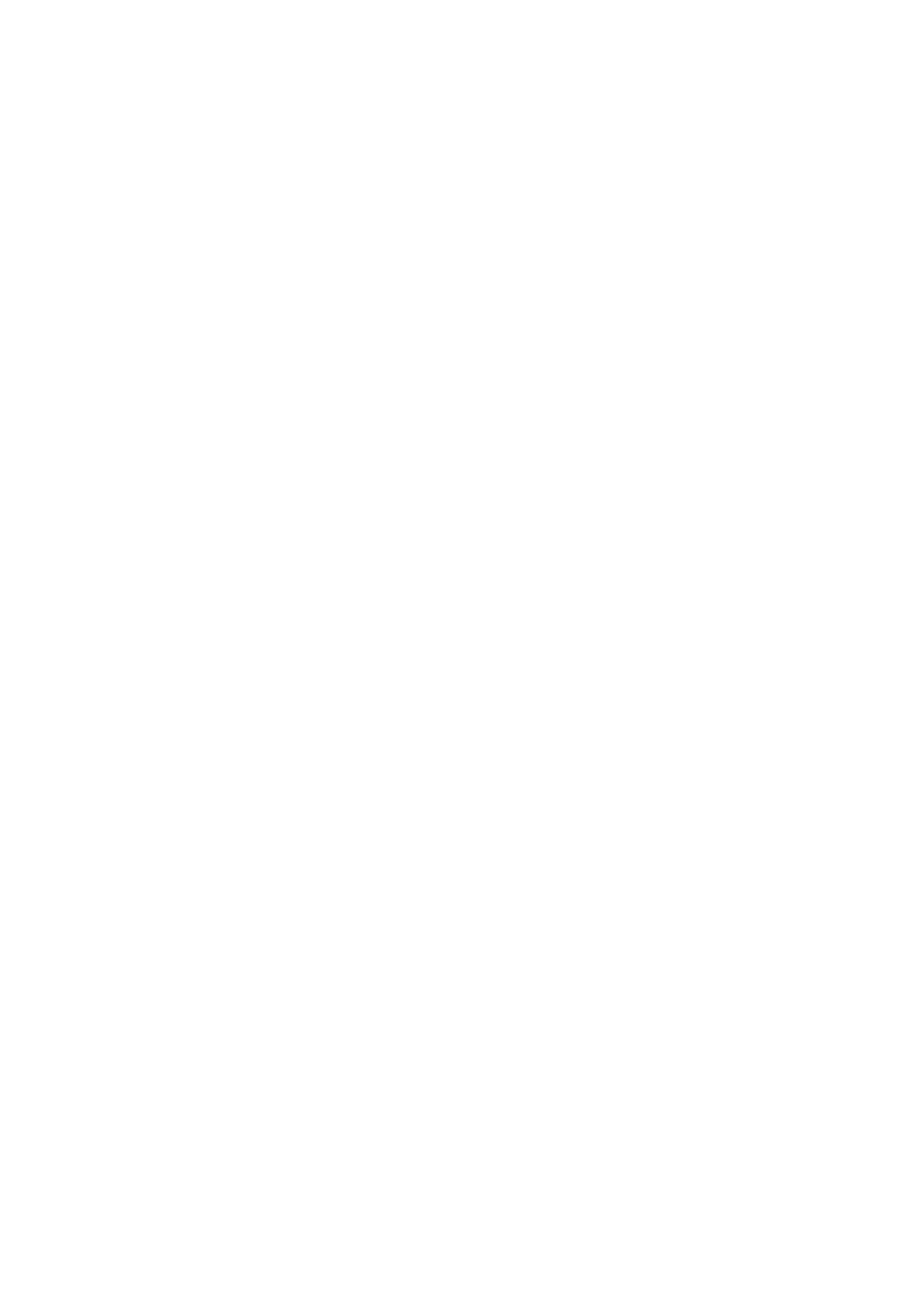# *Solution 862*

# *Operators Manual*

Copyright 1998 by Electronics Design and Manufacturing Pty Limited, SYDNEY, AUSTRALIA

# **Document Part Number MA406O Document Issue 1.00 Printed 03 November 1998**

#### **This documentation is provided to suit** *Solution 862* **Control Panel (CC406)**

Firmware Revision 1.00

Hardware Revision A

#### **Copyright Notice**

All rights reserved. No part of this publication may be reproduced, transmitted or stored in a retrieval system in any form or by any means, electronic, mechanical, photocopying, recording, or otherwise, without the prior written permission of Electronics Design and Manufacturing Pty Limited.

#### **Trademarks**

Throughout this document trademark names may have been used. Rather than put a trademark symbol in every occurrence of a trademark name, we state that we are using the names only in an editorial fashion and to the benefit of the trademark owner with no intention of infringement of the trademark.

#### **Notice of Liability**

While every precaution has been taken in the preparation of this document, neither Electronics Design and Manufacturing Pty Limited nor any of its official representatives shall have any liability to any person or entity with respect to any liability, loss or damage caused or alleged to be caused directly or indirectly by the information contained in this book.

Electronics Design and Manufacturing Pty Limited reserves the right to make changes to features and specifications at any time without prior notification in the interest of ongoing product development and improvement.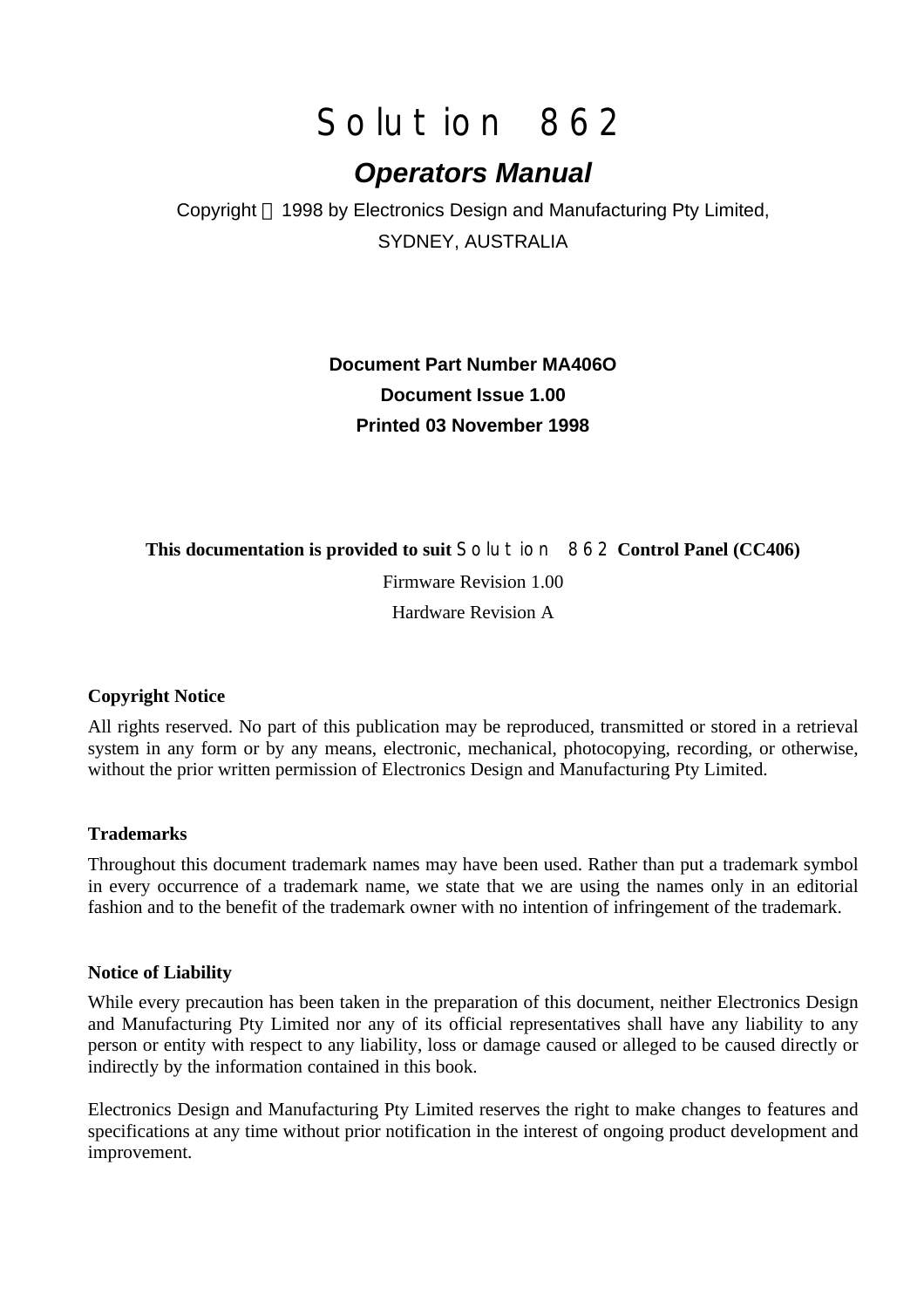# Table Of Contents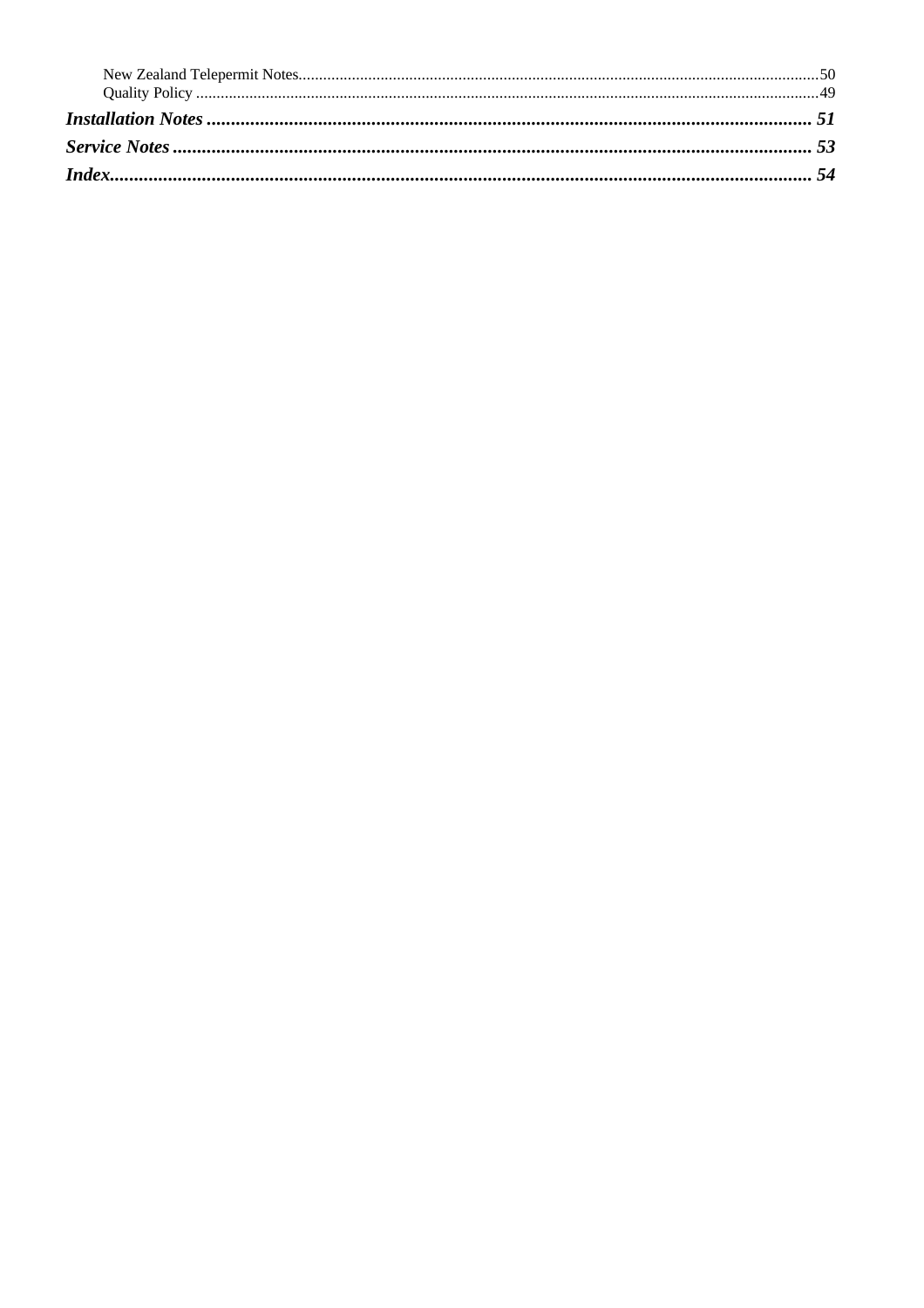# *Introduction*

Congratulations on selecting the *Solution 862* control panel to protect you and your property. So that you can obtain the most from your unit, we suggest that you take the time to read through this manual and familiarise yourself with the numerous outstanding operating features of this system.

You will notice that in all aspects of planning, engineering, styling, operation, convenience and adaptability, we have sought to anticipate your every possible requirement. Programming simplicity and speed have been some of the major considerations and we believe that our objectives in this area have been more than satisfied.

This manual will explain all aspects of operating the control panel. All system parameters and options are detailed, however suitability is left up to the individual. Every system can be tailored to meet all requirements quickly and easily.

The *Solution* range of control panels are very popular with thousands of people throughout many countries of the globe, all of whom have various levels of technical aptitude and ability. We have tried to aim this manual at all levels of readers.

As *Solution* control panels continue to be improved over the years, they have become very powerful. Some of its early first-time users have advanced to true "power users" and we need to address their needs too, while maintaining the simplicity of the manual and the product.

# *Features*

The *Solution 862* control panel uses the very latest in microprocessor technology to provide you with more useful features and superior reliability and performance.

Following is a list of the main features that the control panel will provide.

- Eight Programmable User Codes Eight Radio Remote User Codes
- STAY Mode and AWAY Mode Operation Entry and Exit Warning Beeper
- 
- Two Programmable 24 Hour Zones Separate Fire Alarm Sound
- Siren and/or Dialler Lockout Per Zone Dual Reporting
- 
- Built In Telephone Line Fail Monitor Sensor Watch
- 
- 
- 
- Event Memory Recall Walk Test Mode
- 
- Auxiliary Output (Output 2) Strobe Output
- Relay Output
- 
- 
- Six Programmable Burglary Zones EDMSAT Satellite Siren Compatible
	-
	-
- Delayed Reporting Telco Arm/Disarm Sequence (Call Forwarding)
	-
- Day Alarm Dynamic Battery Testing
- Remote Arming Automatic Arming and Automatic Disarming
- Answering Machine Bypass AC Fail and System Fault Indicators
	-
	- Upload/Download Programmable Monitored Siren Output (Output 1)
		-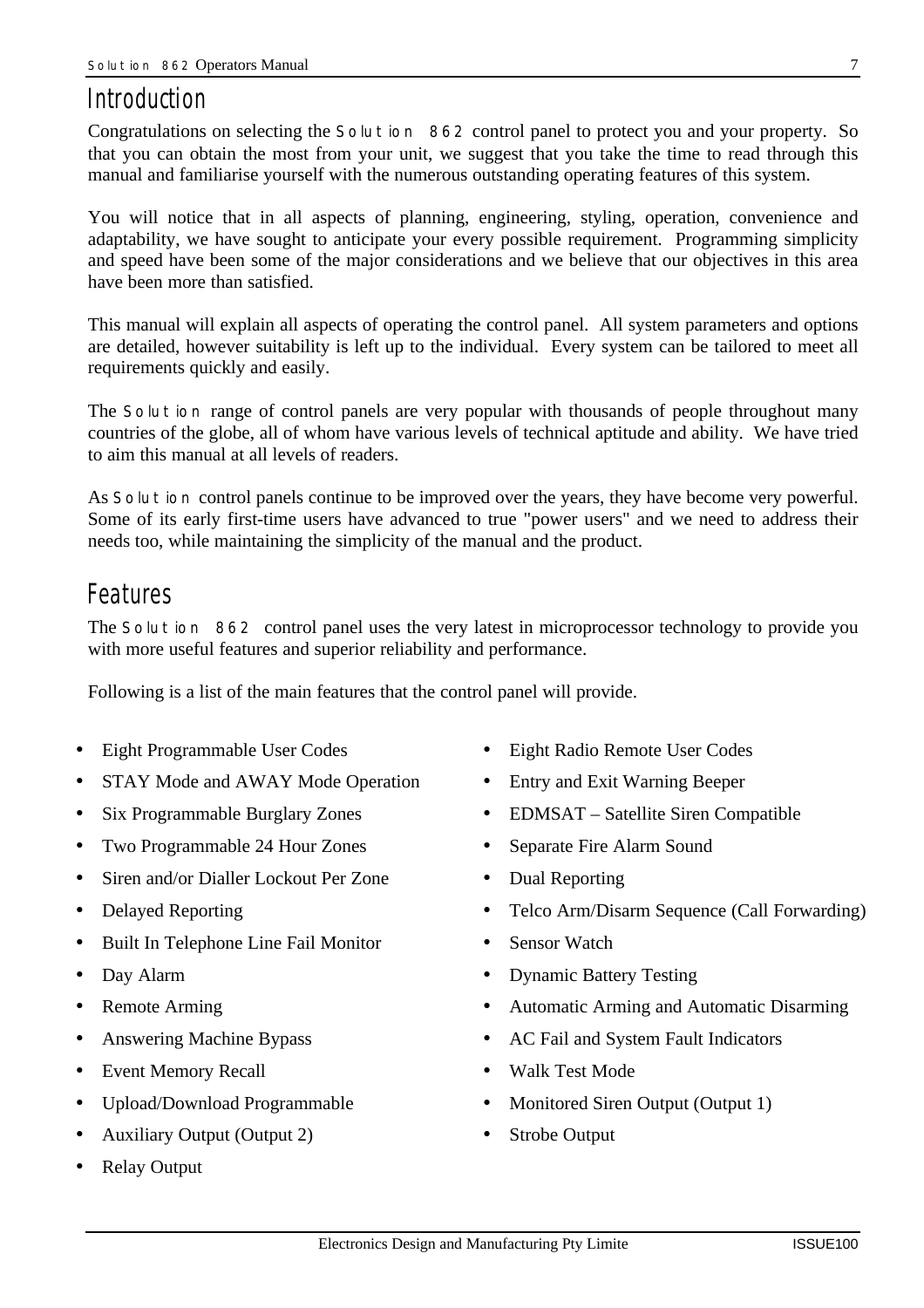

**One option that can be programmed by your installer will prevent another installer or technician from performing any service to your system. This should be discussed with your installer.**

Refer to "Optional Equipment" on page 44 for more information on accessories and other features that can be used with your system.

# *Basic System Operation*

The overall purpose of your alarm system is to deter any would be intruder from entering your premises.

Before leaving your home or office, make sure all windows and doors are closed. Enter your designated code followed by the AWAY button. Your alarm system will now arm in AWAY Mode and commence counting down the exit time.

After the exit time has expired, you will hear one long beep at the remote codepad to indicate that the system has been armed in AWAY Mode. Any unsealed zones will be automatically isolated. The control panel is now ready to activate the sirens and strobe lights should an alarm occur.

If a zone that is sealed has triggered after exit time has expired, a number of events will occur. Following is a typical sequence of events.

- **1.** The control panel will activate any audible devices such as sirens, flashing blue strobe light and the communications dialler.
- **2.** The communication dialler will transmit all relevant alarm information via the telephone line alerting the respective persons of the current state of events.
- **3.** The siren timer will commence counting down as soon as an alarm occurs. When the siren run time expires, the siren will automatically reset and be placed into a ready state for the next alarm.
- **4.** Upon your return, the blue strobe light may still be operating to inform you that there has been an alarm.
- **5.** One or a number of zone indicators will be flashing, allowing you to identify the particular zone(s) that caused the alarm condition.

This is a very basic outline of the general system operation. As there are many features available in the *Solution 862* control panel, there could be numerous variations from the above sequence.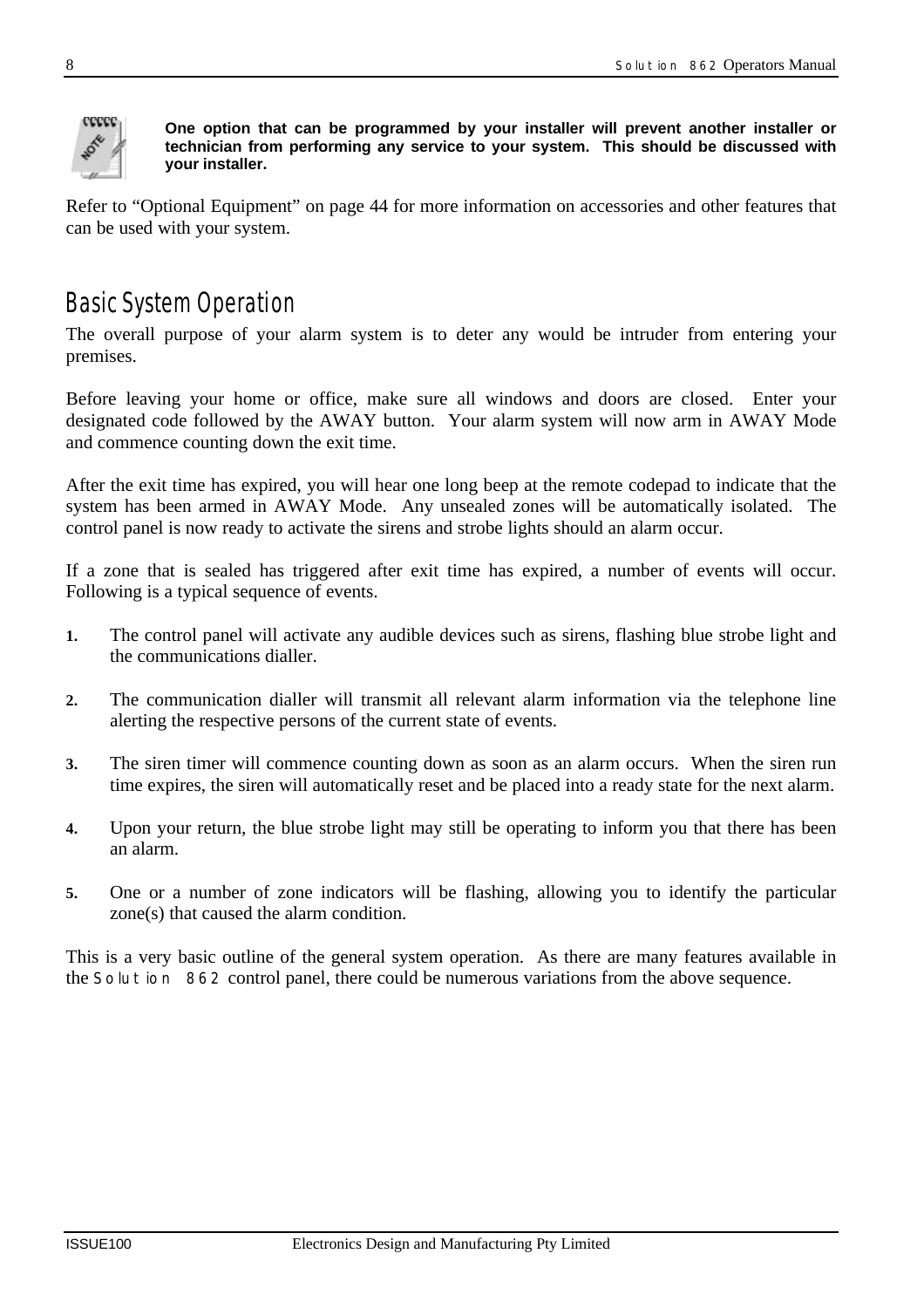# *Code Retries*

Code retries restricts the amount of times an invalid user code can be used in an attempt to operate the system. An alarm caused by this is known as a "Codepad Tamper Alarm". When a codepad tamper alarm occurs, the system will carry out the following events;

- **1.** Activate the sirens and strobe connected to the control panel. Contact your installer if you require this to be silent.
- **2.** Shutdown all codepads that are connected and automatically disable them from operating the system. Your installer programs the length of time they are disabled for.
- **3.** Send an "Access Denied" report to the base station receiver (Optional).

This function operates when the system is in the armed or disarmed state. Each time the system is armed or disarmed, the code retry counter will be reset. The number of incorrect code attempts can be anywhere between 1 to 15. This value is programmed by your installer. Refer to "Installation Notes" on page 51 for the number of code retries set by your installer.

# *Codepad Lockout Time*

The codepad will be locked out for the time programmed by your installer if the wrong code has been entered more times than allowed by the code retry attempts.

# *Codepad Extinguish Mode*

This option when programmed by your installer will allow the indicators on your codepad to automatically extinguish when the codepad is not used for a period of sixty seconds.

The indicators will illuminate once a button has been pressed on the remote codepad, when an alarm has occurred or when the systems entry time has been activated. The indicators will not illuminate when a silent alarm has been triggered. This option can only be programmed by your installer.

# *Alarm Memory*

If you return to your premises and you notice the strobe light flashing, then care should be taken as this indicates that there has been an alarm condition while you were away.

When you enter the building and disarm the system, you will notice one or a number of zone indicators flashing rapidly. This indicates that the zone(s) in question have triggered into alarm.

You should take note of this information so that it can be passed onto your installer should they require it.

It is also possible to interrogate your alarm system using the event memory recall function. This will allow you or your installer to interpret the exact sequence of events that had occurred. Refer to "Event Memory Recall Mode" on page 38 for more information.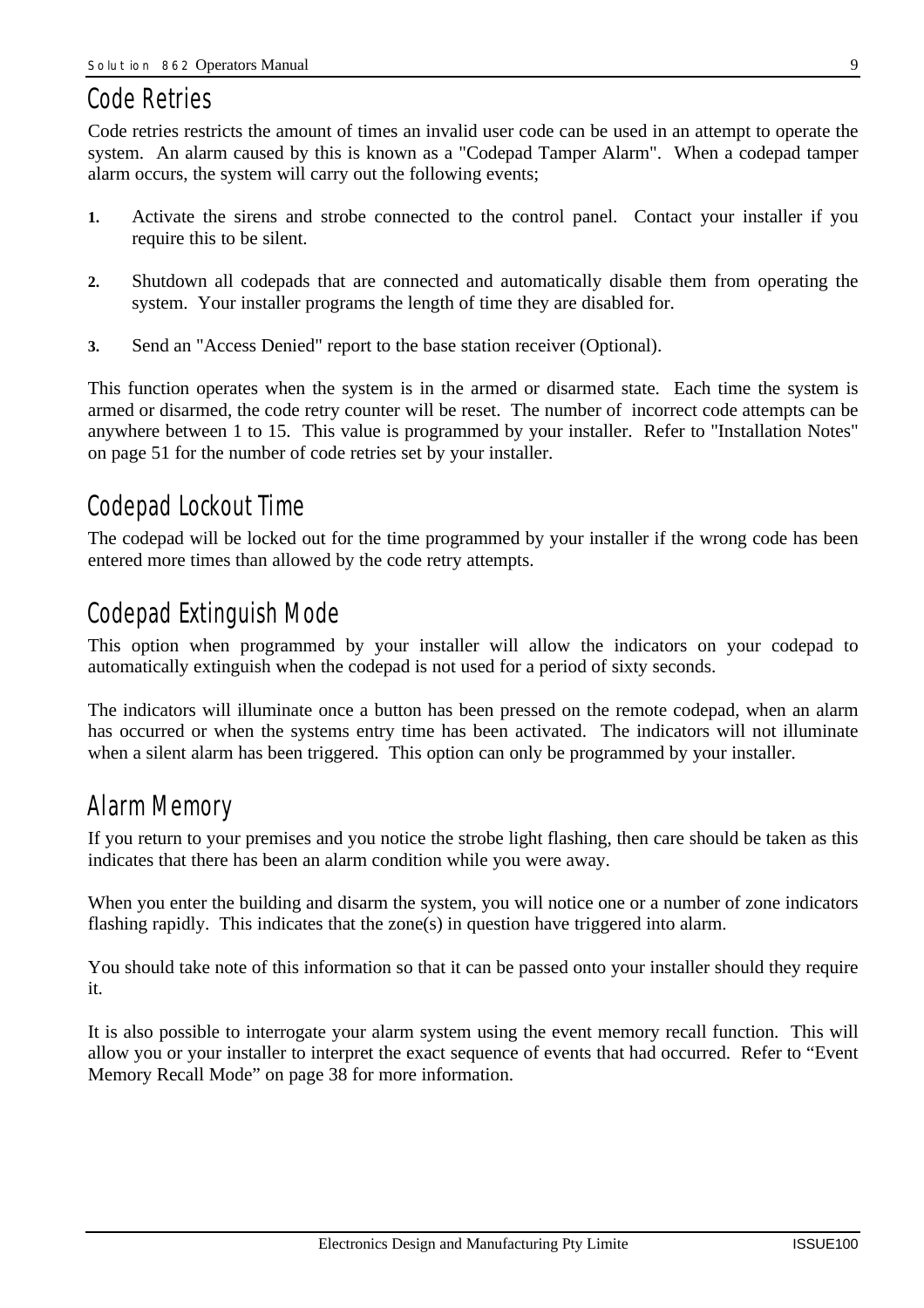# *Sensor Watch Time*

Sensor watch is part of the control panel's watchdog circuitry. It is a feature designed to ensure that all your detection devices are working correctly.

Sensor watch time determines how many days (0-99) a zone may remain sealed before registering as a fault. This feature is only active while the system is in the disarmed state because while your system is armed, the detection devices are on stand-by waiting to be activated.

If a zone programmed for sensor watch has not triggered and reset during this time, the FAULT indicator will illuminate and the codepad will beep once every minute. To cancel the codepad beeping once every minute, press the AWAY button. Refer to "Fault Descriptions" on page 24 for more information. Refer to "Installation Notes" on page 51 for the sensor watch time set by your installer.

# *Day Alarm*

Day alarm may be used to monitor the front door of a shop or a pool gate. Day alarm enables a combination of zones to be monitored while the system is in the disarmed state. An indication is available via any of the programmable outputs including the codepad buzzer. Only zones 1 - 4 may be used as day alarm monitored zones. Refer to the "Installation Notes" on page 51 to check which zones have been allocated to operate for day alarm.

# *Day Alarm Resetting*

An output that has been programmed for day alarm resetting will operate when a zone selected for day alarm is triggered. The output will reset when the zone returns to normal. This can only occur when the system is disarmed.

# *Day Alarm Latching*

An output that has been programmed for day alarm latching will operate when a zone selected for day alarm is triggered. The output will reset when the AWAY button has been pressed. This can only occur when the system is disarmed.

### *Example*

If you have multiple zones programmed for day alarm and one of them has triggered, it is difficult to know which zone caused the day alarm. Using the option of day alarm latching will solve the problem. When a day alarm zone triggers, all zone indicators are turned off leaving only the zone or zones that caused the day alarm illuminated. To clear the day alarm memory, press the AWAY button.

# *Operation*

Day alarm is turned on and off by holding the 4 button down for two seconds. Refer to "Hold Down Functions" on page 39 for more information. Three beeps indicate that day alarm is turned on, two beeps indicate that day alarm is turned off.

If a zone has been programmed for day alarm, it can be isolated in the normal way. The isolated zone therefore will not register as a day alarm zone.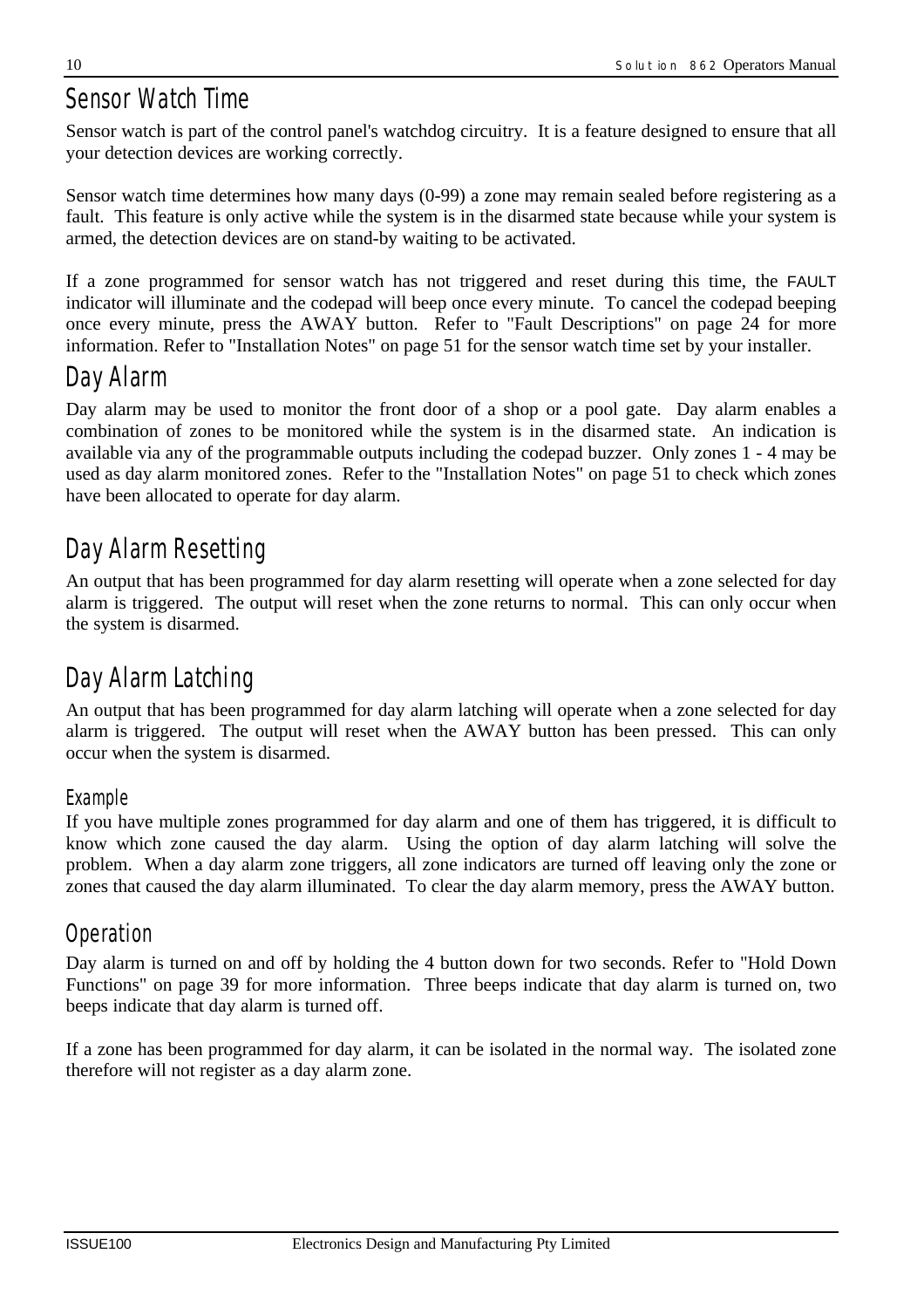# *Entry Time*

Entry time is the amount of time allowed to disarm your system after you have opened the entry delay zone. During the entry time, the codepad buzzer will beep twice per second warning you to disarm your system. An alarm will activate if you do not disarm your system before the entry time expires. Refer to "Installation Notes" on page 51 for the entry time set by your installer.

# *Exit Time*

Exit time is the amount of time you have to leave your premises after you have entered your code to arm the system. You will hear a long beep from the codepad to indicate the end of exit time. Make sure you exit your premises before this time expires. Refer to "Installation Notes" on page 51 for the exit time set by your installer.

# *System Date and Time*

The control panel has a real time 12 month calendar and 24 hour clock that needs to be set and changed for daylight savings. This will allow the system to log events and send test reports with accurate time stamping if programmed. Refer to "Master Code Functions" on page 29 for more information on setting the date and time.

# *User Codes 1- 8*

The purpose of user codes is to arm and disarm the system as well as perform other specific functions as described in "Master Code Functions" on page 29.

User codes can be any length between one to four digits long. Each user code can have a different priority level allocated to it. This controls the behaviour of the code, allowing it to arm only or to arm and disarm etc.

There are a total of 8 user codes available that can be changed or deleted at any time by the Master Code holder. Multiple Master Codes may be programmed.

Refer to "Changing and Deleting User Codes" on page 29 for more information on adding, deleting or changing user codes.



**The priority level for each user code can only be programmed or changed by the installer.**

# *User Codes 9 – 16*

The control panel has the ability to be remotely armed and disarmed via remote radio transmitters. Up to eight remote user codes may be allocated for radio transmitter operation. Before the control panel will accept radio On/Off signals, you must teach the control panel which transmitter is used for each user code. The radio remote codes act as arm/disarm codes only.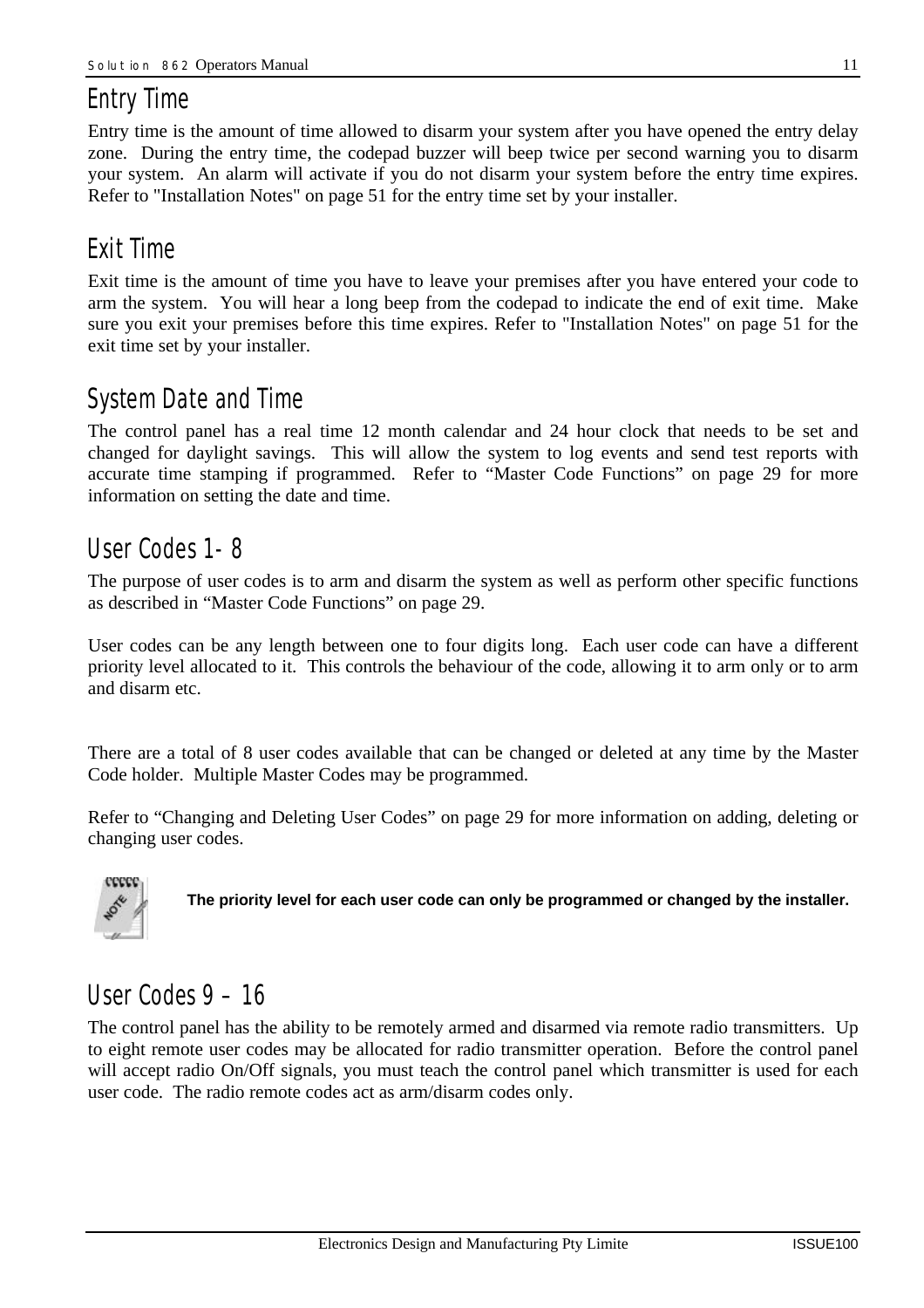### *Teaching Radio User Codes*

Teaching radio user codes can only be carried out using the Master Code. Refer to "Changing and Deleting Radio Remote User Codes" on page 31 for more information.

User Code 16 will report to the monitoring company when any of the following methods for arming and disarming are used.

- **1.** Arm and disarm via remote radio control equipment connected to the optional Radio Key/Keyswitch Interface or Night Arm Station.
- **2.** Arm the system remotely over the telephone.
- **3.** Automatic arming when the preset time is reached.
- **4.** Single button arming in AWAY Mode, STAY Mode 1 or STAY Mode 2.
- **5.** Single button disarming from STAY Mode 1 or STAY Mode 2.

# *User Code Priority*

There are ten different priority levels that can be allocated to the user codes. Each priority level allows or restricts the functions that different user code holders may perform.



**If user code priority levels 4, 6, 12 or 14 have been programmed to any of the available 8 user codes, the method of standard isolating will no longer operate. Only those user codes with the priority level of 4, 6, 12 or 14 will be allowed to isolate zones using the method code to isolate.**

| Priority | Description                                                     |
|----------|-----------------------------------------------------------------|
| $\bf{0}$ | Arm and Disarm                                                  |
|          | Arm Only                                                        |
| 2        | $Arm$ and $Disarm + Open/Close$ Reports                         |
| 3        | $Arm Only + Close Report$                                       |
| 4        | $Arm and Disarm + Code To Isolate$                              |
| 6        | Arm and Disarm $+$ Code To Isolate $+$ Open/Close Reports       |
| 8        | $Arm$ and $Disarm + Master Code Functions$                      |
| 10       | $Arm$ and $Disarm + Master Code Functions + Open/Close Reports$ |
| 12       | Arm and Disarm + Master Code Functions + Code To Isolate        |
| 14       | Arm and Disarm + Master Code Functions + Code To Isolate +      |
|          | Open/Close Reports                                              |

*Table 1: User Code Priority Levels*

### *Arm and Disarm*

This priority level allows the user code holder to arm and disarm the system.

#### *Arm Only*

This priority level allows the user code holder to arm the system but not disarm it.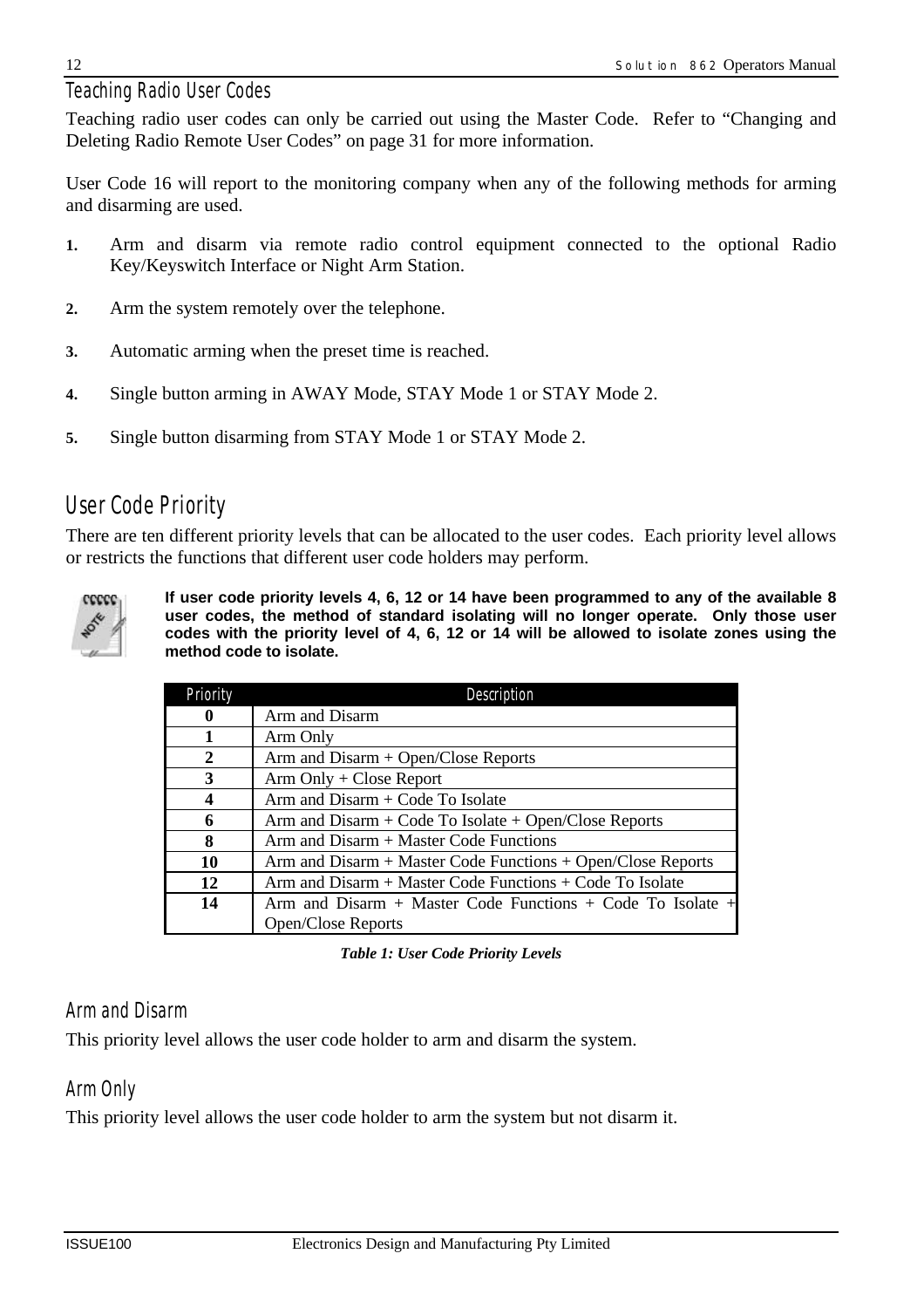#### *Arm and Disarm + Open/Close Reports*

This priority level allows the user code holder to arm and disarm the system. When this priority level is used, the control panel will send an opening and closing report to the base station.

#### *Arm Only + Close Report*

This priority level allows the user code holder to arm the system but not disarm it. When this priority level is used, the control panel will send a closing report to the base station.

#### *Arm and Disarm + Code To Isolate*

This priority level allows the user code holder to arm and disarm the system.

Isolating of zones will only be allowed by using the method "Code To Isolate" once this priority level has been set. Refer to "Isolating Zones" on page 23 for more information.

#### *Arm and Disarm + Code To Isolate + Open/Close Reports*

This priority level allows the user code holder to arm and disarm the system. Isolating of zones will only be allowed by using the method "Code To Isolate" once this priority level has been set. Refer to "Isolating Zones" on page 23 for more information. When this priority level is used, the control panel will send an opening and closing report to the base station.

#### *Arm and Disarm + Master Code Functions*

This priority level allows arming and disarming of the system and the ability to carry out any of the Master Code Functions described on page 29. More than one user code can be allocated to this priority level.

#### *Arm and Disarm + Master Code Functions + Code To Isolate*

This priority level allows arming and disarming of the system and the ability to carry out any of the Master Code Functions described on page 29.

Isolating zones will only be allowed by using the method "Code To Isolate" once this priority level has been set. Refer to "Isolating Zones" on page 23 for more information. More than one user code can be allocated to this priority level.

#### *Arm and Disarm + Master Code Functions + Code To Isolate + Open/Close Reports*

This priority level allows arming and disarming of the system and the ability to carry out any of the Master Code Functions described on page 29.

Isolating zones will only be allowed by using the method "Code To Isolate" once this priority level has been set. Refer to "Isolating Zones" on page 23 for more information. More than one user code can be allocated to this priority level.

When this priority level is used, the control panel will send an opening and closing report to the base station.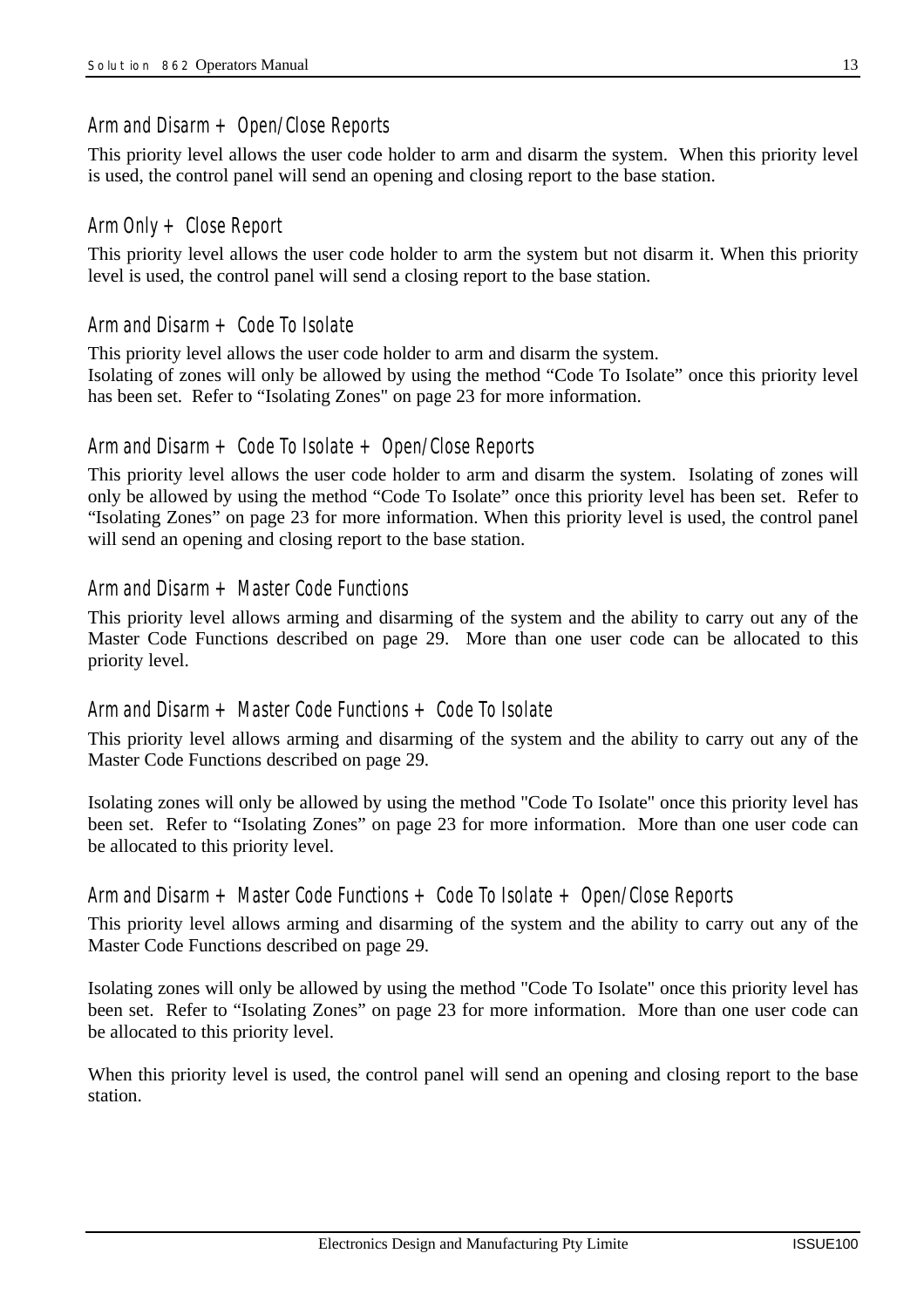# *System Indicators and Operations*

*CP5 Eight Zone Codepad*

|                            |  | Solution |                       |                                      |                            |  |
|----------------------------|--|----------|-----------------------|--------------------------------------|----------------------------|--|
|                            |  |          | 1 2 3 4 5 6 7         |                                      | - 8                        |  |
|                            |  |          |                       |                                      |                            |  |
|                            |  |          | STAY MAINS FAULT AWAY |                                      |                            |  |
| <b>Services Controller</b> |  |          |                       | FOR PARTICULAR CONTRACTOR CONTRACTOR | ananamanananananananananan |  |

The codepad is the communications interface between you and your alarm system. It allows you to issue commands and offers both visual and audible indications that guide you through the general operation.

The codepad incorporates numerous indicators. There are ZONE indicators which are used to show the condition of each zone and four others for general status. The following is a list of situations and the relevant indications that will be seen.

*Figure 1: CP5 Eight Zone Codepad*

# *Zone Indicators*

The ZONE indicators are used to show the status of the zones. The following table lists the various circumstances that the indicators will display (ie. Zone Sealed, Zone Unsealed).

| Indicator                                      | Definition                 |  |  |
|------------------------------------------------|----------------------------|--|--|
| On)                                            | Zone Is Unsealed           |  |  |
| Off                                            | Zone Is Sealed             |  |  |
| <b>Flashing Fast</b>                           | Zone Is In Alarm Condition |  |  |
| $(0.25 \text{ Sec On} - 0.25 \text{ Sec Off})$ |                            |  |  |
| <b>Flashing Slow</b>                           | Zone Is Manually Isolated  |  |  |
| $(1$ Sec On $-1$ Sec Off)                      |                            |  |  |

*Table 2: Zone Indicators*

# *AWAY Indicator*

The AWAY indicator is used to inform you that the system is armed in the AWAY Mode.

| Indicator | Definition                       |
|-----------|----------------------------------|
| On)       | System Is Armed In AWAY Mode     |
| Off       | System Is Not Armed In AWAY Mode |

*Table 3: AWAY Indicator*

# *STAY Indicator*

The STAY indicator is used to indicate that the system is armed in STAY Mode.

| Indicator       | Definition                       |
|-----------------|----------------------------------|
| On)             | System Is Armed In STAY Mode     |
| Off             | System Is Not Armed In STAY Mode |
| <b>Flashing</b> | System Is In Isolating Mode      |

*Table 4: STAY Indicator*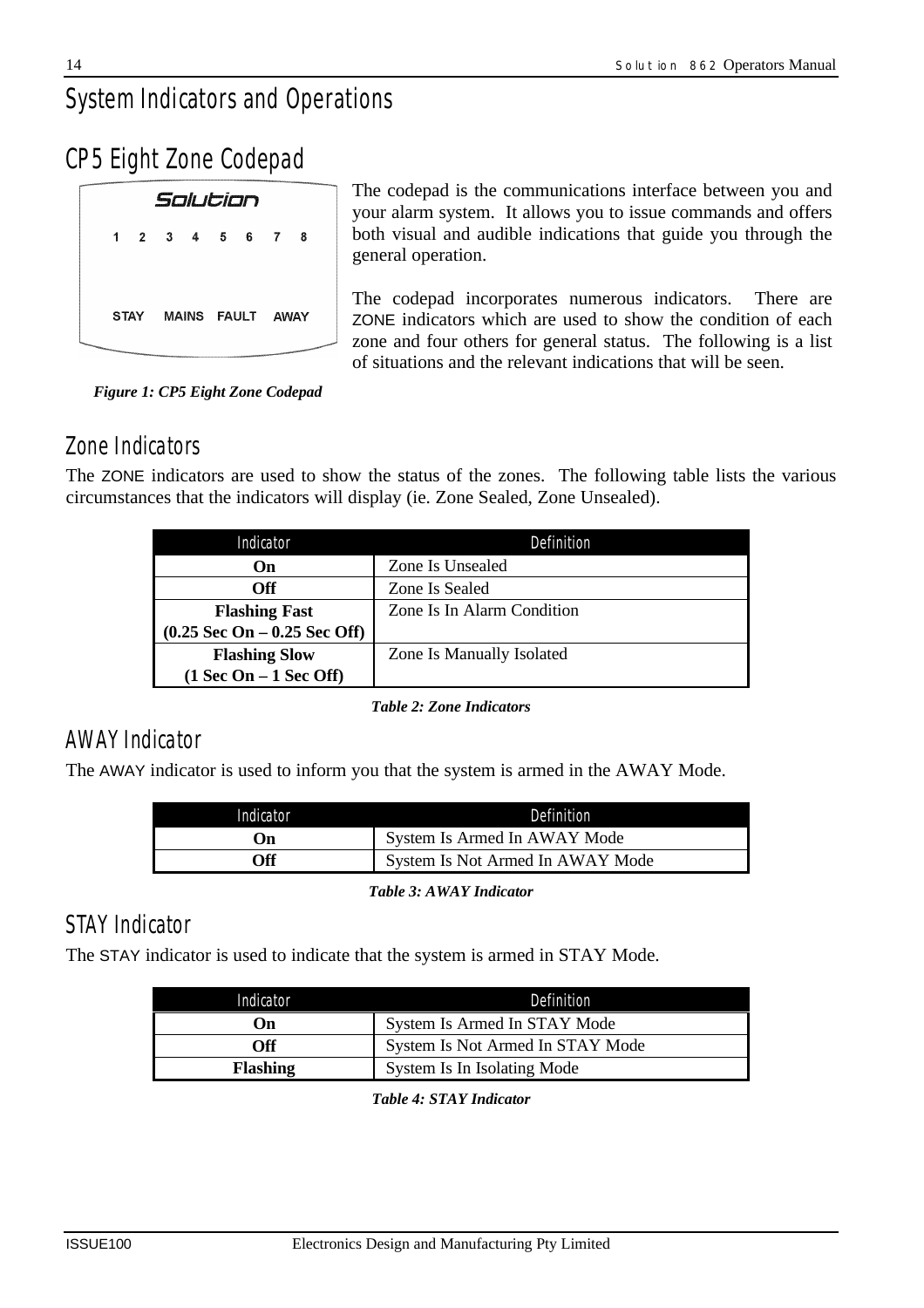# *MAINS Indicator*

The MAINS indicator is used to indicate that the systems AC mains supply is normal or has failed.

| Indicator       | Definition                   |
|-----------------|------------------------------|
| ()n             | <b>AC Mains Power Normal</b> |
| <b>Flashing</b> | <b>AC Mains Failure</b>      |
|                 |                              |

*Table 5: MAINS Indicator*

# *FAULT Indicator*

The FAULT indicator is used to indicate that the system has detected a system fault. Refer to "Fault Analysis Mode" on page 24 for more information on system faults.

| Indicator       | Definition                                  |  |  |
|-----------------|---------------------------------------------|--|--|
| On)             | There Is A Fault That Needs To Be Rectified |  |  |
| Off             | The System Is Normal, There Are No Faults   |  |  |
| <b>Flashing</b> | There Is A Fault Waiting To Be Acknowledged |  |  |

*Table 6: FAULT Indicator*

# *Audible Indicators*

In general, the audible indications given out by the codepad are as follows:

| Indicator                          | Definition                                                                                           |  |  |
|------------------------------------|------------------------------------------------------------------------------------------------------|--|--|
| <b>One Short Beep</b>              | A Button Has Been Pressed On The Codepad Or End                                                      |  |  |
|                                    | Of Exit Time When Armed In STAY Mode                                                                 |  |  |
| <b>Two Short Beeps</b>             | The System Has Accepted Your Code                                                                    |  |  |
| <b>Three Short Beeps</b>           | The Requested Function Has Been Executed                                                             |  |  |
| <b>One Long Beep</b>               | Indicates End Of Exit Time For AWAY Mode Or<br>The Requested Operation Has Been Denied Or<br>Aborted |  |  |
| <b>One Short Beep Every Second</b> | Walk Test Mode Is Active                                                                             |  |  |
| <b>One Short Beep Every Minute</b> | There Is A Fault Waiting To Be Acknowledged                                                          |  |  |

*Table 7: Audible Indications*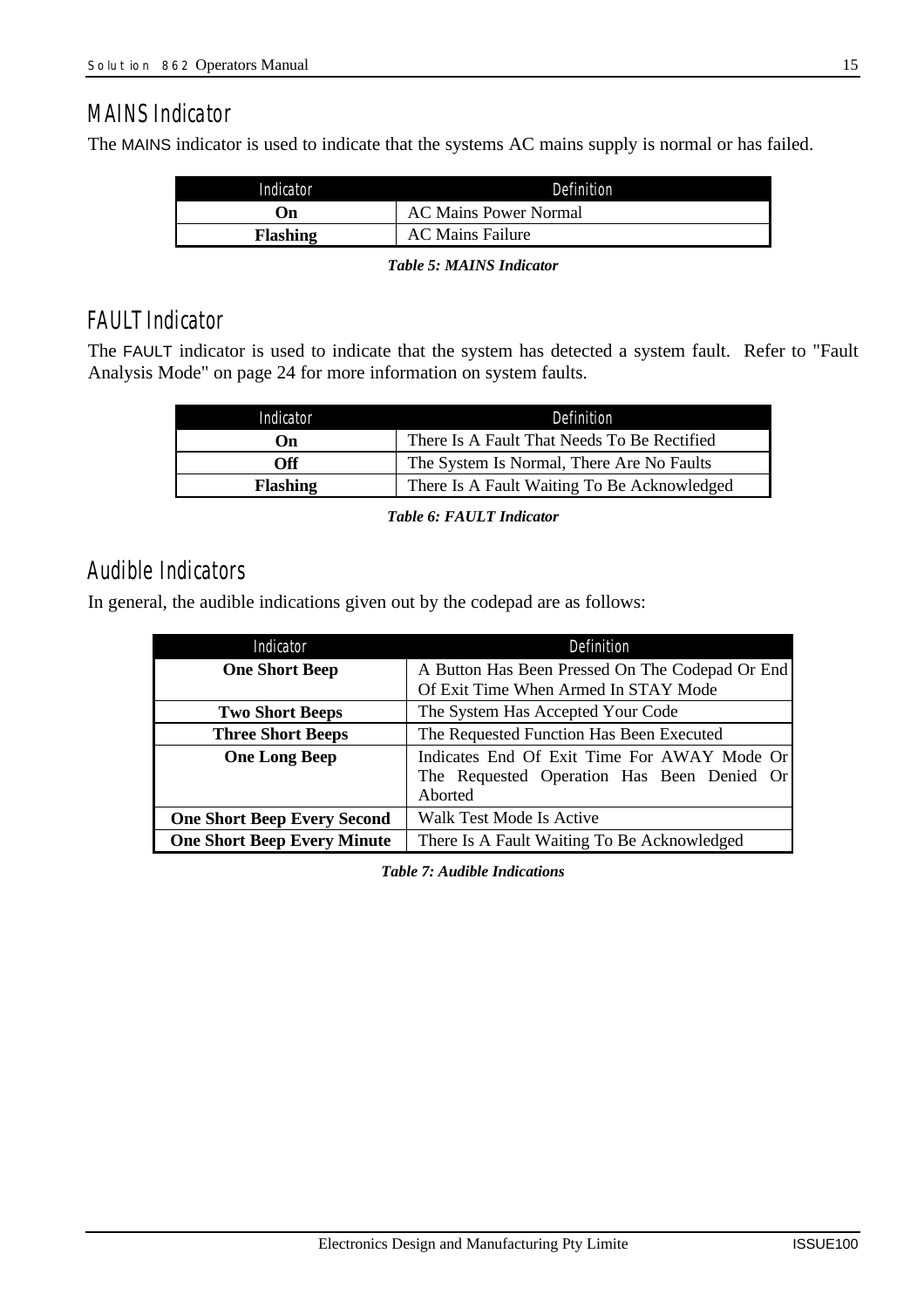# *CP5 Eight Zone LCD Codepad*



The codepad is the communications interface between you and your alarm system. It allows you to issue commands and offers both visual and audible indications that guide you through the general operation.

The codepad incorporates numerous indicators. There are ZONE indicators which are used to show the condition of each zone and four others for general status. The following is a list of situations and the relevant indications that will be seen.

*Figure 2: CP5 Eight Zone LCD Codepad*

# *Zone Indicators*

**1 2 3** .... The ZONE indicators are used to show the status of the zones. The following table list the various circumstances that the indicators will display (ie. Zone Sealed, Zone Unsealed).

| Indicator                                      | Definition                 |  |  |  |  |
|------------------------------------------------|----------------------------|--|--|--|--|
| On                                             | Zone Is Unsealed           |  |  |  |  |
| Off                                            | Zone Is Sealed             |  |  |  |  |
| <b>Flashing Fast</b>                           | Zone Is In Alarm Condition |  |  |  |  |
| $(0.25 \text{ Sec On} - 0.25 \text{ Sec Off})$ |                            |  |  |  |  |
| <b>Flashing Slow</b>                           | Zone Is Manually Isolated  |  |  |  |  |
| $(1$ Sec On – 1 Sec Off)                       |                            |  |  |  |  |

*Table 8: Zone Indicators*

# *AWAY Indicator*



The AWAY indicator illuminates when the system is armed in the AWAY Mode. The  $\overline{on}$  indicator will also illuminate when the system is armed in the AWAY Mode.

| Indicator | Definition                       |
|-----------|----------------------------------|
| ()n       | System Is Armed In AWAY Mode     |
| Off       | System Is Not Armed In AWAY Mode |

*Table 9: AWAY Indicator*

# *STAY Indicator*



The STAY indicator illuminates when the system is armed in STAY Mode 1 or STAY Mode 2. The  $\overline{on}$  indicator will also illuminate when the system is armed in STAY Mode 1 or STAY Mode 2.

| Indicator       | Definition                              |
|-----------------|-----------------------------------------|
| $\mathbf{On}$   | System Is Armed In STAY Mode 1 Or 2     |
| <b>Off</b>      | System Is Not Armed In STAY Mode 1 Or 2 |
| <b>Flashing</b> | System Is In Isolating Mode 1 Or 2      |

*Table 10: STAY Indicator*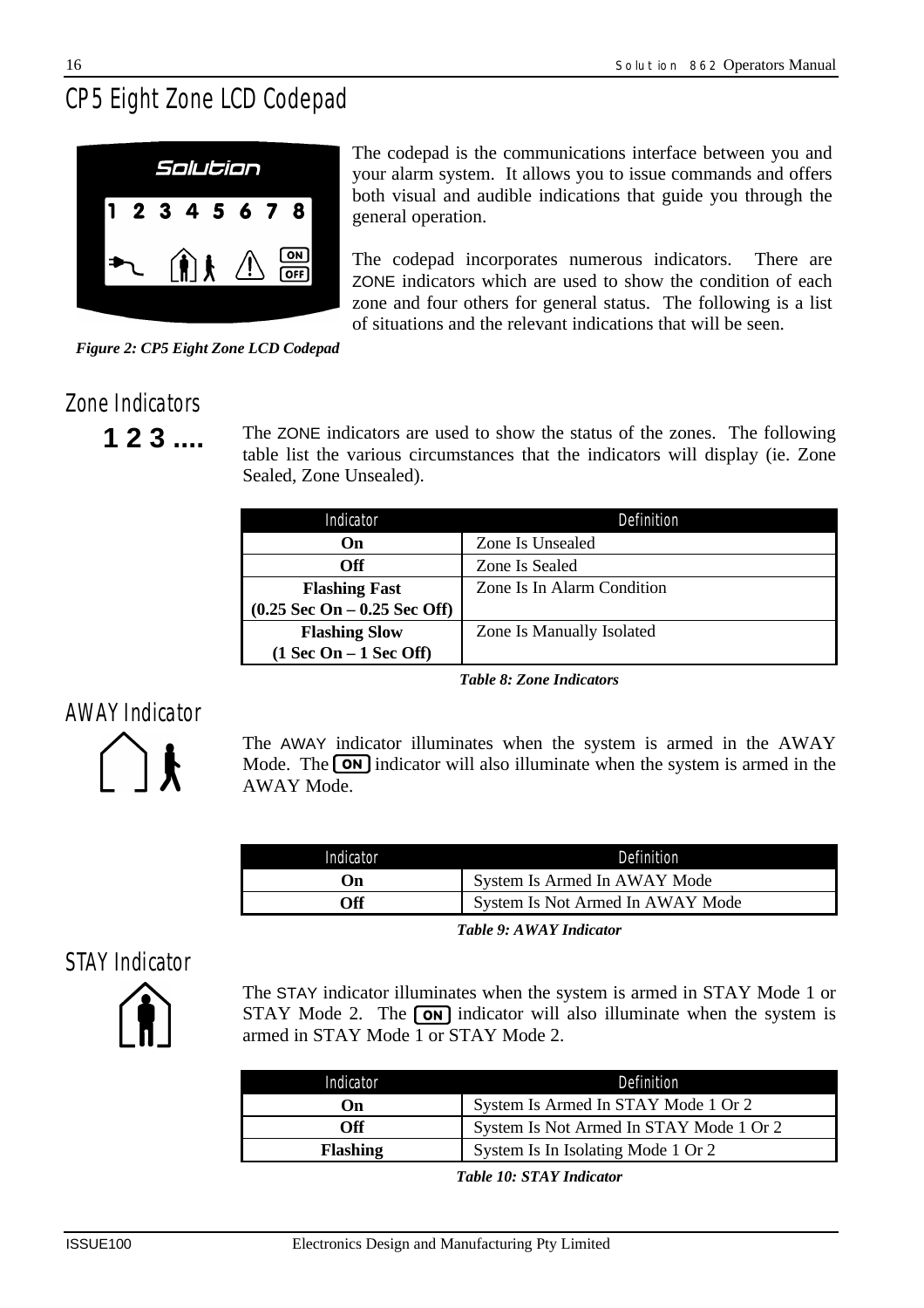#### *System Disarmed*



This indicator will illuminate when the system has been disarmed. The **OFF** indicator will also illuminate when the system has been disarmed.

# *MAINS Indicator*



The MAINS indicator is used to indicate that the systems AC mains supply is normal or has failed.

| Indicator       | Definition                   |
|-----------------|------------------------------|
| .)n             | <b>AC Mains Power Normal</b> |
| <b>Flashing</b> | <b>AC Mains Failure</b>      |

*Table 11: MAINS Indicator*

# *Zone Isolating Mode*



This indicator will illuminate when you attempt to isolate zones. The person will flash once every 3 seconds.

# *FAULT Indicator*



The FAULT indicator is used to indicate that the system has detected a system fault. Refer to "Fault Analysis Mode" on page 24 for more information on system faults.

| Indicator       | Definition                                  |  |  |  |  |
|-----------------|---------------------------------------------|--|--|--|--|
| On              | There Is A Fault That Needs To Be Rectified |  |  |  |  |
| <b>Off</b>      | The System Is Normal, There Are No Faults   |  |  |  |  |
| <b>Flashing</b> | There Is A Fault Waiting To Be Acknowledged |  |  |  |  |

*Table 12: FAULT Indicator*

*Programming Mode*



This indicator will illuminate when the system has entered the operators programming mode (ie Master Code Functions). Both persons will flash.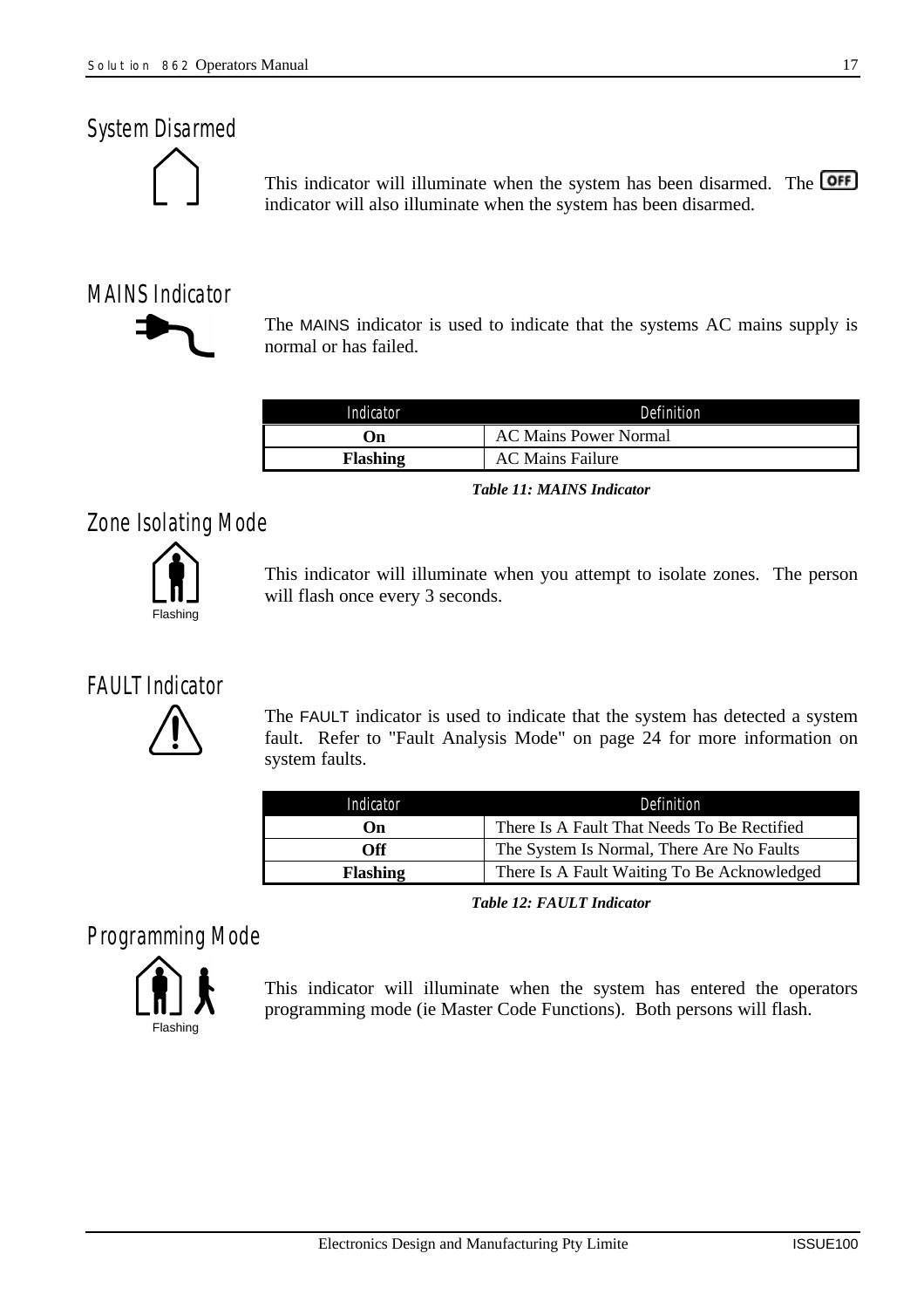# *Off Indicator/Zone Sealed*

 $\sqrt{OPT}$ 

The **OFF** indicator will illuminate when the system is in the disarmed state and will flash when a zone becomes unsealed. If will stop flashing when all zones are sealed.

# *On Indicator/Zone In Alarm*

 $ON$ 

The **ON** indicator will illuminate when the system is armed in the AWAY Mode or STAY Mode 1 or STAY Mode 2 and will flash when an alarm occurs. The indicator will reset once a valid user code has been entered.

# *Audible Indicators*

In general, the audible indications given out by the codepad are as follows:

| Indicator                          | Definition                                                                                           |  |  |  |  |  |  |
|------------------------------------|------------------------------------------------------------------------------------------------------|--|--|--|--|--|--|
| <b>One Short Beep</b>              | A Button Has Been Pressed On The Codepad Or End<br>Of Exit Time When Armed In STAY Mode              |  |  |  |  |  |  |
| <b>Two Short Beeps</b>             | The System Has Accepted Your Code                                                                    |  |  |  |  |  |  |
| <b>Three Short Beeps</b>           | The Requested Function Has Been Executed                                                             |  |  |  |  |  |  |
| <b>One Long Beep</b>               | Indicates End Of Exit Time For AWAY Mode Or<br>The Requested Operation Has Been Denied Or<br>Aborted |  |  |  |  |  |  |
| <b>One Short Beep Every Second</b> | Walk Test Mode Is Active                                                                             |  |  |  |  |  |  |
| <b>One Short Beep Every Minute</b> | There Is A Fault Waiting To Be Acknowledged                                                          |  |  |  |  |  |  |

*Table 13: Audible Indications*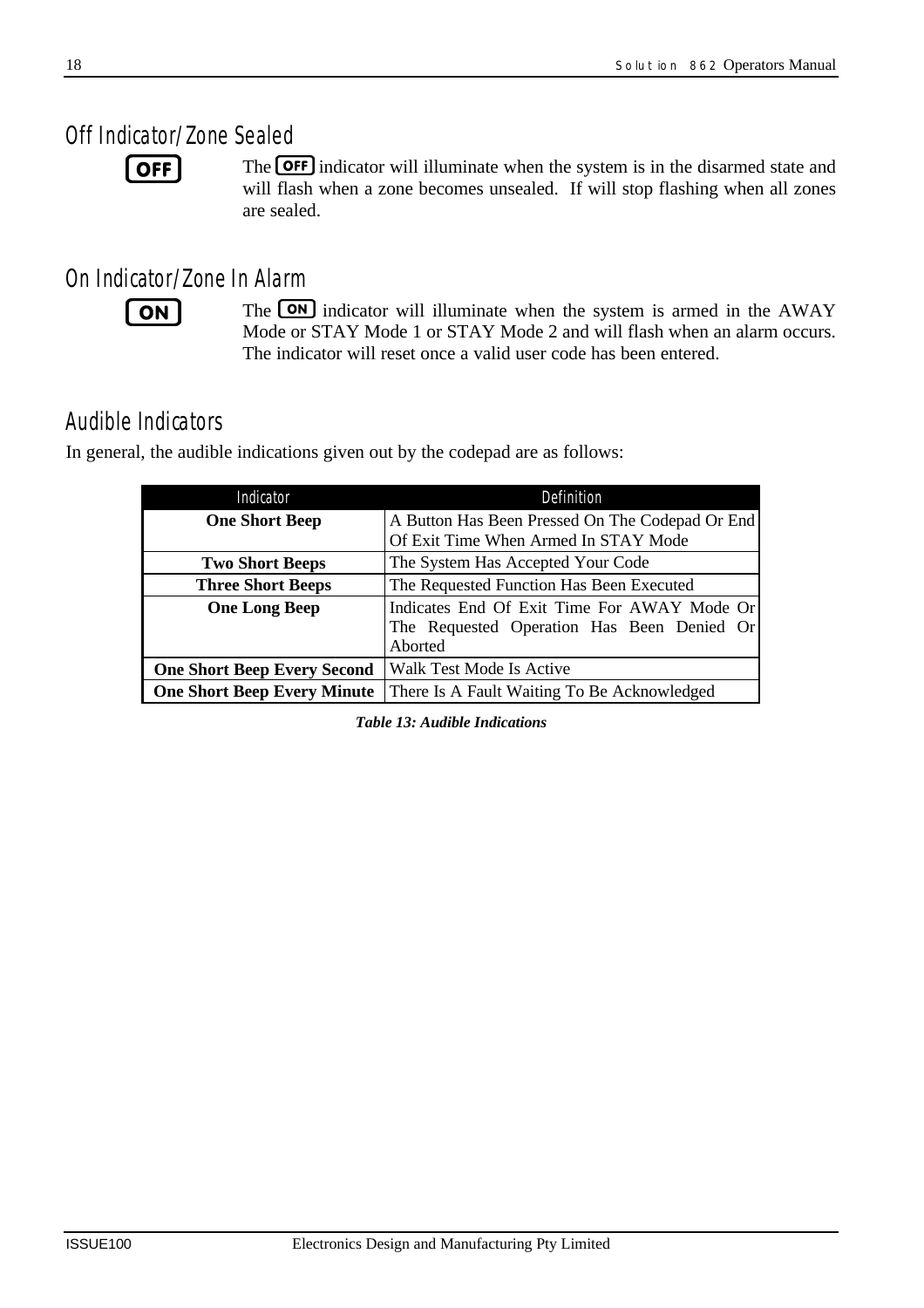# *System Operations*

The following pages will describe how to use and interpret the many codepad functions that are available on the *Solution 862* control panel.

# *Arming The System In AWAY Mode*

There are two methods for arming your system in the AWAY Mode.



**Single button arming in AWAY Mode will report as user code number 16.**

#### *Method One*

Enter your code followed by the AWAY button. Two beeps will be heard and the AWAY indicator will illuminate. Exit time will now commence.



#### *Method Two*

Hold down the AWAY button until two beeps are heard. The AWAY indicator will illuminate and exit time will now commence.

#### $f#$  AWAY

If a zone is not sealed at the end of exit time, the zone will be automatically isolated. The zone will become an active part of the system again as soon as it has resealed (ie. If a window is left open after exit time has expired, the window will not be an active part of the system until it has closed. Opening the window after exit time has expired will cause an alarm condition).

#### *Forced Arming*

The feature of arming the system when a zone is not sealed is known as forced arming.

If the AWAY indicator does not illuminate and a long beep is heard when you attempt to arm the system, forced arming is not permitted. If this is the case you must ensure that all zones are sealed or manually isolated before you can arm the system.

# *Disarming The System From AWAY Mode*

#### *To Disarm The System From AWAY Mode*

Enter your code followed by the AWAY button.

Two beeps will be heard and the AWAY indicator will extinguish. A flashing ZONE indicator represents a previous alarm on that zone.

$$
\boxed{\text{CODE}} + \boxed{\text{# AWAY}}
$$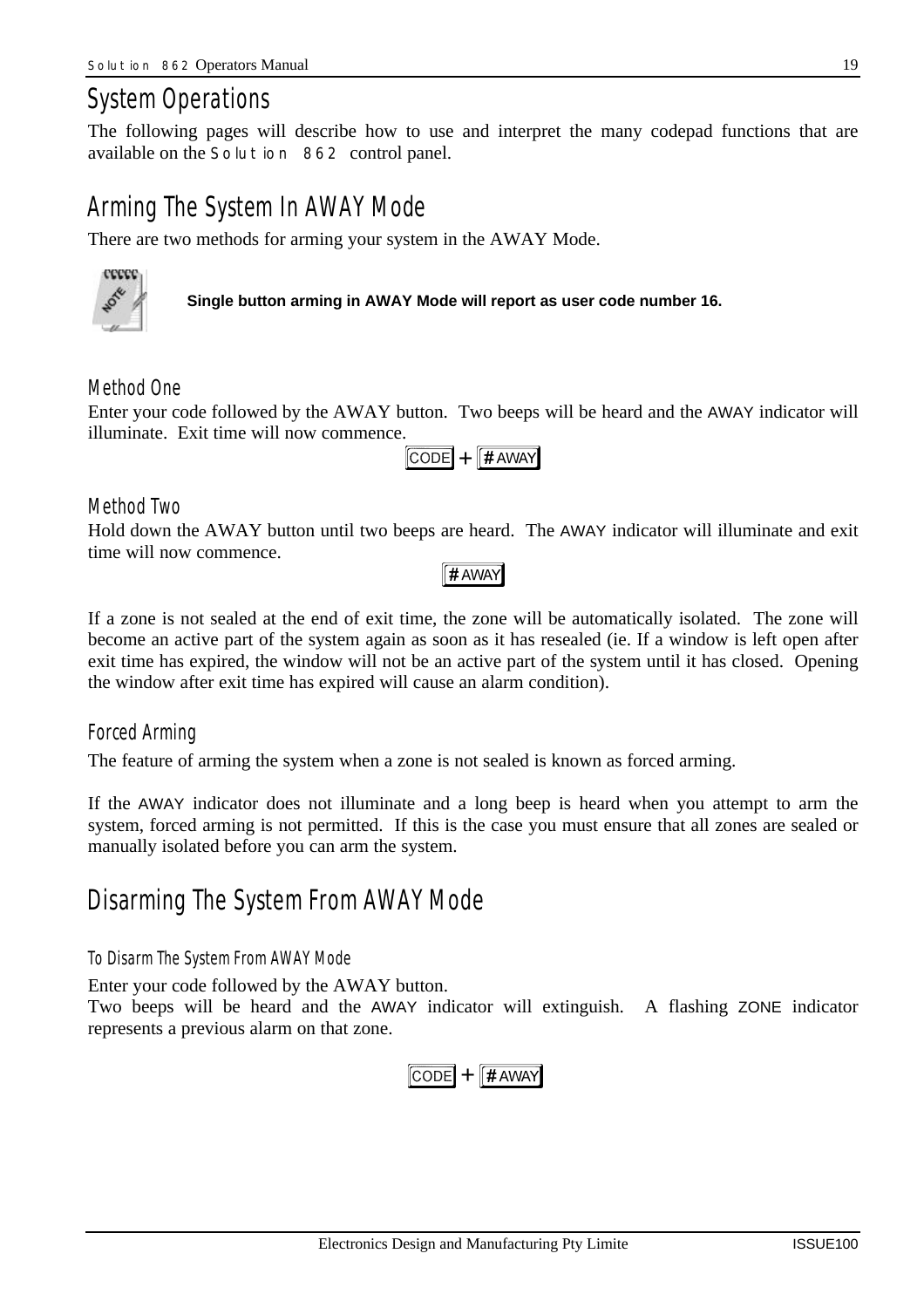# *Arming The System In STAY Mode 1*

STAY Mode 1 is when the system has been armed with particular zones automatically isolated. These zones must be programmed by the installer.

When there is a need to arm only the system perimeter, this mode is extremely handy. It automatically disables the interior detection zones allowing movement within the protected area while at the same time arming the perimeter zones.

There are two methods for arming your system in STAY Mode 1.



**Single button arming in STAY Mode 1 will report as user code number 16.**

#### *Method One*

Enter your code followed by the STAY button.

Two beeps will be heard and the STAY indicator will illuminate. Exit time will now commence.

Any zones that have been programmed for STAY Mode 1 will be automatically isolated and their respective indicators will begin to flash until exit time expires. At the end of exit time, the ZONE indicators will extinguish and the codepad will give one short beep.

```
CODE + \sqrt{x} STAY
```
*Method Two* Hold down the STAY button until two beeps are heard. The STAY indicator will illuminate and exit time will now commence.

Any zones that have been programmed for STAY Mode 1 will be automatically isolated and their respective indicators will begin to flash until exit time expires. At the end of exit time, the ZONE indicators will extinguish and the codepad will give one short beep.

### $\sqrt{\text{STr}}$

If a zone is not sealed at the end of exit time, the zone will be automatically isolated. The zone will become an active part of the system again as soon as it has resealed (ie. If a window is left open after exit time has expired, the window will not be an active part of the system until it has closed. Opening the window after exit time has expired will cause an alarm condition).

#### *Forced Arming*

The feature of arming the system when a zone is not sealed is known as forced arming.

If the STAY indicator does not illuminate and a long beep is heard when you attempt to arm the system, forced arming is not permitted. If this is the case you must ensure that all zones are sealed or manually isolated before you can arm the system.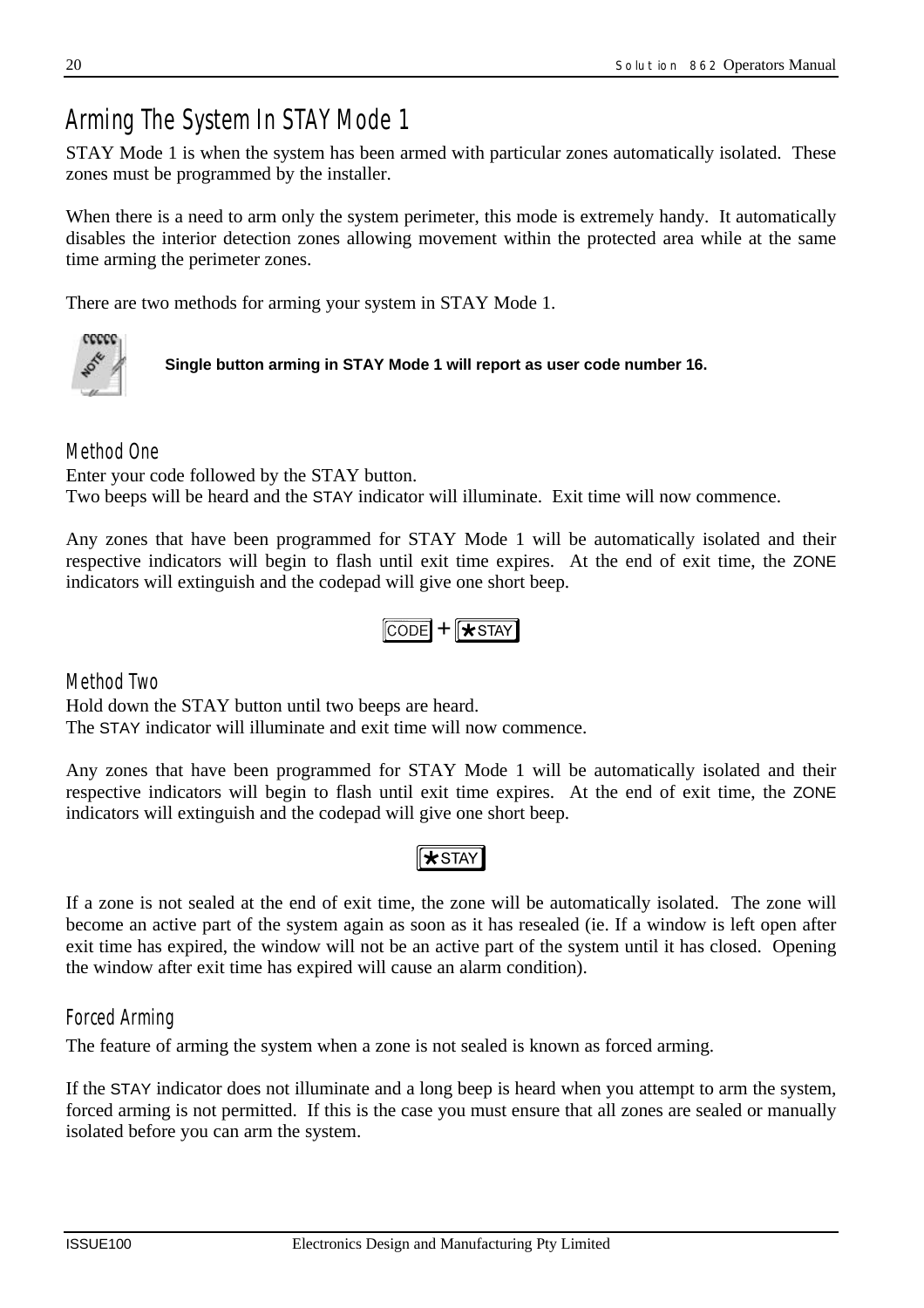# *Disarming The System From STAY Mode 1*

There are two methods for disarming the system from STAY Mode 1. Method one is standard and will always operate. Method two is optional and needs to be programmed by your installer.

#### *Method One*

Enter your code followed by the STAY button.

Two beeps will be heard and the STAY indicator will extinguish. A flashing ZONE indicator represents a previous alarm on that zone.

 $CODE$  +  $\sqrt{x}$  STAY

#### *Method Two*

A flashing ZONE indicator represents a previous alarm on that zone. If this is the case, a valid user code will need to be used to disarm the system.

Hold down the STAY button until two beeps are heard. The STAY indicator will extinguish and the system will disarm.

#### $\star$ STAY



**Single button disarming from STAY Mode 1 will report as user code number 16.**

# *Arming The System In STAYMode 2*

STAY Mode 2 is when the system has been armed with particular zones automatically isolated. Any Master Code holder can program these zones before the system is armed in STAY mode 2. Refer to "Setting STAY Mode 2 Zones" on page 35 for details on how to program zones for STAY mode 2.

When there is a need to arm the perimeter of your building, this mode is extremely handy. It automatically disables the interior detection zones allowing for movement within the protected area while at the same time arming the perimeter zones.

#### *To Arm Your System In STAY Mode 2*

Hold the 0 button down until two beeps are heard.

The STAY indicator will illuminate and any zones that have been programmed for STAY mode 2 will be automatically isolated and their respective indicators will begin to flash until exit time expires. At the end of exit time the zone indicators will extinguish.

### 0

If a zone is not sealed at the end of exit time it will be automatically isolated. It will become an active part of the system as soon as it is sealed (**ie**. If a window is opened before the end of exit time, it will not be an active part of the system until it is closed. Opening the window after this time will cause an alarm condition).

The feature of arming the system when a zone is not sealed is known as forced arming. If this feature is not suitable, your installer can program your system so that it will not arm unless all zones are sealed. If the STAY indicator does not illuminate and a long beep is heard, forced arming is not permitted. If this is the case, you must ensure that all zones are sealed or manually isolated before you will be allowed to arm the system.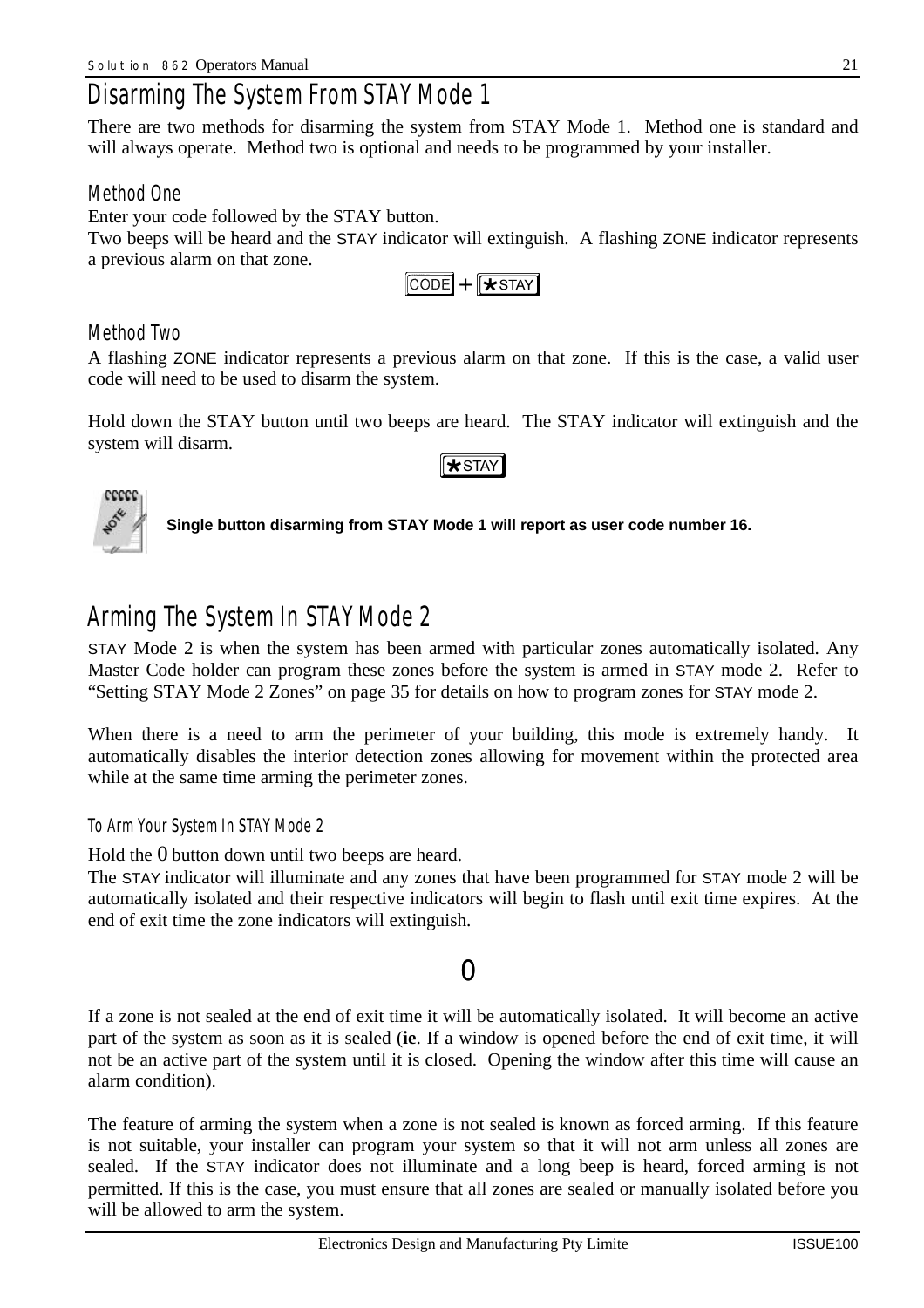# *Disarming The System From STAY Mode 2*

There are two methods for disarming the system from STAY Mode 2. Method one is standard and will always operate. Method two is optional and needs to be programmed by your installer.

### *Method One*

Enter your code followed by the STAY button. Two beeps will be heard and the STAY indicator will extinguish. A flashing ZONE indicator represents a previous alarm on that zone.



### *Method Two*

A flashing ZONE indicator represents a previous alarm on that zone. If this is the case, a valid user code will need to be used to disarm the system.

Hold down the 0 button until two beeps are heard. The STAY indicator will extinguish and the system will disarm.

0



**Single button disarming from STAY Mode 2 will report as user code number 16.**

# *Codepad Functions*

The following pages will describe how to use and interpret the many codepad functions that are available on the *Solution 862* control panel.

Most functions are performed using the Master Code. Refer to "Master Code Functions" on page 29 for more information.

Before attempting to enter any of the Master Code functions, ensure that the system is in the disarmed state and that there are no alarm memory indicators flashing. If this is not the case, the following will be required.

- **1.** If any of the zone indicators are flashing fast, enter your code followed by the AWAY button. This will reset any zone alarms that have occurred (If the system becomes armed, enter your code followed by the AWAY button a second time to disarm the system).
- **2.** If the system has been armed in AWAY Mode, STAY Mode 1 or STAY Mode 2 (ie. The AWAY or STAY indicator is illuminated), enter your code followed by the AWAY button to disarm the system.

The factory default Master Code is 2580 and can be changed at any time. Therefore, if your system's Master Code differs from the default, please substitute your existing Master Code in the following examples.

The Master Code allows you to change any user code and even the Master Code itself. The Master Code is the only code that allows the execution of Master Code functions detailed later in this manual.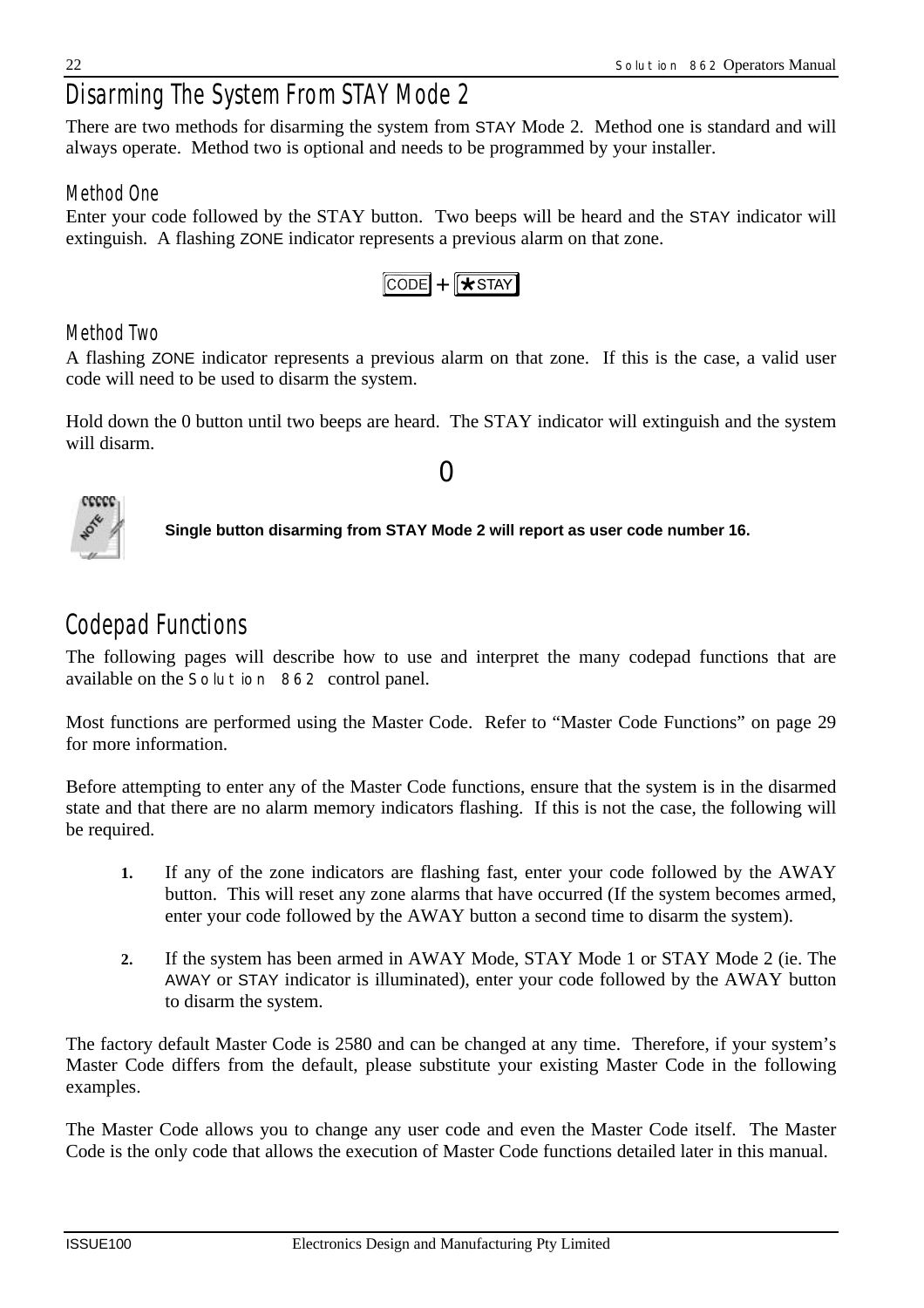# *Isolating Zones*

When a zone has been isolated, access is allowed into that zone at all times. Isolating zones is performed by one of two methods. One way requires the use of a valid user code while the other way does not. The ability to isolate zones is governed by the priority level allocated to each user code holder. Some user code holders may not be able to isolate zones. Refer to "User Code Priority" on page 12 for further information.

# *Standard Isolating*

- **1.** Press the STAY button twice. Three beeps will be heard.
- **2.** \* Enter the zone number required to be isolated followed by the STAY button. The zone you have just selected to be isolated will now begin to flash.

Repeat step 2 if more than one zone is required to be isolated.

**3.** Press the AWAY button when finished selecting the zones to be isolated. Two beeps will be heard.

The zones selected to be isolated will now continue to flash until the system has next been disarmed. The system is now ready to be armed in AWAY Mode.

$$
\boxed{ \bigstar \text{STAT} } + \boxed{ \bigstar \text{STAT} } + \boxed{\text{ZONE NUMBER} } + \boxed{ \bigstar \text{STAT} } + \boxed{ \# \text{AWAY} }
$$



As each zone is isolated, the corresponding ZONE indicator will begin to flash. If a **mistake is made, press the zone number that was incorrectly entered followed by the** STAY **button. This zone is now no longer isolated and the ZONE indicator will extinguish.**

# *Code To Isolate*

- **1.** Press the STAY button.
- **2.** Enter your code.
- **3.** Press the STAY button. Three beeps will be heard.
- **4.** \* Enter the zone number required to be isolated followed by the STAY button. The zone you have just selected to be isolated will now begin to flash. Repeat step 4 if more than one zone is required to be isolated.
- **5.** Press the AWAY button when finished selecting the zones to be isolated. Two beeps will be heard.

The zones selected to be isolated will now continue to flash until the system has next been disarmed. The system is ready to be armed in AWAY Mode.

$$
\boxed{\text{*star}} + \boxed{\text{CODE}} + \boxed{\text{*star}} + \boxed{\text{Zone number}} + \boxed{\text{*star}} + \boxed{\text{# away}}
$$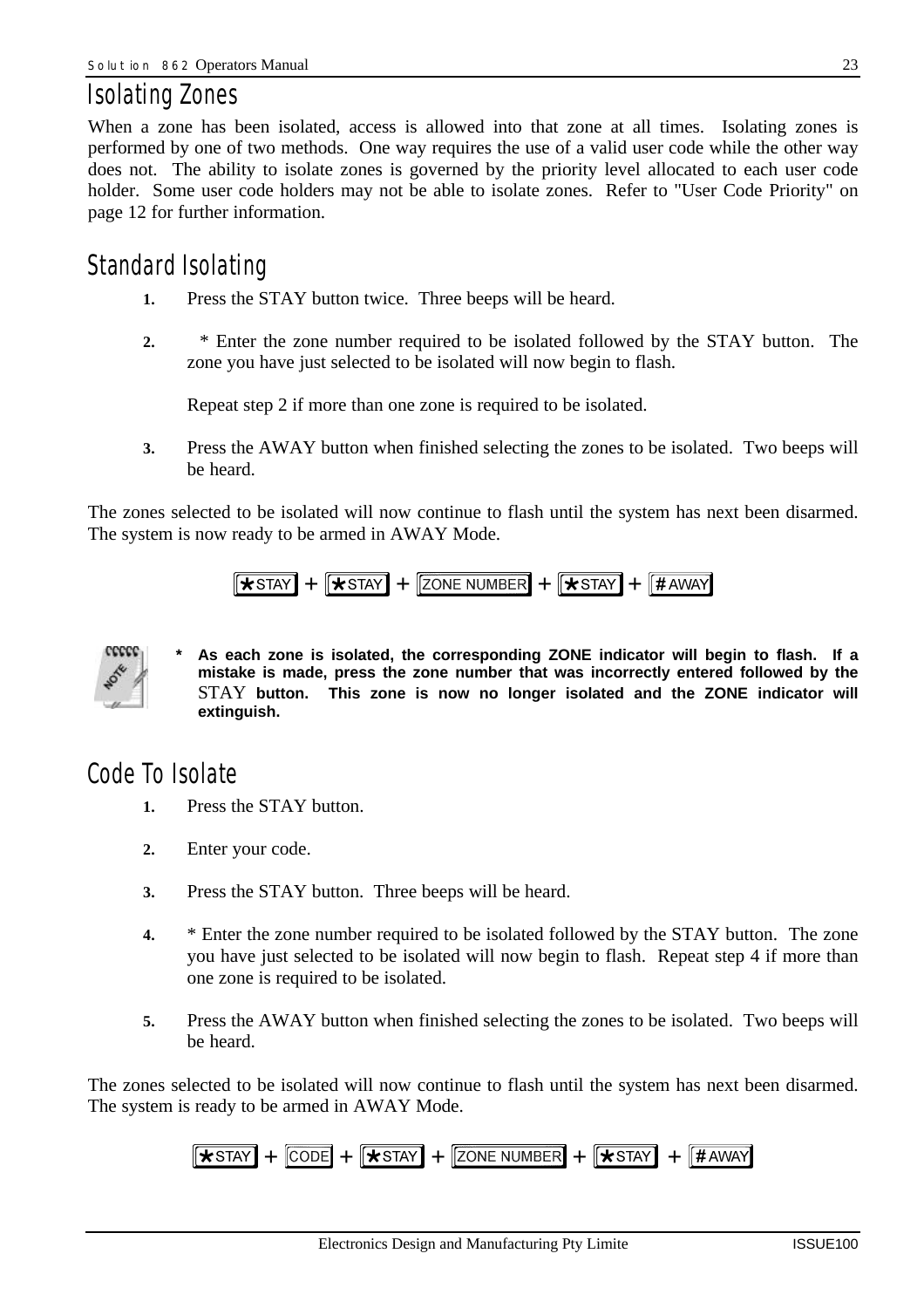

**\* As each zone is isolated, the corresponding ZONE indicator will begin to flash. If a mistake is made, press the zone number that was incorrectly entered followed by the** STAY **button. This zone is now no longer isolated and the ZONE indicator will extinguish.**

# *Fault Analysis Mode*

Whenever a system fault occurs, the FAULT or MAINS indicator will flash and the codepad will beep once every minute.

If the MAINS indicator is flashing, this is because the AC mains supply has been disconnected. There is no need to determine this type of system fault. Pressing the AWAY button once will acknowledge the AC mains fail and will stop the codepad beeping once every minute.

#### *To Determine The Type Of System Fault*

Hold down the 5 button until two beeps are heard or alternatively, enter your MASTER CODE followed by 5 and the AWAY button.

The FAULT indicator should remain steady and the STAY and AWAY indicators should flash in unison with each other.

The type of system fault will be indicated by the ZONE indicators. Refer to "Table 14: Fault Indicators" for the list of different system faults that may occur.

| Zone Indicator | <b>Fault Description</b>      |
|----------------|-------------------------------|
|                | Low Battery                   |
| $\mathcal{D}$  | Date and Time                 |
| 3              | Sensor Watch                  |
|                | Horn Speaker Disconnected     |
| 5              | Telephone Line Fault          |
|                | $E^2$ Fault                   |
|                | Codepad Fuse Fail             |
|                | <b>Communications Failure</b> |

#### *Table 14: Fault Indicators*

To exit fault analysis mode, press the AWAY button. The STAY and AWAY indicators will extinguish and the FAULT indicator will remain illuminated.

#### *To Acknowledge The System Fault*

To acknowledge the system fault, press the AWAY button. The FAULT indicator will remain illuminated and the codepad will cease its once a minute beep.

# *Fault Descriptions*

### *Low Battery*

A low battery fault will register when the battery supply voltage falls below 10.5 volts or when a dynamic battery test detects a low capacity battery. This fault will clear after a successful dynamic battery test. A dynamic battery test is performed every four hours once power has been connected to the control panel and also every time the system is armed in AWAY Mode, STAY Mode 1 or STAY Mode 2.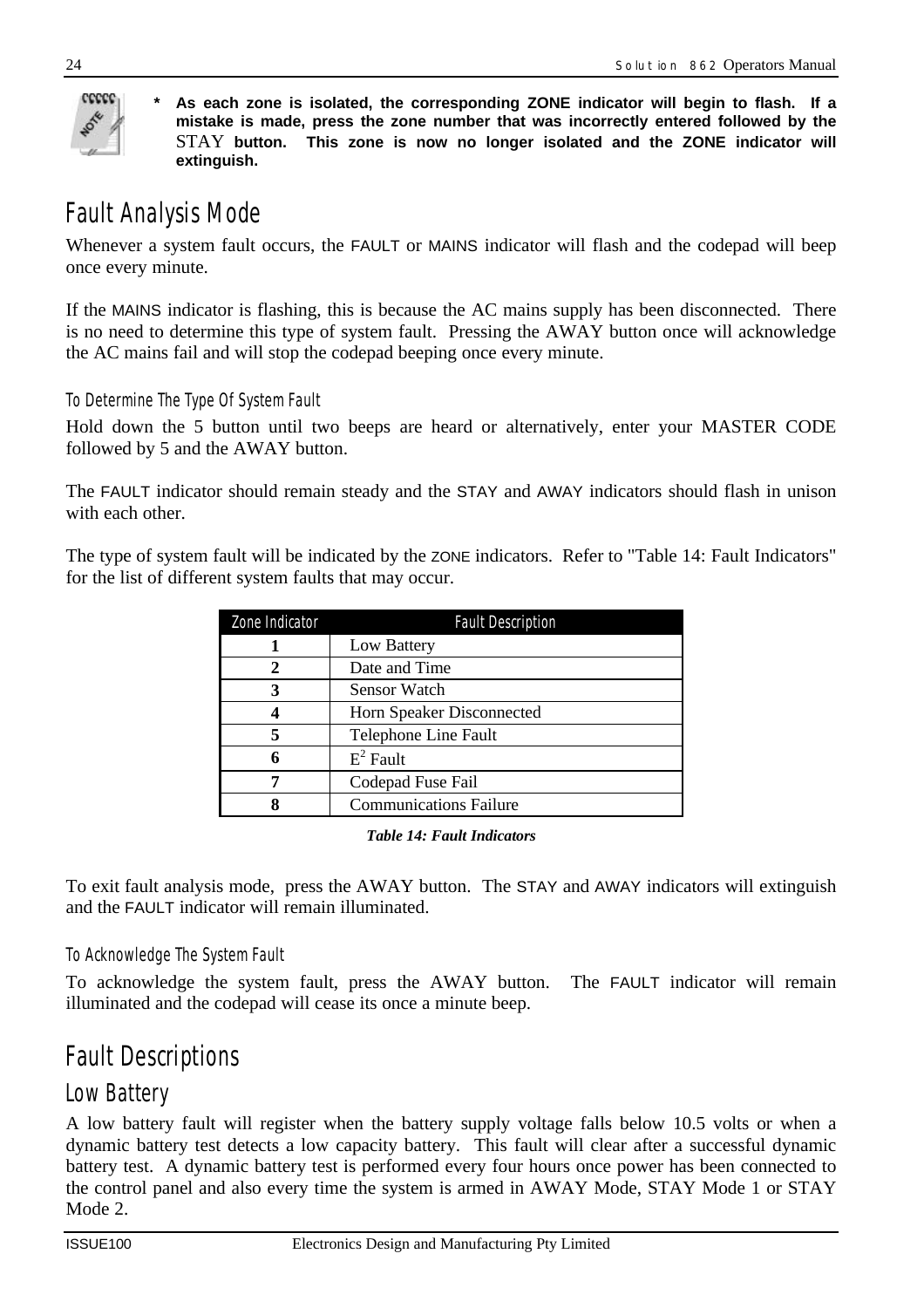### *Date and Time*

The date and time fault will register every time the control panel has been powered down. This fault will not cause the FAULT indicator on the codepad to illuminate unless an Auto-arming time has been programmed by the installer.

This fault will clear once the date and time has been programmed if an Auto-arming time has been programmed. Refer to "Setting The Date and Time" on page 36 for further information.

### *Sensor Watch*

A sensor watch fault will register because one of the detection devices has stopped working or has failed to detect movement for the programmed time period whilst the system is disarmed. The fault will clear after the registered zone has been unsealed and resealed again. Hold down the 5 button a second time to display the zone that registered the sensor watch fault.

### *Horn Speaker Monitor*

A horn speaker fault will register when the horn speaker is disconnected from the control panel. This fault will clear when the horn speaker has been reconnected.

# *Telephone Line Fault*

A telephone line fault will register when the telephone line connected to the control panel has been cut or disconnected for a continuous period of 40 seconds or more. This fault will clear when the telephone line has been reconnected for a period of over 40 seconds.

# *E 2 Fault*

An  $E<sup>2</sup>$  fault will register when the control panel detects an internal checksum error.

# *Codepad Fuse Fail*

A codepad fuse fail fault will register when either the codepad fuse or the accessories fuse has blown or is disconnected. This fault will clear when the blown fuse is replaced or reconnected.

### *Communication Failure*

A communication failure fault will register if the control panel was unsuccessful in calling the receiving party after the control panel has exhausted its maximum number of attempts.

### *AC Mains Failure*

An AC mains failure will flash the MAINS indicator, sound the codepad buzzer once every minute and send an "AC Fail" report to the monitoring station. This fault will clear once the AC mains has been reconnected. An "AC Restore" report will be transmitted once the AC mains has been restored for more than two minutes.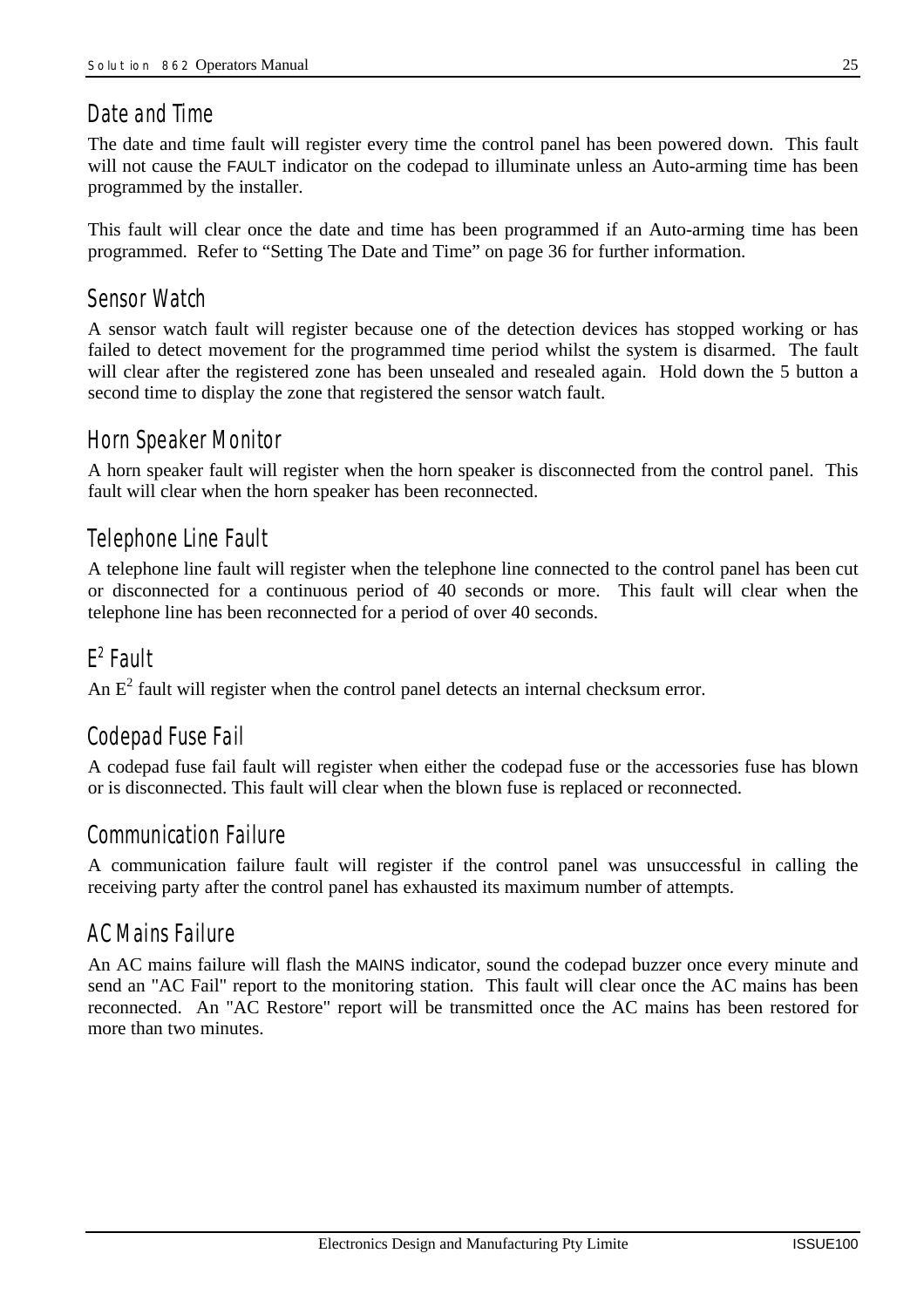# *Codepad Duress Alarm*

A codepad duress alarm can be used as a hold up alarm. This will occur when the number 9 is added to the end of any valid user code that is being used to disarm the system. A duress alarm is always silent and can only be made use of if your system is reporting back to a monitoring station or numeric pager.





**There is a feature available that allows the number** 3 **to be used for a codepad duress alarm instead of the number** 9**. Contact your installer if you wish the codepad duress alarm to use the number** 3 **button.**

# *Codepad Panic Alarm*

A codepad panic alarm will be triggered when either the 1 and 3 buttons or the STAY and AWAY buttons are pressed simultaneously. This is an audible alarm. Contact your installer if you wish codepad panic to be silent.

$$
1 + 3 \text{ or } \boxed{\text{*star}} + \boxed{\text{#AWAY}}
$$

# *Codepad Fire Alarm*

A codepad fire alarm will be triggered when the 4 and 6 buttons on the remote codepad are pressed simultaneously. A distinct fire sound is emitted through the horn speaker to indicate this type of alarm condition. The fire sound is different to the burglary sound. This is an audible alarm. Contact your installer if you require this to be silent.



# *Codepad Medical Alarm*

A codepad medical alarm will be triggered when the 7 and 9 buttons on the codepad are pressed simultaneously. This is an audible alarm. Contact your installer if you require this to be silent.

# $7 + 9$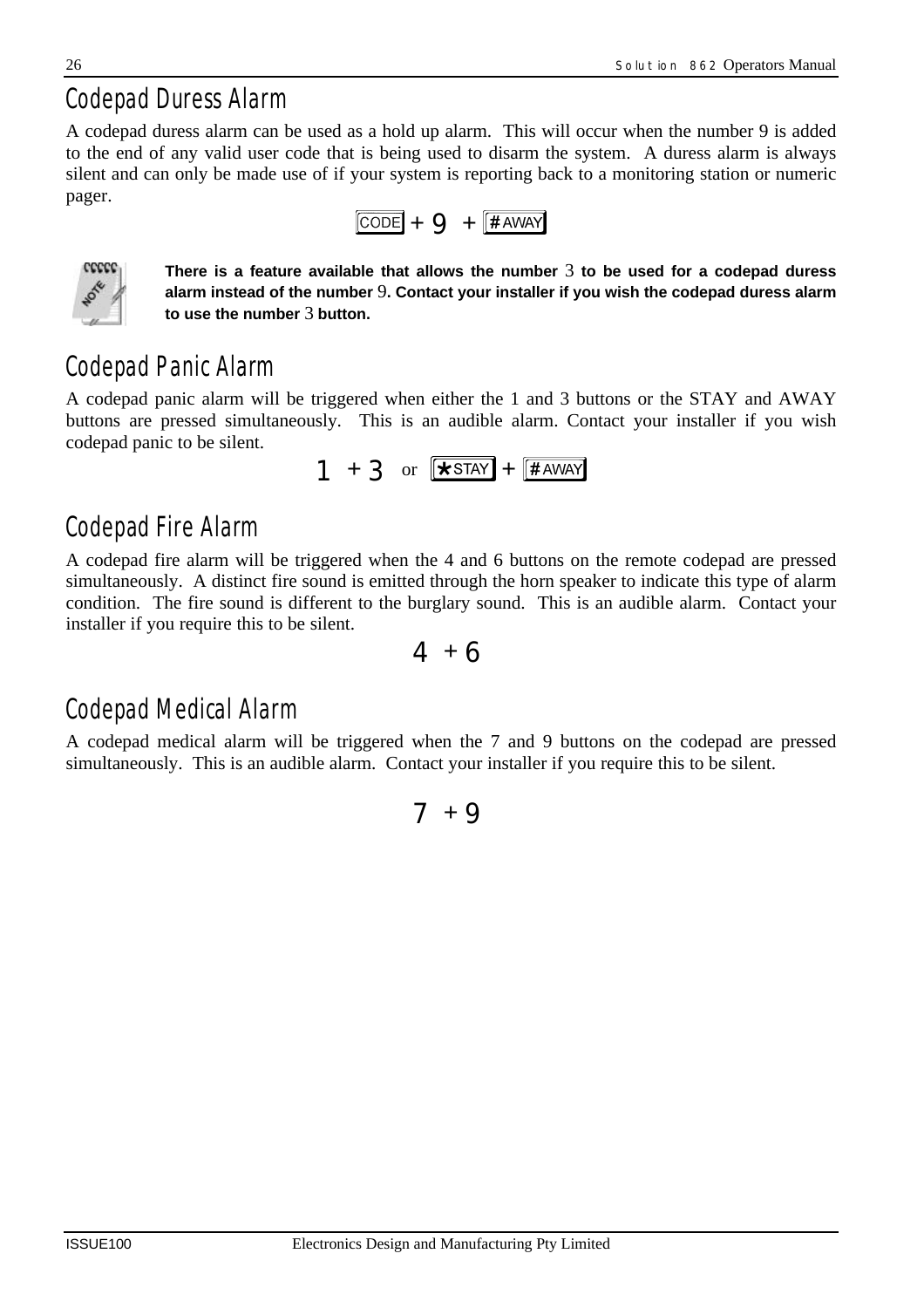# *Remote Radio Transmitter Operation*

The *Solution 862* control panel has the ability to be remotely operated using a Hand Held 2 Channel Radio Transmitter. The radio transmitter has 4 buttons, each of which can perform various functions such as arming and disarming the system and to operate remote outputs. These are described below in detail.

When using the hand held transmitter to operate the system, audible indications can be provided through the horn speakers and visual indications provided by the blue strobe light. This will allow you to operate the system from outside the building with confidence. The feature of audible indication beeps and strobe flashes can only be programmed by your installer.

| No Of Beeps   | <b>System Status</b>      |
|---------------|---------------------------|
|               | <b>System Disarmed</b>    |
|               | System Armed In AWAY Mode |
| Two tone beep | System Armed In STAY Mode |

| Strobe Operation          | <b>System Status</b>      |
|---------------------------|---------------------------|
| 3 Seconds Duration        | System Disarmed           |
| 6 Seconds Duration        | System Armed In AWAY Mode |
| <b>6 Seconds Duration</b> | System Armed In STAY Mode |

*Table 15: Horn Speaker Beeps*

#### *Table 16: Strobe Indications*

Before any of these features will operate, you will need to teach the control panel the transmitter radio code. Refer to "Changing and Deleting Radio Remote User Codes" on page 31 for more information.

### *Arming Via Transmitter In AWAY Mode*

Press button one on the transmitter for two seconds.

Two beeps will be heard on the remote codepad and the AWAY indicator will illuminate. Exit time will now commence.

If the horn speaker indication beeps have been enabled, two beeps will be heard from the horn speaker. If strobe flashes have been enabled, the strobe will operate for six seconds.

### *Disarming Via Transmitter From AWAY Mode*

Press button one on the transmitter for two seconds. Two beeps will be heard on the remote codepad and the AWAY indicator will extinguish.

If the horn speaker indication beeps have been enabled, one beep will be heard from the horn speaker. If strobe flashes have been enabled, the strobe will operate for three seconds.

## *Arming Via Transmitter In STAY Mode*

Press button two on the transmitter for two seconds. Two beeps will be heard on the remote codepad and the STAY indicator will now illuminate.

If horn speaker indication beeps have been enabled, a two-tone beep will be heard from the horn speaker. If strobe flashes have been enabled, the strobe will operate for six seconds.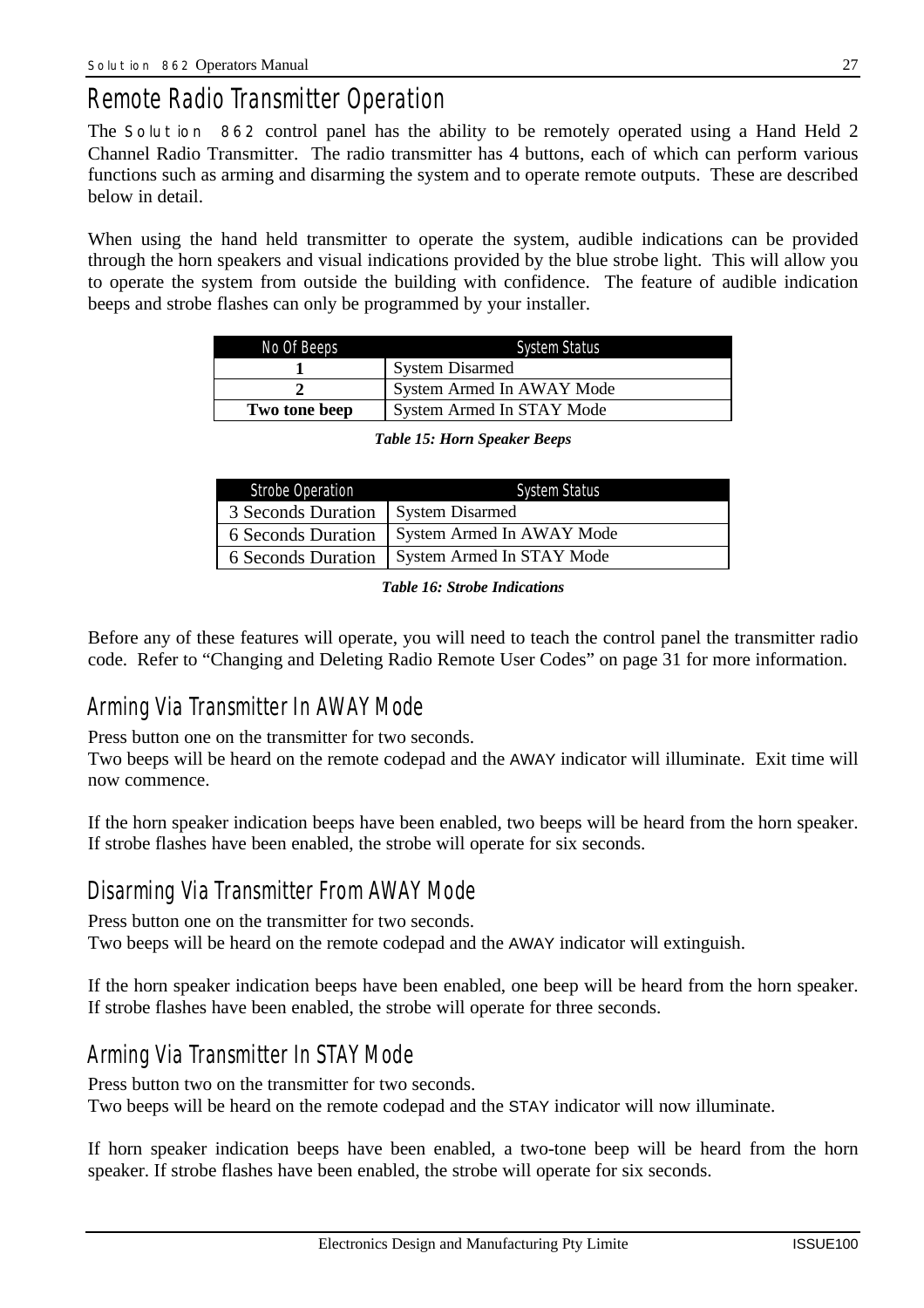# *Disarming Via Transmitter From STAY Mode*

Press button one on the transmitter for two seconds. Two beeps will be heard on the remote codepad and the STAY indicator will extinguish.

If the horn speaker indication beeps have been enabled, one beep will be heard from the horn speaker. If strobe flashes have been enabled, the strobe will operate for three seconds.

# *Panic Alarm Via Transmitter*

Press both buttons 1 and 2 together for two seconds on the hand held transmitter. This will cause a panic alarm which will activate the horn speaker, strobe and internal sirens.

# *Operating Remote Outputs Via Transmitter*

There are two remote outputs that can be operated from buttons 3 and 4 on the Hand Held 2 Channel Radio Transmitter. These outputs can only be programmed by your installer.

#### *Turning Output 1 'ON'*

Press button 3 on the transmitter for two seconds. Output 1 will now turn on.

*Turning Output 1 'OFF'*

Press button 3 on the transmitter for two seconds. Output 1 will now turn off.

*Turning Output 2 'ON'*

Press button 4 on the transmitter for two seconds. Output 2 will now turn on.

*Turning Output 2 'OFF'* Press button 4 on the transmitter for two seconds. Output 2 will now turn off.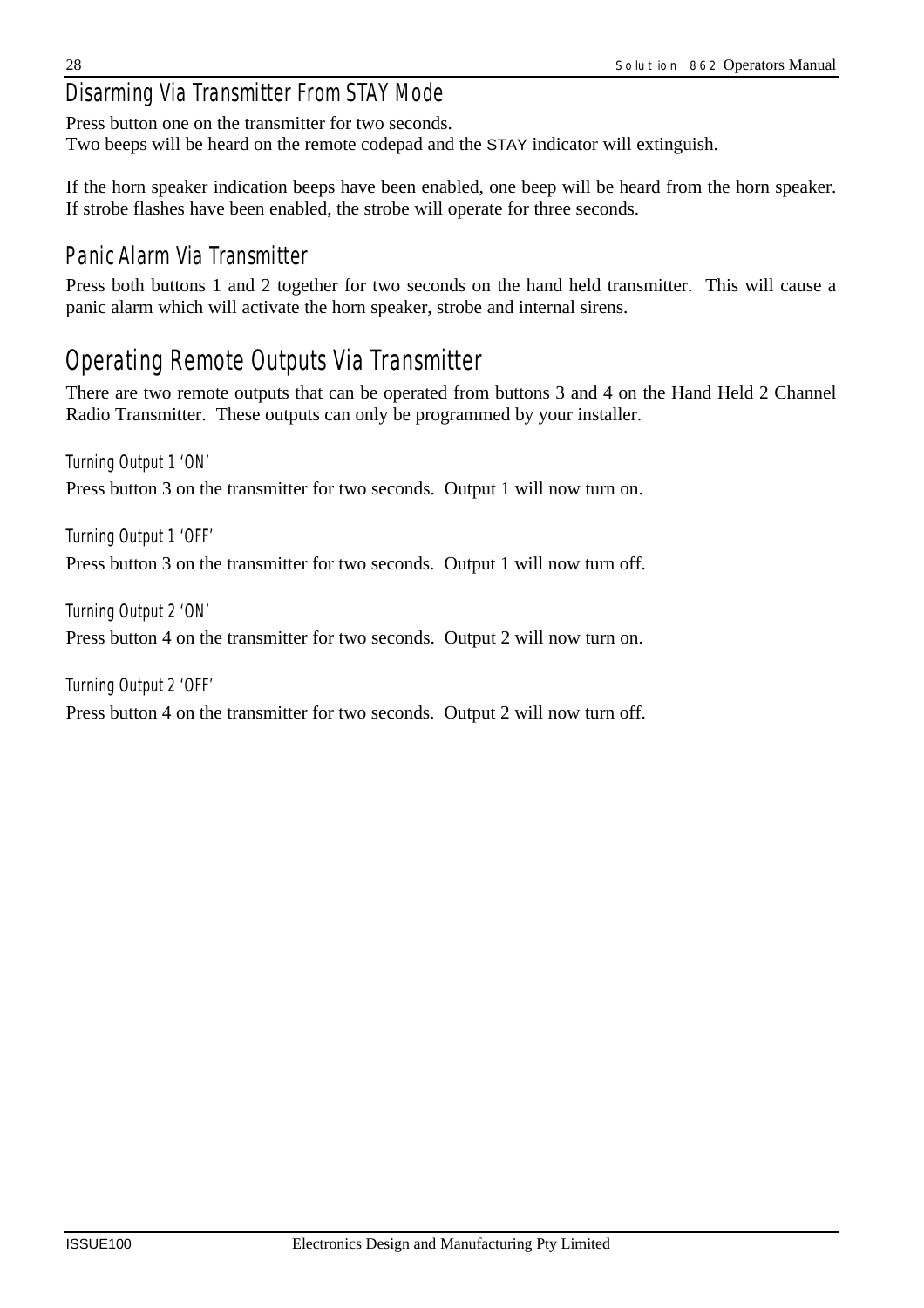# *Master Code Functions*

Master Code functions are designed to allow those users that have the appropriate priority level to perform certain functions of a supervisory level. These functions can only be carried out while the system is in the disarmed state.



**The default Master Code is** 2580 **and is known as User 1. It is possible for this system to have multiple Master Codes. Please check with your installer as to how your system is configured.**

To enter the required Master Code Function, enter your MASTER CODE followed by the required FUNCTION digit and the AWAY button.

 $\sqrt{MASTER CODE} + \sqrt{FUNCTION} + \sqrt{HAWAY}$ 

These functions can only be carried out when the system is in the disarmed state.

| <b>Function</b> | Description                                             |
|-----------------|---------------------------------------------------------|
| 0               | Reserved                                                |
| 1               | Changing Or Deleting User Codes/Remote Radio User Codes |
| $\mathbf{2}$    | <b>Changing Domestic Phone Numbers</b>                  |
| 3               | Changing Telco Arm/Disarm Sequence                      |
| 4               | Setting STAY Mode 2 Zones                               |
| 5               | Turning Outputs On/Off                                  |
| 6               | Setting The Date and Time                               |
| 7               | Walk Test Mode                                          |
| 8               | <b>Event Memory Recall</b>                              |
| 9               | Reserved                                                |

*Table 17: Master Code Functions*

### *Changing and Deleting User Codes*

This function allows a Master Code holder to add/change or delete any of the system user codes.

When changing or deleting user codes it is important that you know the number of the user you wish to change or delete. Your installer should provide you with this information at the time of installation.

#### *To Add Or Change A User Code*

- **1.** Enter your MASTER CODE followed by 1 and the AWAY button. Three beeps will be heard and the STAY and AWAY indicators will begin to flash.
- **2.** Enter the user number (1-8) that you wish to add or change followed by the AWAY button.

Two beeps will be heard and the corresponding ZONE indicator will illuminate. Refer to "Table 18: Zone Indicators Showing Relative User Numbers" on page 30.

**3.** Enter the digits required for the new code followed by the AWAY button. Two beeps will be heard and the STAY and AWAY indicators will extinguish.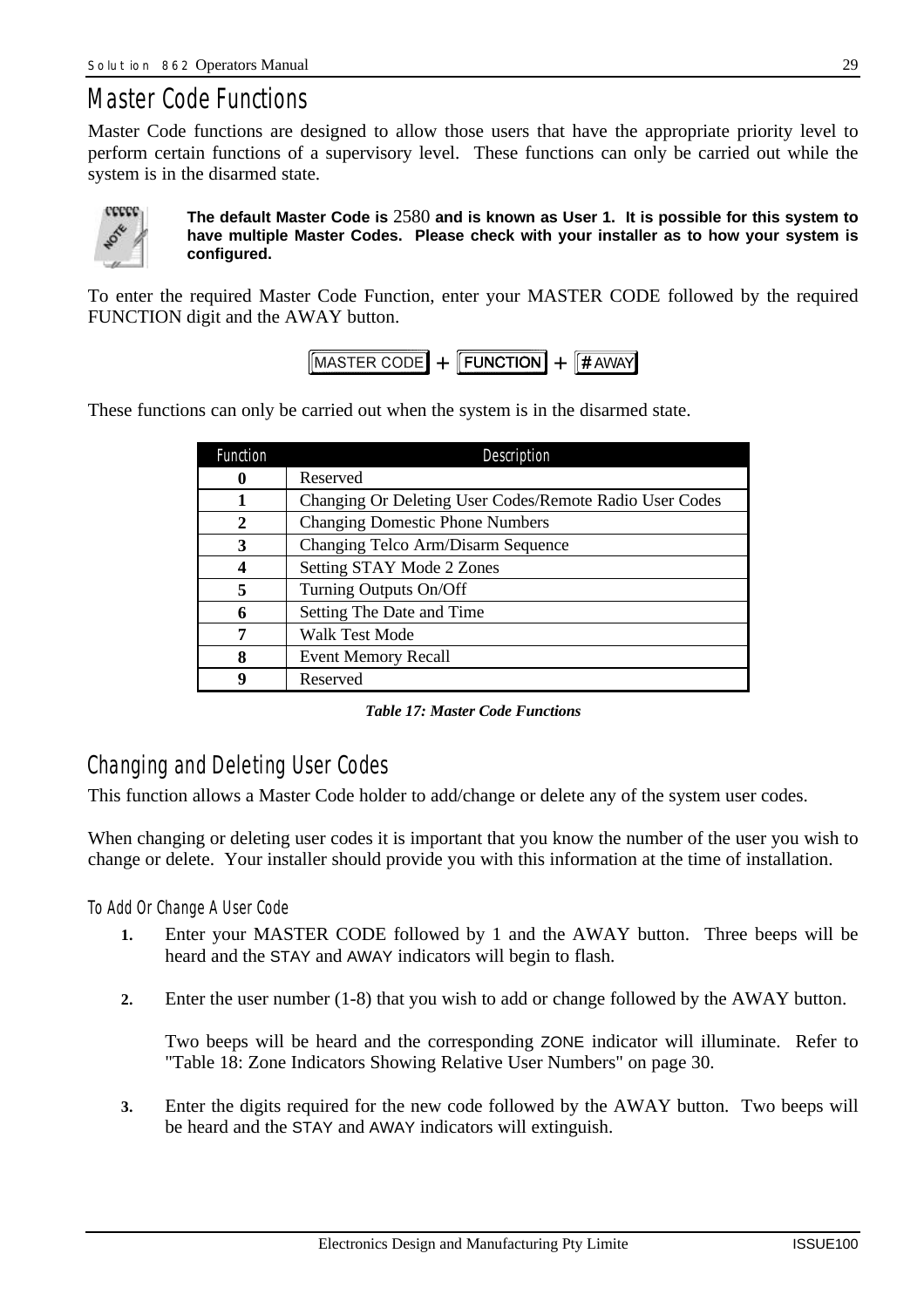If you wish to change any further user codes, repeat this procedure as many times as required.

 $\frac{1}{4}$   $\frac{1}{4}$   $\frac{1}{4}$   $\frac{1}{4}$   $\frac{1}{4}$   $\frac{1}{4}$   $\frac{1}{4}$   $\frac{1}{4}$   $\frac{1}{4}$   $\frac{1}{4}$   $\frac{1}{4}$   $\frac{1}{4}$   $\frac{1}{4}$   $\frac{1}{4}$   $\frac{1}{4}$   $\frac{1}{4}$   $\frac{1}{4}$   $\frac{1}{4}$   $\frac{1}{4}$   $\frac{1}{4}$   $\frac{1}{4}$   $\frac{1}{4}$  MASTER CODE  $|#$  AWAY



**When adding or changing user codes, this function will automatically terminate if a button is not pressed within sixty seconds. Pressing the AWAY button will also terminate the session at anytime. One long beep indicates the code entered already exists or an incorrect user number has been selected.**

#### *To Delete A User Code*

- **1.** Enter your MASTER CODE followed by 1 and the AWAY button. Three beeps will be heard and the STAY and AWAY indicators will begin to flash.
- **2.** Enter the user number (1-8) that you wish to delete followed by the AWAY button.

Two beeps will be heard and the corresponding ZONE indicator will illuminate. Refer to "Table 18: Zone Indicators Showing Relative User Numbers" on page 30 for more information.

**3.** Press the STAY button to delete the user code. Two beeps will be heard and the STAY and AWAY indicators will extinguish.

If you wish to delete any further user codes, repeat this procedure as many times as required.

$$
[{\text{MASTER CODE}}] + 1 + [{\text{HAWAY}}] + [{\text{USER NUMBER}}] + [{\text{HAWAY}}] + [{\text{XSTAY}}]
$$



**When deleting user codes, this function will automatically terminate if a button is not pressed within sixty seconds. Pressing the AWAY button will also terminate the session at anytime. One long beep indicates an incorrect user number has been selected.**

| User<br>No |  |  |  | Zone 1    Zone 2    Zone 3    Zone 4    Zone 5    Zone 6    Zone 7    Zone 8<br>Indicator Indicator Indicator Indicator Indicator Indicator Indicator Indicator Indicator | Mains |
|------------|--|--|--|---------------------------------------------------------------------------------------------------------------------------------------------------------------------------|-------|
|            |  |  |  |                                                                                                                                                                           |       |
| 2          |  |  |  |                                                                                                                                                                           |       |
|            |  |  |  |                                                                                                                                                                           |       |
|            |  |  |  |                                                                                                                                                                           |       |
|            |  |  |  |                                                                                                                                                                           |       |
|            |  |  |  |                                                                                                                                                                           |       |
|            |  |  |  |                                                                                                                                                                           |       |
|            |  |  |  |                                                                                                                                                                           |       |

*Table 18: Zone Indicators Showing Relative User Numbers*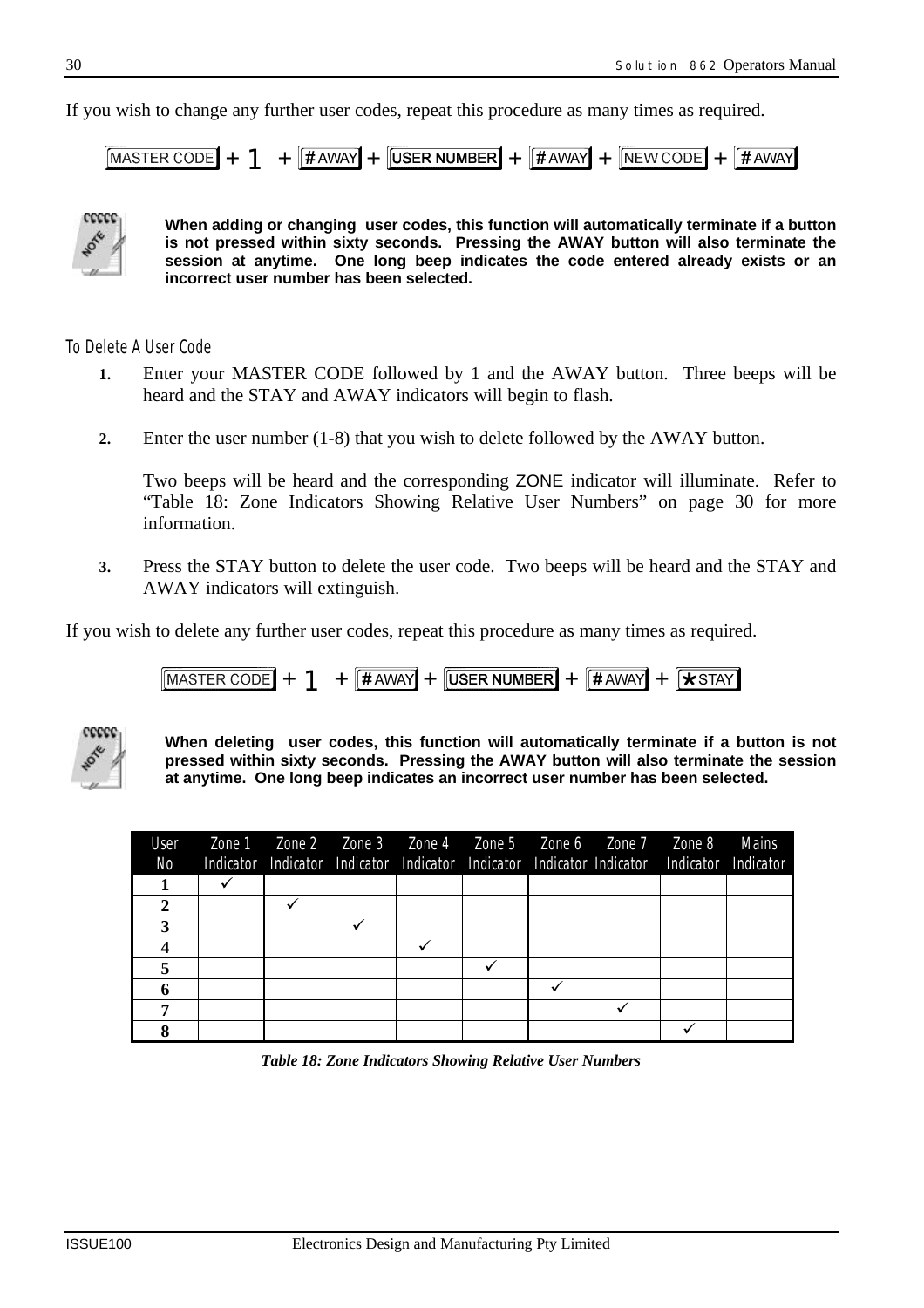### *Changing and Deleting Radio Remote User Codes*

This function allows a Master Code holder to add/change or delete any of the system radio remote user codes.

When changing or deleting radio remote user codes it is important that you know the number of the user you wish to change or delete. Your installer should provide you with this information at the time of installation.

#### *To Add Or Change A Remote Radio User Code*

- **1.** Enter your MASTER CODE followed by 1 and the AWAY button. Three beeps will be heard and the STAY and AWAY indicators will begin to flash.
- **2.** Enter the user number (9-16) that you wish to add or change followed by the AWAY button.

Two beeps will be heard and the corresponding ZONE indicator will illuminate. Refer to "Table 19: Zone Indicators Showing Relative Remote Radio User Numbers" on page 32.

**3.** Now press the Transmit button on the transmitter.

Two beeps will be heard and the STAY and AWAY indicators will extinguish. The control panel has now been taught the code of the hand held radio transmitter.

If you wish to change any further radio remote user codes, repeat this procedure as many times as required.

$$
[{\text{MASTER CODE}}] + \text{1} + [\text{HAWAY}] + [{\text{USER NUMBER}}] + [\text{HAWAY}] + [{\text{TRANSMIT}}]
$$



**When adding or changing user codes, this function will automatically terminate if a button is not pressed within sixty seconds. Pressing the AWAY button will also terminate the session at anytime. One long beep indicates the code entered already exists or an incorrect user number has been selected.**

 *To Delete A Radio Remote User Code*

- **1.** Enter your MASTER CODE followed by 1 and the AWAY button. Three beeps will be heard and the STAY and AWAY indicators will begin to flash.
- **2.** Enter the user number (9-16) that you wish to delete followed by the AWAY button.

Two beeps will be heard and the corresponding ZONE indicator will illuminate. Refer to "Table 19: Zone Indicators Showing Relative Remote Radio User Numbers" on page 32.

**3.** Press the STAY button to delete the user code. Two beeps will be heard and the STAY and AWAY indicators will extinguish.

If you wish to delete any further user codes, repeat this procedure as many times as required.





**When deleting user codes, this function will automatically terminate if a button is not pressed within sixty seconds. Pressing the AWAY button will also terminate the session at anytime. One long beep indicates an incorrect user number has been selected.**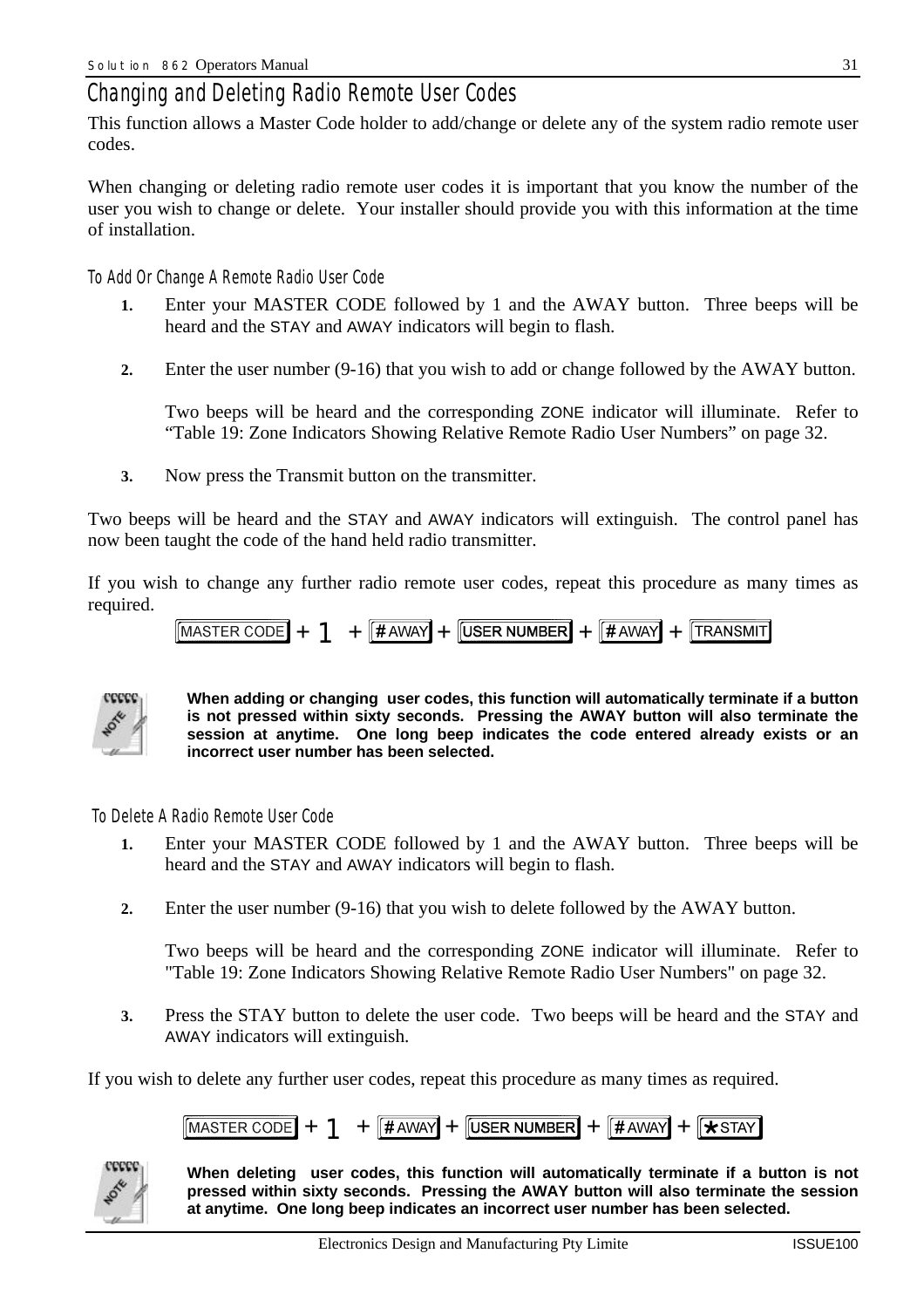| User      |  |  | Zone 1    Zone 2    Zone 3    Zone 4    Zone 5    Zone 6    Zone 7    Zone 8    MAINS     |  |  |
|-----------|--|--|-------------------------------------------------------------------------------------------|--|--|
| No.       |  |  | Indicator Indicator Indicator Indicator Indicator Indicator Indicator Indicator Indicator |  |  |
| 9         |  |  |                                                                                           |  |  |
| 10        |  |  |                                                                                           |  |  |
| 11        |  |  |                                                                                           |  |  |
| <b>12</b> |  |  |                                                                                           |  |  |
| 13        |  |  |                                                                                           |  |  |
| 14        |  |  |                                                                                           |  |  |
| 15        |  |  |                                                                                           |  |  |
| 16        |  |  |                                                                                           |  |  |

*Table 19: Zone Indicators Showing Relative Remote Radio User Numbers*

### *Changing Domestic Phone Numbers*

This option allows the Master Code holder to view and program the required telephone numbers that the system will call in the event of an alarm. For a more detailed description, refer to "Domestic Dialling Reporting" on page 42 for further information.

#### *To Change Domestic Phone Numbers*

Enter your MASTER CODE followed by 2 and the AWAY button. Three beeps will be heard and the STAY and AWAY indicators will begin to flash. If there are telephone numbers already programmed, they will be displayed one digit at a time via the zone indicators on the codepad. Refer to "Table 20: Zone Indicators For Changing Phone Numbers" on page 33 for the indicators and their meanings.

If there are no telephone numbers programmed, a further two beeps will be heard after entering this mode. These two beeps are normally heard after the last digit of the last phone number has been displayed.

- **1.** Enter all the digits for Phone Number 1, one digit at a time. As each digit is entered, the corresponding codepad indicators will illuminate.
- **2.** After you have entered all the digits of the first telephone number press the STAY button followed by the 4 button if there is more than one phone number to be programmed. This will insert a break between the first telephone number and the second telephone number. If there is only one telephone number, press the AWAY button to exit this mode.
- **3.** Enter all the digits for Phone Number 2, one digit at a time. As each digit is entered, the corresponding codepad indicators will illuminate. After the last digit of the second telephone number, press the AWAY button to exit this mode unless a third telephone number is required.





**The maximum number of digits allowed is 48. This includes any pauses and any breaks that you have programmed.**

**The feature of Domestic Dialling must be programmed by your installer. Refer to "Communication Options" on page 53 for information on whether your system has been programmed for domestic tone reporting.**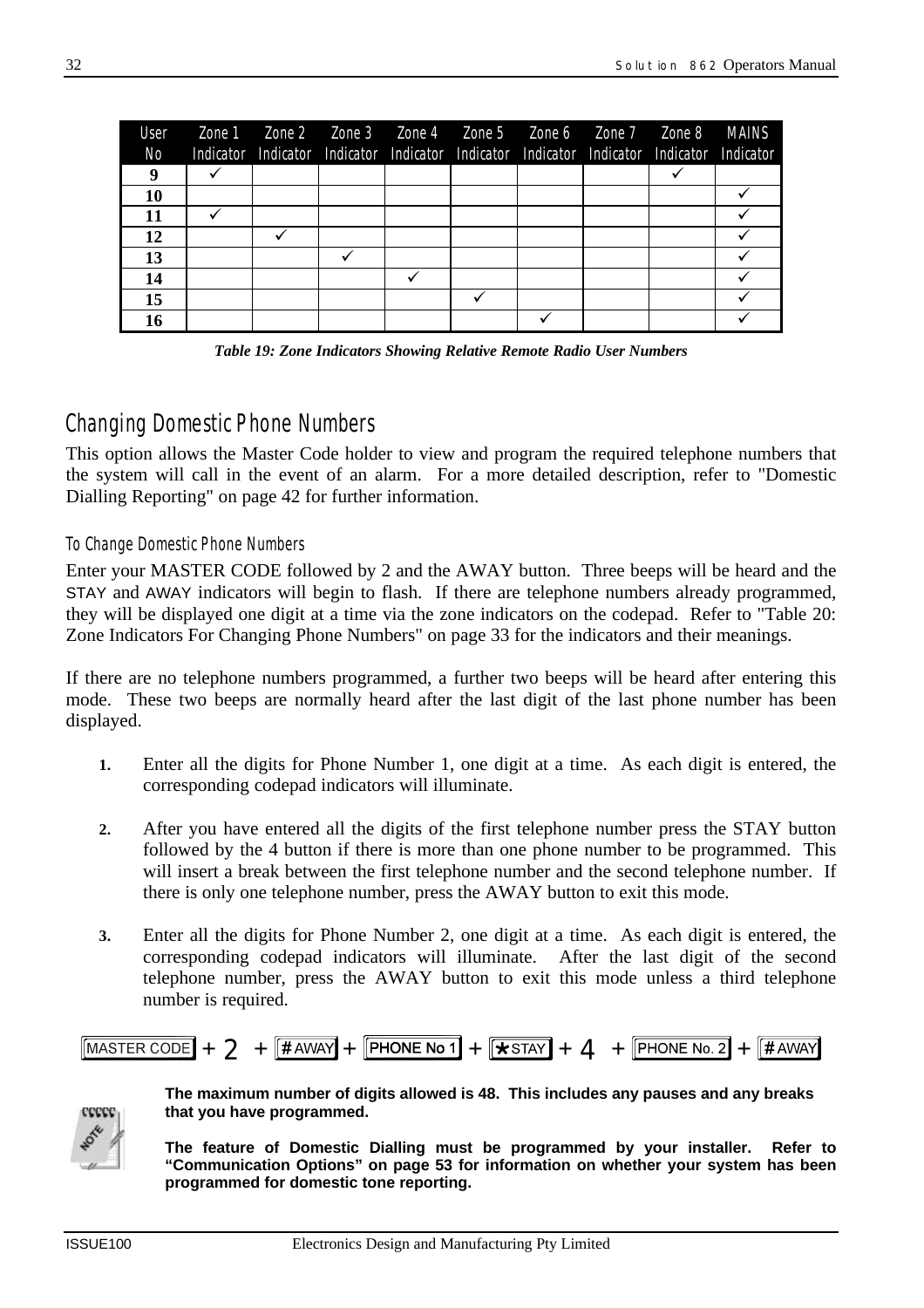#### *To Disable Domestic Dialling*

If at any time you wish to cancel domestic dialling for any reason (eg. You are moving house and you do not wish the system to continue calling your work place or mobile phone etc), you may enter the following sequence.

- **1.** Enter your MASTER CODE followed by 2 and the AWAY button. Three beeps will be heard and the STAY and AWAY indicators will begin to flash.
- **2.** Press the STAY button followed by the 4 button.
- **3.** Press the AWAY button to disable domestic dialling.



| Digit                   | Zone 1<br>Indicator | Zone 2<br>Indicator | Zone 3       | Zone 4<br>Indicator Indicator | Zone 5 | Zone 6<br>Indicator Indicator | Zone 7<br>Indicator | Zone 8<br>Indicator | <b>MAINS</b><br>Indicator |
|-------------------------|---------------------|---------------------|--------------|-------------------------------|--------|-------------------------------|---------------------|---------------------|---------------------------|
| $\boldsymbol{0}$        |                     |                     |              |                               |        |                               |                     |                     | $\checkmark$              |
| 1                       | $\checkmark$        |                     |              |                               |        |                               |                     |                     |                           |
| $\boldsymbol{2}$        |                     | ✓                   |              |                               |        |                               |                     |                     |                           |
| $\mathbf{3}$            |                     |                     | $\checkmark$ |                               |        |                               |                     |                     |                           |
| $\overline{\mathbf{4}}$ |                     |                     |              | $\checkmark$                  |        |                               |                     |                     |                           |
| 5                       |                     |                     |              |                               | ✓      |                               |                     |                     |                           |
| 6                       |                     |                     |              |                               |        | ✔                             |                     |                     |                           |
| 7                       |                     |                     |              |                               |        |                               | ✓                   |                     |                           |
| 8                       |                     |                     |              |                               |        |                               |                     |                     |                           |
| 9                       | ✓                   |                     |              |                               |        |                               |                     |                     |                           |
| $\ast$                  |                     |                     |              |                               |        |                               |                     |                     |                           |
| $\#$                    |                     | ✓                   |              |                               |        |                               |                     |                     |                           |
| <b>Pause</b>            |                     |                     |              |                               |        |                               |                     |                     |                           |
| <b>Break</b>            |                     |                     |              |                               |        |                               |                     |                     |                           |

*Table 20: Zone Indicators For Changing Phone Numbers*

### *Changing Telco Arm/Disarm Sequence*

This feature allows you to automatically divert all incoming phone calls at your home or office to another phone number of your choice. This feature is only available if your telecommunication provider has the call forward option available.

When arming the system in AWAY Mode, the control panel will automatically dial the telecommunication exchange to redirect all calls to your mobile phone, pocket pager or answering service. When activated, your telephone will not ring but outgoing calls may still be made.

When the system is next disarmed, the control panel will automatically dial the telecommunication exchange to undivert your home or office phone.

Contact your telecommunications provider for more information on call forward operations.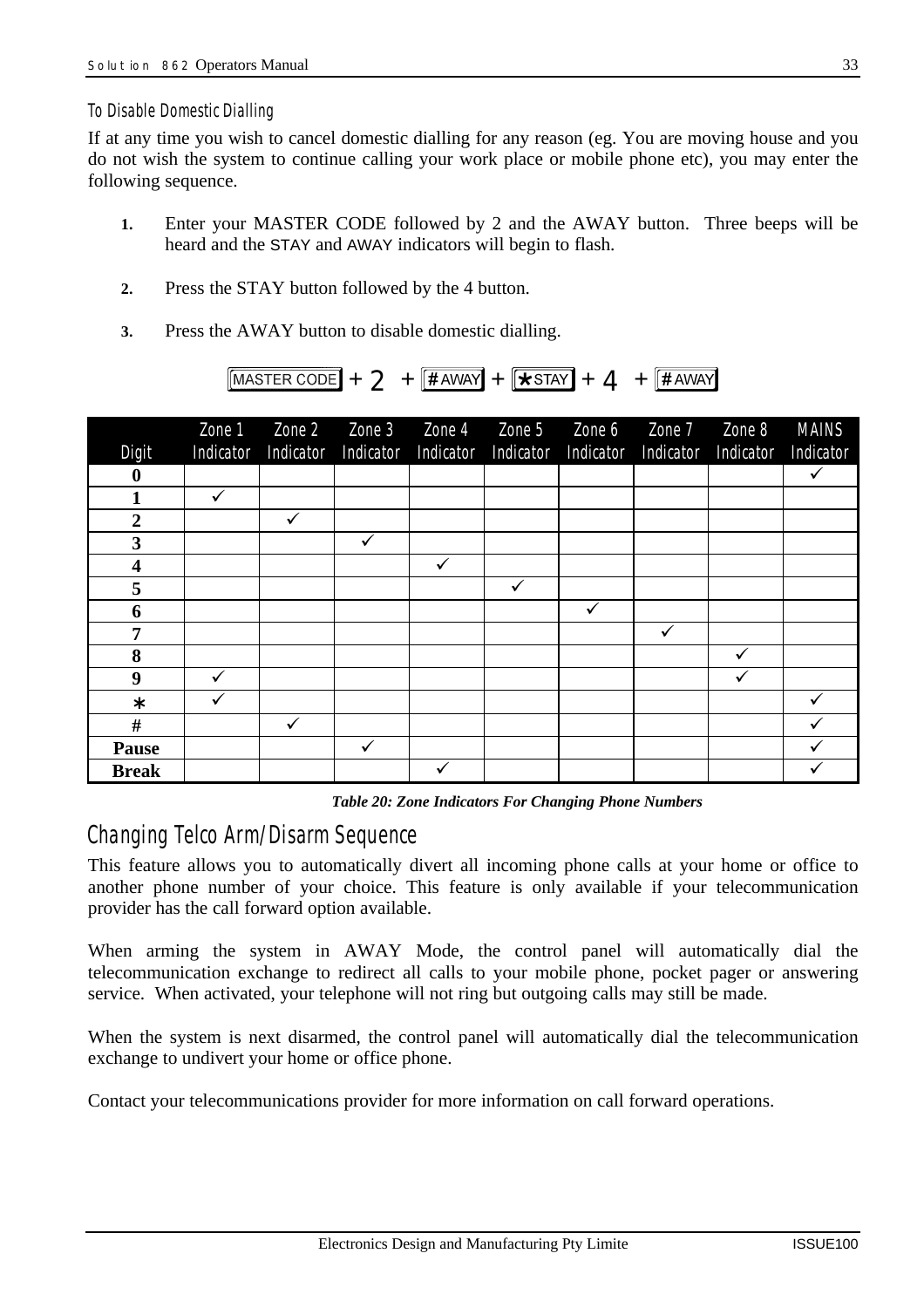*How To Program Telco Arming Sequence - Easy Call Forward (Immediate On)*

- **1.** Enter your MASTER CODE followed by 3 and the AWAY button. Three beeps will be heard and the STAY and AWAY indicators will begin to flash.
- **2.** Press button 1 followed by the AWAY button to change the Telco arming sequence. Three beeps will be heard.

If a previous call forwarding sequence has already been programmed, the sequence will be displayed one digit at a time via the remote codepad indicators. Refer to "Table 20: Zone Indicators For Changing Phone Numbers" on page 33 for the indicators and their meanings.

If there is no call forward sequence programmed, a further two beeps will be heard after entering this mode. These two beeps are normally heard after the last digit of the call forward sequence has been displayed.

**3.** Enter STAY + 121 followed by the Phone Number you wish the control panel to divert all calls to followed by  $STAY + 2$  and the AWAY button. Two beeps will be heard and the system will return to the disarmed state.

$$
\frac{\text{[Master CODE]}}{+ \text{ 3} + \text{[HAWAY]}} + \text{ 1} + \text{[HAWAY] + \text{[HSTAY]}} + \text{ 121}
$$
\n
$$
+ \text{[PHONE N} + \text{[HSTAY] + 2} + \text{[HAWAY]}
$$

*How To Program The Telco Disarming Sequence – Easy Call Forward (Immediate Off)*

- **1.** Enter your MASTER CODE followed by 3 and the AWAY button. Three beeps will be heard and the STAY and AWAY indicators will begin to flash.
- **2.** Press button 2 followed by the AWAY button to change the Telco disarming sequence. Three beeps will be heard.

If a previous Telco disarming sequence has already been programmed, the sequence will be displayed one digit at a time via the remote codepad indicators. Refer to "Table 20: Zone Indicators For Changing Phone Numbers" on page 33 for the indicators and their meanings.

If no Telco disarming sequence has been programmed, a further two beeps will be heard after entering this mode. These two beeps are normally heard after the last digit of the call forward disarming sequence has been displayed.

**3.** Enter  $STAY + 221 + STAY + 2$  and the AWAY button. Two beeps will be heard and the system will return to the disarmed state.

$$
\frac{\boxed{\text{MASTER CODE}} + 3 + \boxed{\text{HAWAY}} + 2 + \boxed{\text{HAWAY}} + \boxed{\text{KSTAY}} + 221 + \boxed{\text{HAWAY}}
$$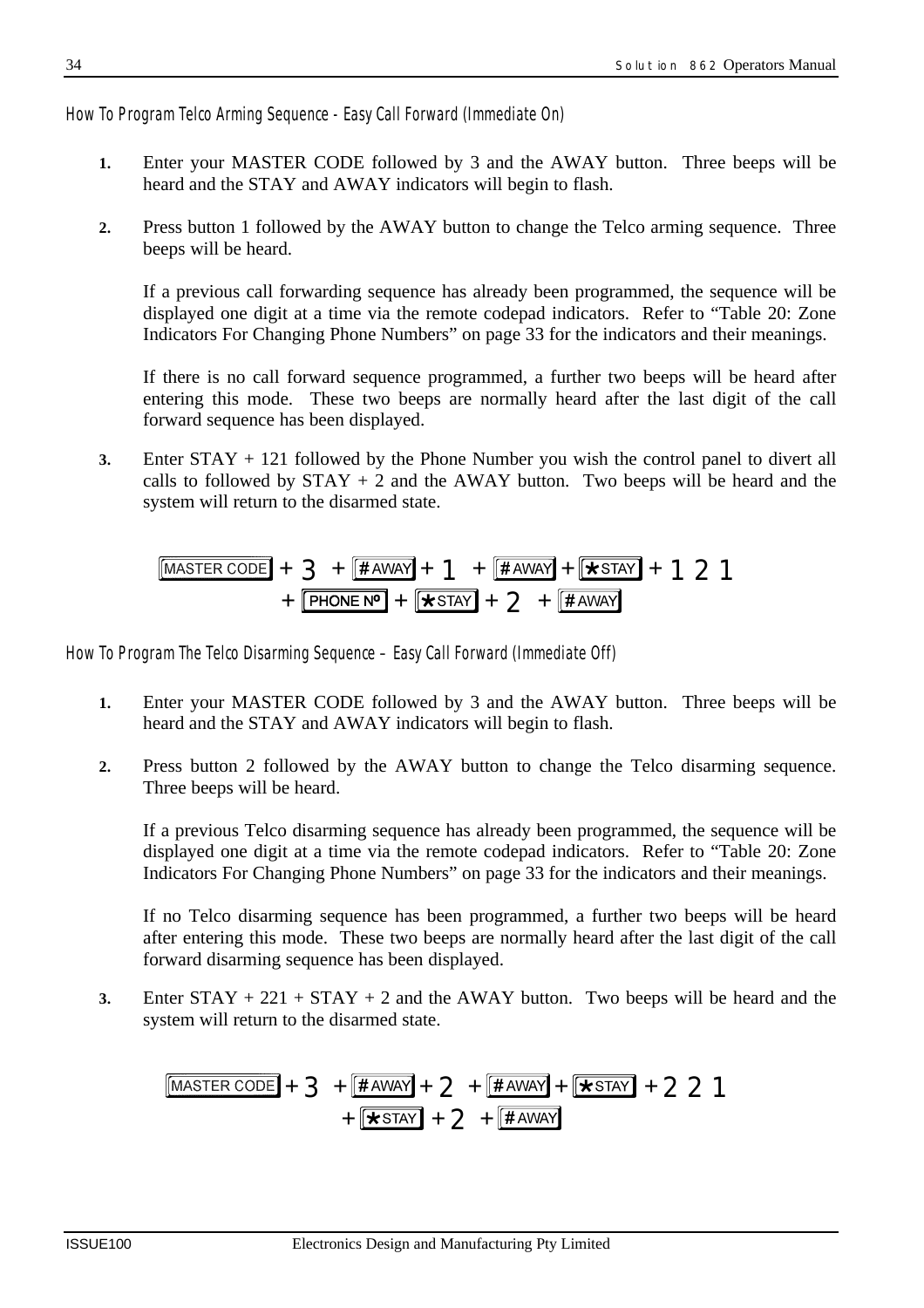### *Setting STAY Mode 2 Zones*

This function allows the master code holder to select which zones are to be automatically isolated when the system is armed in STAY Mode 2.

Every time the system is armed in STAY Mode 2, the zones selected using this function will be automatically isolated.

To arm the system in STAY Mode 2, hold down the 0 button until two beeps are heard. Refer to "Hold Down Functions" on page 39 or "Arming The System In STAY Mode 2" on page 21 for more information.

*How To Set STAY Mode 2 Zones*

- **1.** Enter your MASTER CODE followed by 4 and the AWAY button. Three beeps will be heard and the STAY indicator will begin to flash.
- **2.** \* Enter the zone number that you wish to automatically isolate followed by the STAY button. The corresponding ZONE indicator will now begin to flash to display that you have selected the zone to be automatically isolated when the system has been armed in STAY Mode 2.

If more than one zone is required to be automatically isolated, repeat step 2 until all zones required have been selected.

**3.** Press the AWAY button to exit this function. Two beeps will be heard and the system will return to the disarmed state. The zones that were selected to be automatically isolated in STAY Mode 2 and the STAY indicator will extinguish.

$$
\boxed{\text{MASTER CODE}} + 4 + \boxed{\text{HAWAY}} + \boxed{\text{ZONE NUMBER}} + \boxed{\text{XSTAY}}
$$
\n
$$
+ \boxed{\text{ZONE NUMBER}} + \boxed{\text{KSTAY}}
$$



**\* As each zone is isolated, the corresponding ZONE indicator will begin to flash. If a mistake is made, press the zone number that was incorrectly entered followed by the** STAY **button. This zone is now no longer isolated and the ZONE indicator will extinguish.**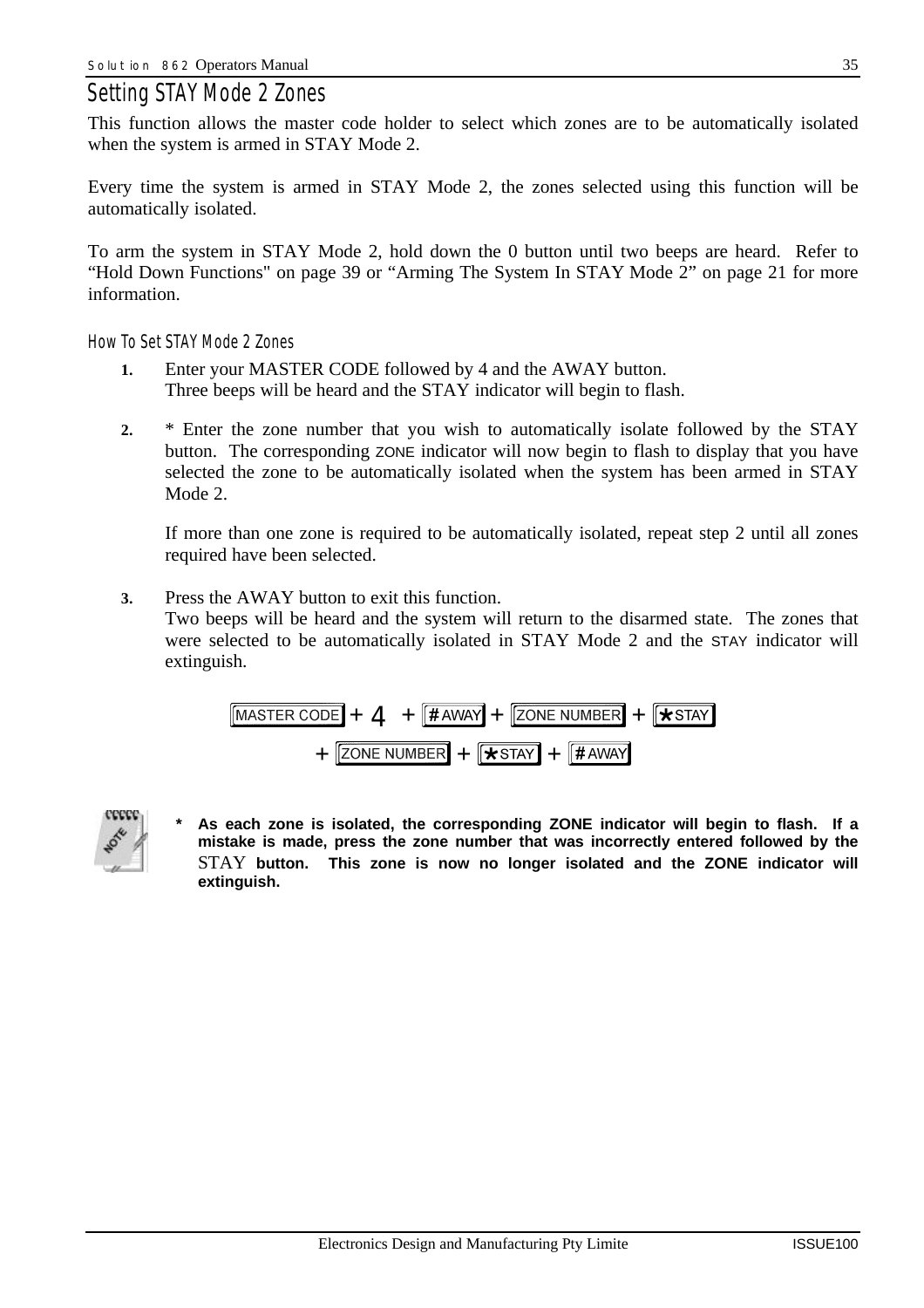### *Turning Outputs On/Off*

If an output has been programmed for remote operation, you may turn the remote output on or off using this Master Code function.

*To Turn An Output On From The Remote Codepad*

- **1.** Enter your MASTER CODE followed by 5 and the AWAY button. Three beeps will be heard and the STAY and AWAY indicators will begin to flash.
- **2.** Enter the required Output Number followed by the AWAY button. Three beeps will be heard and the output will now turn on. Repeat step 2 if more than one output is required to be turned on.
- **3.** Press the AWAY button again to exit this function. Two beeps will be heard and the STAY and AWAY indicators will extinguish.

$$
[{\text{MASTER CODE}}] + 5 + [{\text{HAWAY}}] + [{\text{OUTPUT No.}}] + [{\text{HAWAY}}] + [{\text{HAWAY}}]
$$

#### *To Turn An Output Off From The Remote Codepad*

- **1.** Enter your MASTER CODE followed by 5 and the AWAY button. Three beeps will be heard and the STAY and AWAY indicators will begin to flash.
- **2.** Enter the required Output Number followed by the STAY button. Two beeps will be heard and the output will now turn off. Repeat step 2 if more than one output is required to be turned off.
- **3.** Press the AWAY button to exit this function. Two beeps will be heard and the STAY and AWAY indicators will extinguish.

$$
[{\text{MASTER CODE}}] + 5 + [{\text{HAWAY}}] + [{\text{OUTPUT No.}}] + [{\text{XSTAY}}] + [{\text{HAWAY}}]
$$

### *Setting The Date and Time*

This function needs to be used when the date and time requires to be changed or the system has been powered down.

*To Set The New Date and Time*

- **1.** Enter your MASTER CODE followed by 6 and the AWAY button. Three beeps will be heard and the STAY and AWAY indicators will begin to flash.
- **2.** Enter the day, month, year, hour and minute using the (DD, MM, YY, HH, MM) format.
- **3.** Press the AWAY button when finished to exit this function. Two beeps will be heard and the STAY and AWAY indicators will extinguish.

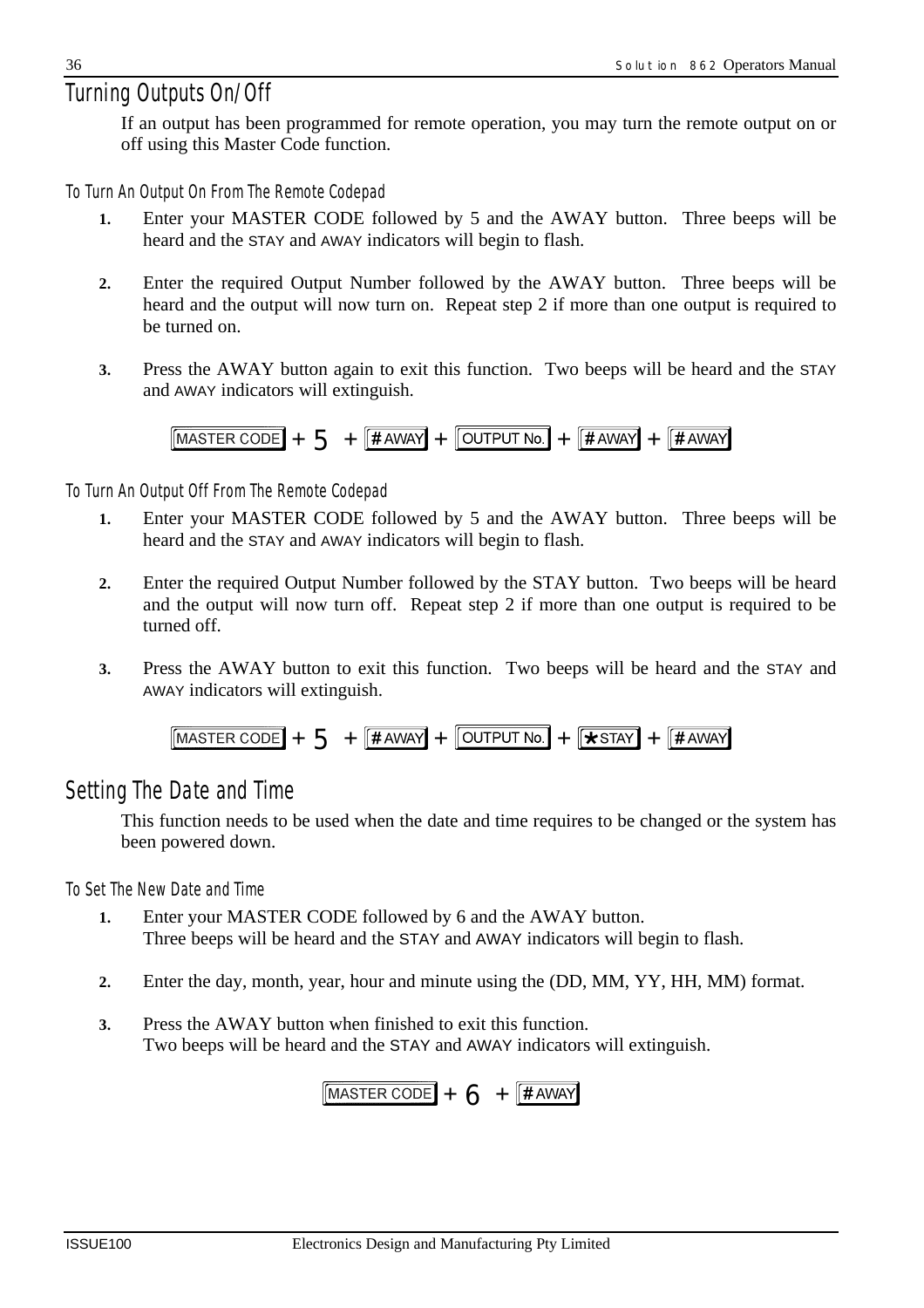#### *Example*

If the date and time needs to be set for the 1st January 1998 at 10:30 PM, program the date and time as follows;



#### *Walk Test Mode*

Walk test mode allows you to test the detection devices that are connected to your system to ensure that they are functioning correctly. This should be performed on a weekly basis.

Before activating walk test mode, isolate any zones that are not required for testing. Refer to "Isolating Zones" on page 23 for more information on isolating zones.

#### *To Enter Walk Test Mode*

- **1.** Enter your MASTER CODE followed by 7 and the AWAY button. Three beeps will be heard and the STAY and AWAY indicators will begin to flash. The codepad will beep once every second while the system is in walk test mode.
- **2.** Unseal and seal the zones to be tested. The codepad will sound one long beep and the horn speaker will sound one short beep every time a zone is sealed or unsealed.
- **3.** Press the AWAY button to exit this function. Two beeps will be heard and the STAY and AWAY indicators will extinguish.

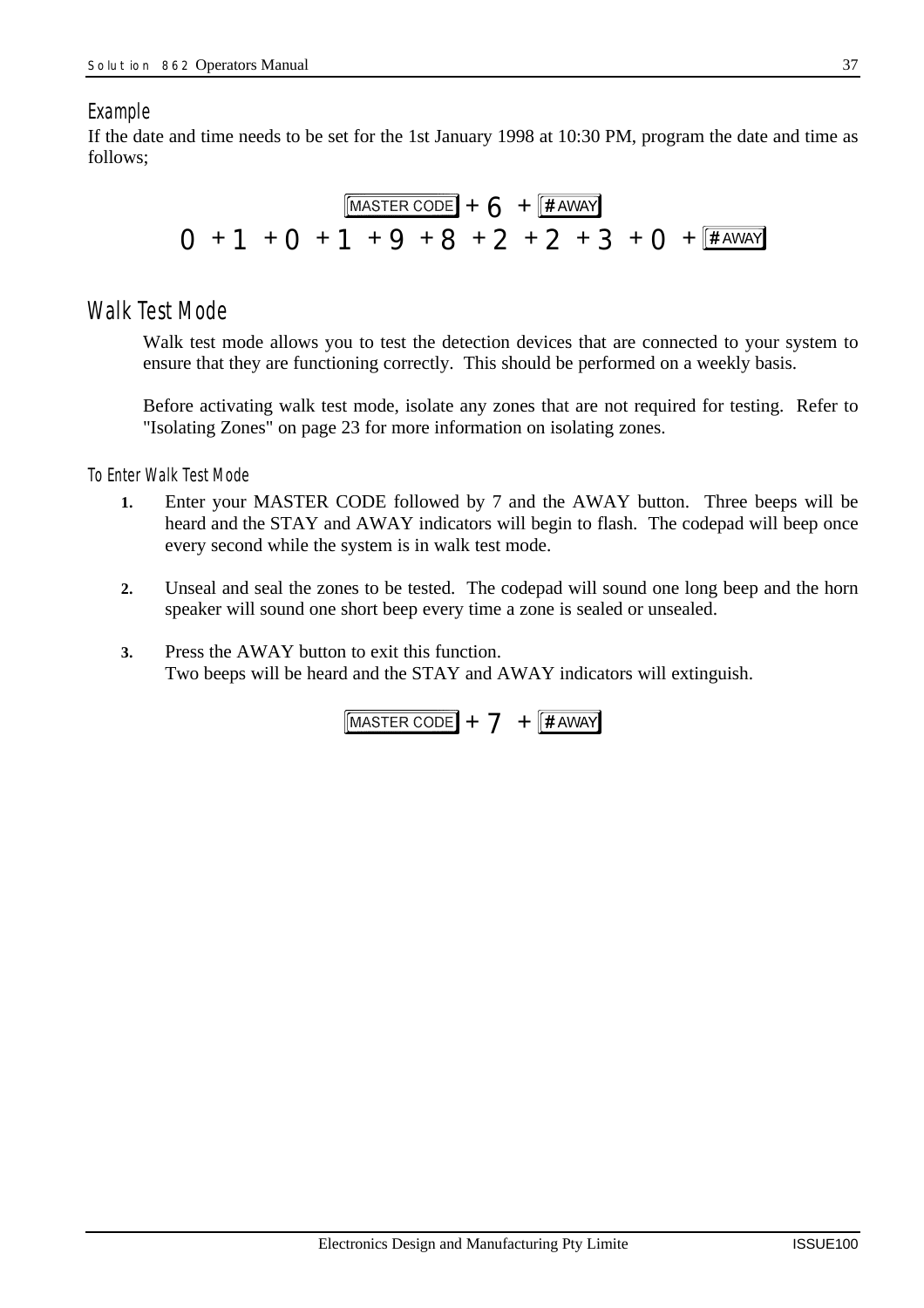### *Event Memory Recall Mode*

This feature allows you to playback the last forty events that have occurred to the system. The event memory recall mode reports all alarms and arming/disarming of the system in the AWAY Mode and STAY Mode 1 and 2. This function helps with trouble shooting system faults. The events are displayed via the codepad indicators.

#### *To Enter The Event Memory Recall Mode*

**1.** Enter your MASTER CODE followed by 8 and the AWAY button. Three beeps will be heard. The events will be played back via the codepad indicators in reverse chronological order.



#### *Example*

#### **If the events were as follows:**

| Event No | <b>Event Description</b>  |
|----------|---------------------------|
|          | System Armed In AWAY Mode |
|          | Alarm In Zone 3           |
|          | Alarm In Zone 4           |
|          | <b>System Disarmed</b>    |

*Table 21: Event Memory Recall - Example Events*

#### **The event memory playback will report as follows:**

| Event No | Codepad Indicator                                                                                   | <b>Event Description</b>  |
|----------|-----------------------------------------------------------------------------------------------------|---------------------------|
| $\Delta$ | All Indicators Off Except MAINS                                                                     | <b>System Disarmed</b>    |
|          | $\vert$ Zone 4 + AWAY Indicator Illuminates $\vert$ Alarm In Zone 4                                 |                           |
|          | $\text{Zone } 3 + \text{AWAY}\text{ Indicator}\text{ Illuminates } \text{[Alarm In} \text{Zone } 3$ |                           |
|          | <b>AWAY</b> Indicator Illuminates                                                                   | System Armed In AWAY Mode |

*Table 22: Event Memory Recall - Example Event Playback*

Each event is indicated by a beep and an illuminated indicator. Resetting a 24 hour alarm in the disarmed state is indicated by one beep only. After the last event, three beeps will be heard to indicate the end of playback. The replay can be terminated at any time by pressing the AWAY button.



#### **During the event memory playback, arming the system in STAY Mode 1 and STAY Mode 2 is indicated by the STAY indicator illuminating. There is no differentiation between arming the system in STAY Mode 1 and STAY Mode 2.**

**If the control panel has been powered down, the memory of all events will be lost.**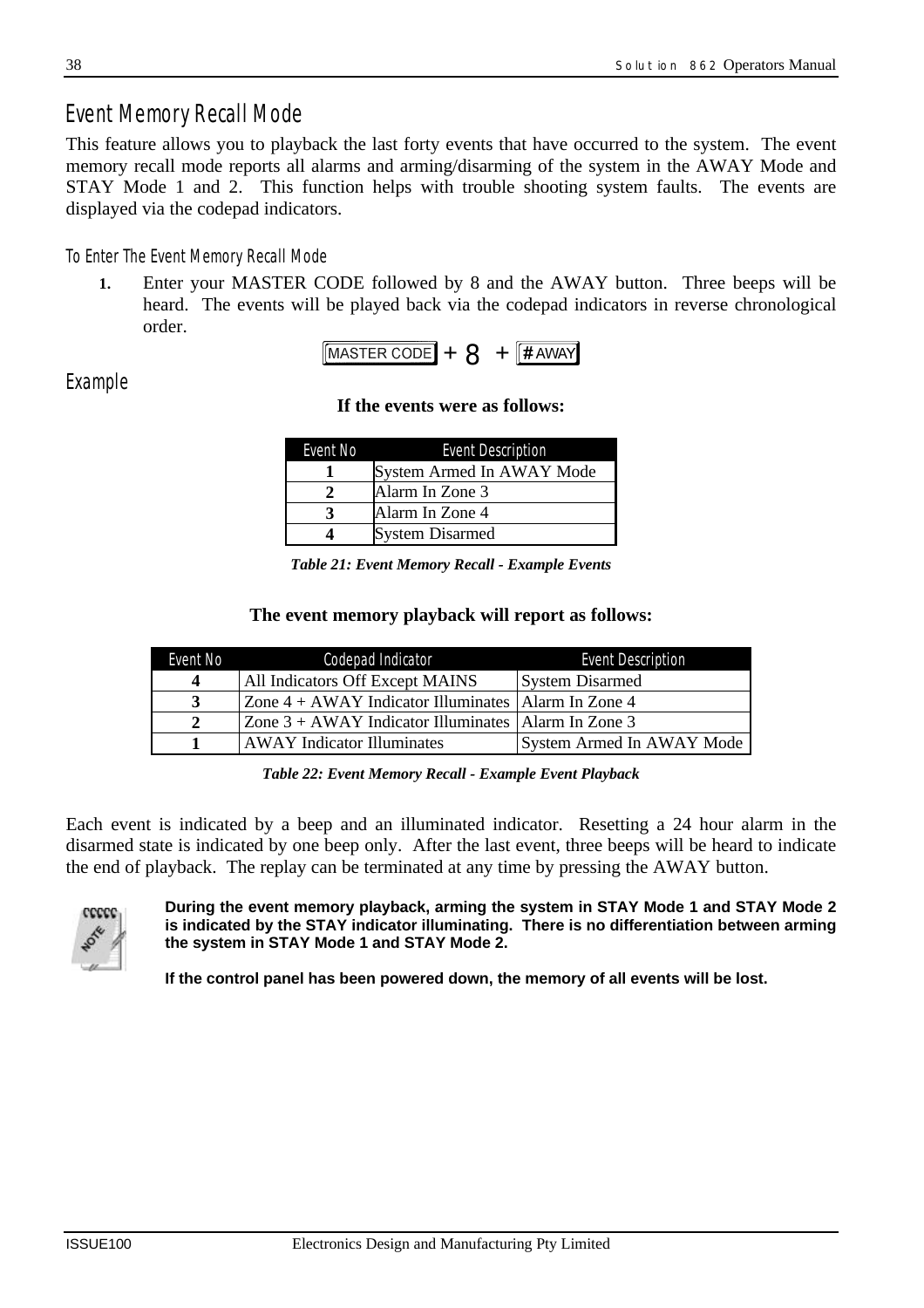# *Hold Down Functions*

Hold down function have been incorporated to allow easy activation of specific operations. When a button is held down for two seconds, two beeps will be heard and a particular function will operate. The functions available are listed below.



**The following hold down functions can only be carried out from the CP5 range of codepads. If the system has a CP6 codepad connected to the system, these hold down functions will not operate.**

### *Arm The System In AWAY Mode*

∬# AWAY

Holding the AWAY button down until two beeps are heard will arm the system in AWAY Mode.

If the system has been partitioned, holding down the AWAY button on an area addressable codepad will only arm the area that the codepad belongs to in AWAY Mode. Holding down the AWAY button on a Master Partitioned Codepad will not arm the area that is currently displayed and will toggle to the next available area.

### *Arm The System In STAY Mode 1*

 $\sqrt{\text{STr}}$ 

Holding the STAY button down until two beeps are heard will arm the system in STAY Mode 1. If there has not been an alarm during the armed cycle, holding the STAY button down a second time will disarm the system from STAY Mode 1.

If an alarm has occurred or entry warning has been triggered, a valid user code will need to be used to disarm the system.

If the system has been partitioned, holding down the button until two beeps are heard will only arm the area that the codepad belongs to in STAY Mode 1.

### *Arm The System In STAY Mode 2*



Holding the 0 button down until two beeps are heard will arm the system in STAY Mode 2. If there has not been an alarm during the armed cycle, holding the  $\bullet$ button down a second time will disarm the system from STAY Mode 2.

If an alarm has occurred or entry warning has been triggered, a valid user code will need to be used to disarm the system.

If the system has been partitioned, holding down the 0 button will have no effect as STAY Mode 2 does not operate when the system has been partitioned.

### *Horn Speaker Test*



Holding the 1 button down until two beeps are heard will sound the horn speaker for a two second burst. No other sounding device will sound in this mode.

If An EDMSAT – Satellite Siren has been connected to the control panel, this function will test the horn speaker for a two second burst followed by the strobe connected to the satellite siren.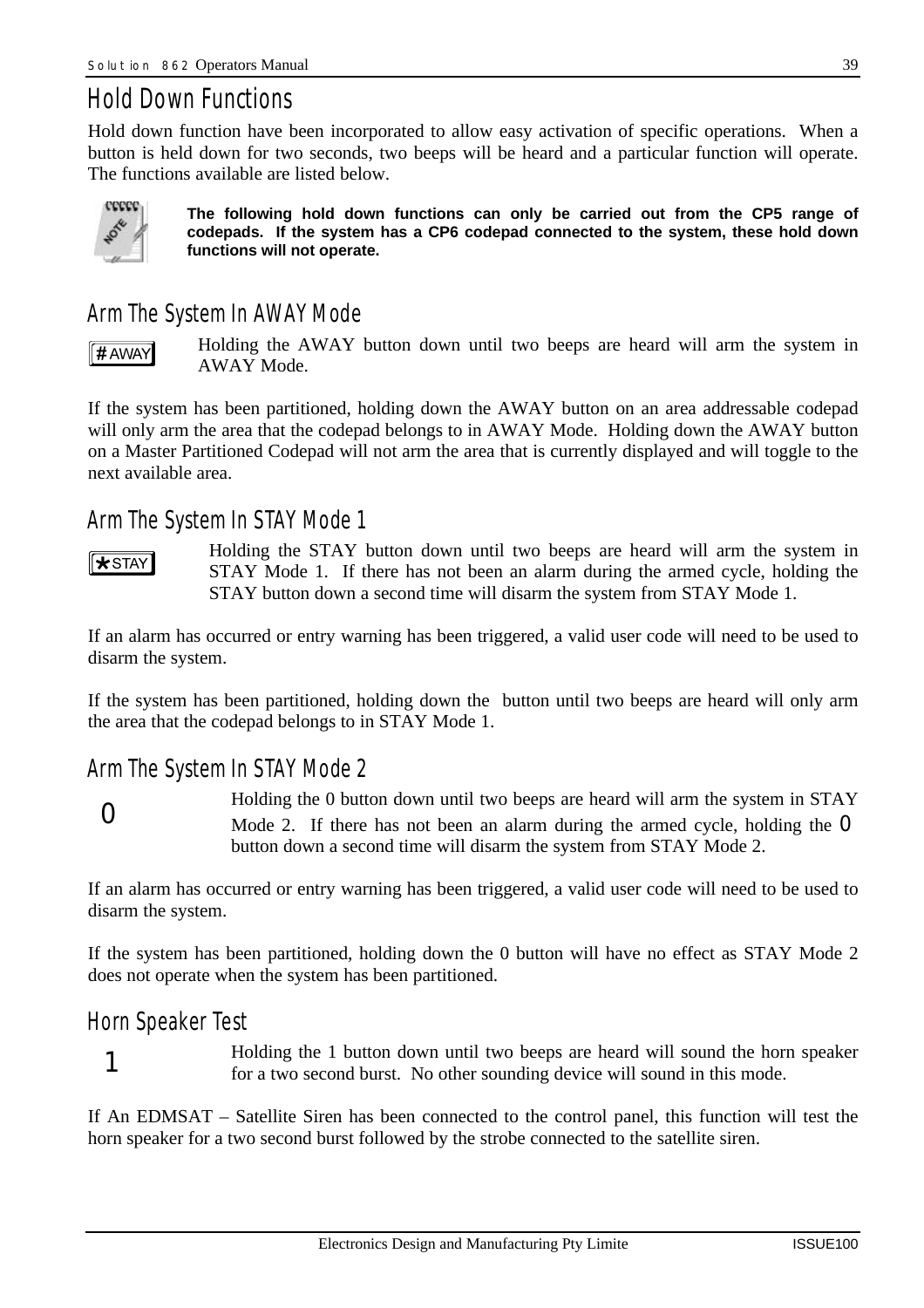# *Bell Test*

2

Holding the 2 button down until two beeps are heard will sound the speakers for a two second burst. No other sounding device will sound in this mode.

If an EDMSAT – Satellite Siren has been connected to the control panel, this function will test the horn speaker for a two second burst followed by the strobe connected to the satellite siren.

### *Strobe Test*

3

 $\blacktriangle$ 

Holding the 3 button down will operate the strobe. No other device will operate in this mode.

If an EDMSAT – Satellite Siren has been connected to the control panel, this function will also test the strobe on the satellite siren.

- **1.** Hold down the 3 button until three beeps are heard. The strobe will begin to flash.
- **2.** Hold down the 3 button until two beeps are heard. The strobe will stop flashing.

### *Turning Day Alarm On and Off*

Holding the 4 button down will turn day alarm on or off.

- **1.** Hold down the 4 button until three beeps are heard. Day alarm has now been turned on.
- **2.** Hold down the 4 button until two beeps are heard. Day alarm has now been turned off.

### *Fault Analysis Mode*

There are various system faults that can be detected by the control panel. When any of these are present, the FAULT indicator will begin to flash and the codepad will beep once every minute. Refer to "Fault Descriptions" on page 24 for a more detailed description on each fault type. 5

- **1.** Hold the 5 button down until two beeps are heard. The STAY and AWAY indicators will begin to flash in unison with the FAULT indicator. One or more ZONE indicators (1-8) will illuminate to indicate the type of fault that has occurred.
- **2.** To exit fault analysis mode, press the AWAY button. The STAY and AWAY indicators will extinguish.

| Zone Indicator | <b>Fault Description</b>      |
|----------------|-------------------------------|
|                | Low Battery                   |
| 2              | Date and Time                 |
| 3              | <b>Sensor Watch</b>           |
|                | Horn Speaker Disconnected     |
| 5              | Telephone Line Fault          |
|                | $E^2$ Fault                   |
|                | Codepad Fuse Fail             |
|                | <b>Communications Failure</b> |

*Table 23: Fault Indicators*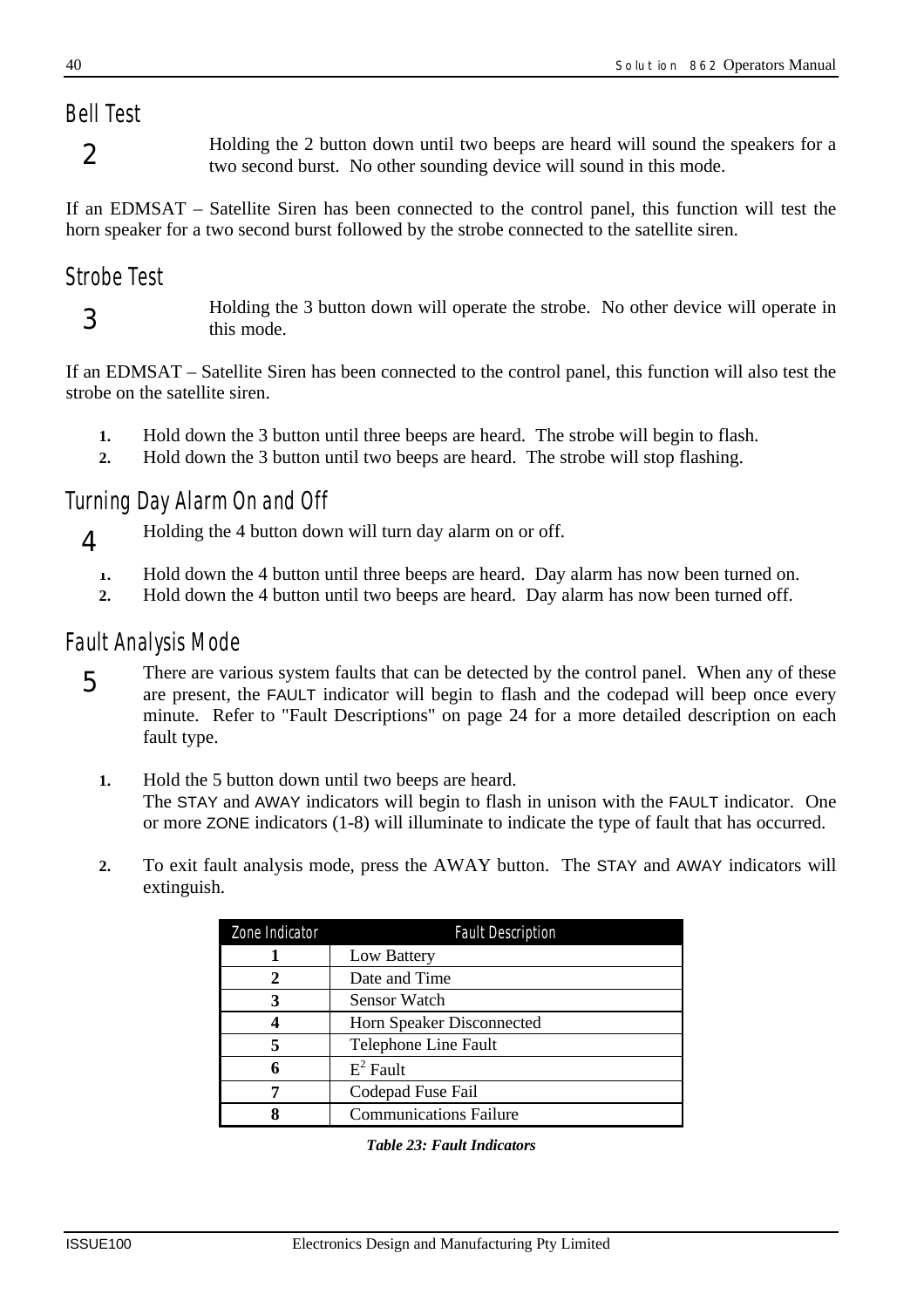#### *Initiate A Modem Call*

6

Holding the 6 button down until two beeps are heard will force the control panel to dial the callback telephone number programmed in an attempt to connect to the installer's remote computer. Your installer may require you to do this for remote programming changes.

#### *Reset Latching Outputs*

7

Holding the 7 button down until two beeps are heard will reset any programmable output that has been programmed to remain on once it has been activated. This could be a door bell that is required to keep ringing until someone has acknowledged it. Your installer will advise you if this feature has been set.

### *Codepad ID and Beeper Tone Change*

8

Holding down the 8 button for two seconds changes the tone of the codepad buzzer. There are fifty different tones to choose from between 1500 Hz and 5000 Hz and they are specific to each codepad. In a multiple codepad installation, each codepad can have a different tone.

#### *To Change The Tone Of The Buzzer*

- **1.** Hold the 8 button down continuously. The tone of the buzzer will start to increase in pitch.
- **2.** Release the 8 button when the desired tone has been reached.
- **3.** Press the AWAY button to exit this function.

#### *Initiate A Test Report*



Holding the 9 button down until two beeps are heard will send a "Test" report which is used to test the dialling and reporting capabilities of the system without causing the sirens to sound. This hold down function is only applicable if your system has a communication dialler fitted and enabled.

# *Communication Options*

Your *Solution 862* control panel has a communications dialler fitted to report all alarms and system events. These events can be reported to a number of destinations via different transmission formats. These different formats have varying levels of ability. Some can report all events while others have limitations and may report alarms only. The suitability of the different formats should be discussed with your installer.

#### *Options and Accessories*

Domestic Tone Only Reporting Back To Base Reporting Via Digital Communicator Basic Pager Reporting Phone Controller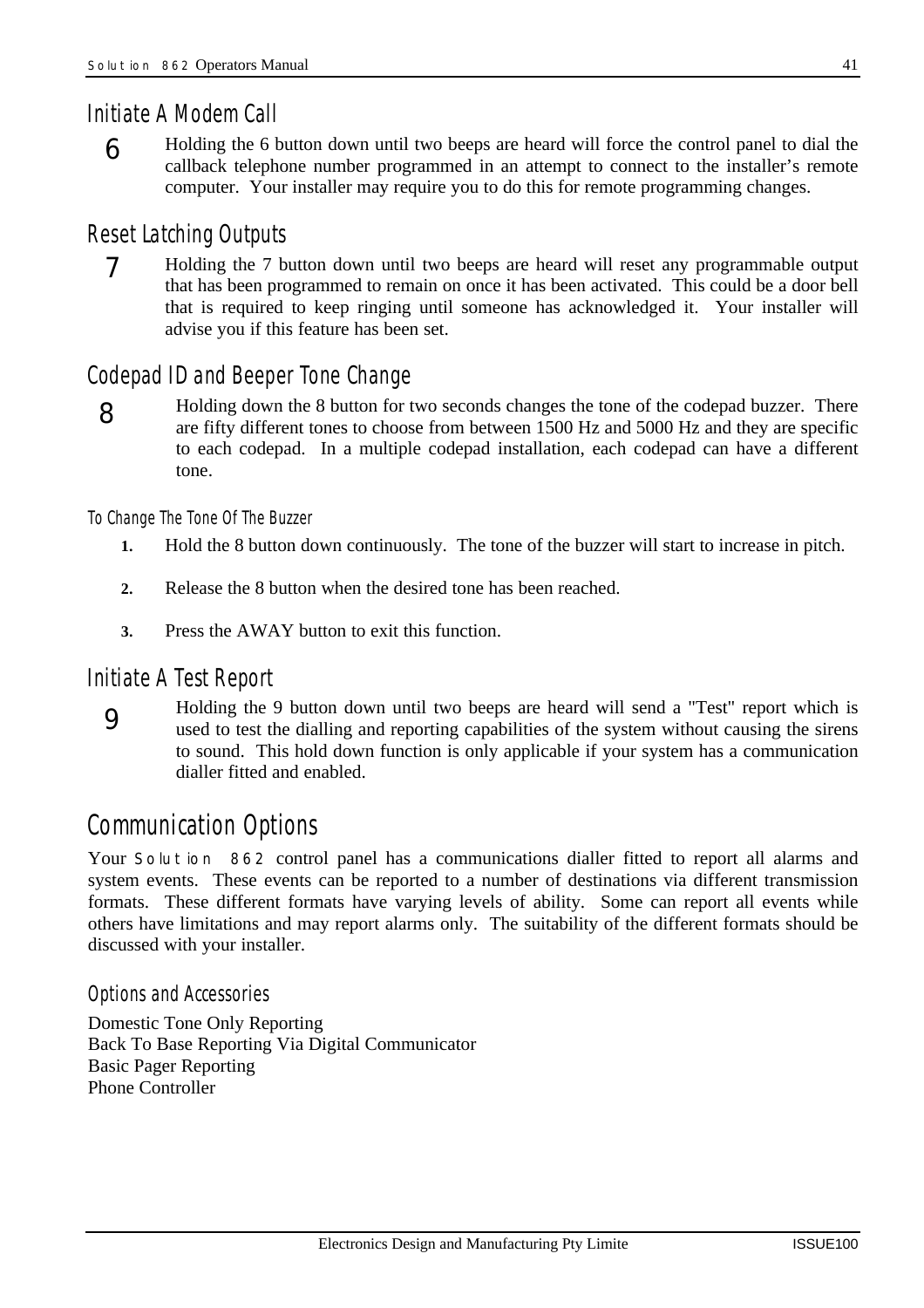# *Remote Arming Via The Telephone*

This feature allows you to arm your system from any remote location via the telephone line. For obvious security reasons, the system cannot be disarmed using this method. To make use of this feature, you will require a touch tone telephone or the phone controller.

#### *To Remotely Arm Your System Via The Telephone*

- **1.** Call the telephone number that your control panel has been connected to.
- **2.** When the control panel answers the incoming call, a short jingle will be heard. Hold the phone controller to the mouth piece of the telephone and press the button on the side of the unit for 3 seconds. You can alternatively press the \* button on the touch tone telephone for 3 seconds to arm the system.

If you hear a number of strange sounding tones when the control panel answers the incoming call, this means that the system has been programmed for remote programming functions. Simply wait for a pause in the tones and follow step 2 to remotely arm the system.

- **3.** After releasing the button on the phone controller or the \* button on the touch tone telephone, two beeps will be heard to indicate that the system has armed in AWAY Mode.
- **4.** Hang up the telephone and the system will remain armed.

If the control panel does not answer the call, this means that the system may already be armed, remote functions have not been enabled or the ring count has been set to zero so that the control panel does not answer any incoming calls.



**Where both remote arming and Upload/Download via the installer's remote computer have been selected, the control panel will answer the call expecting the remote computer. This is easily noticed as the modem negotiating tones will be heard rather than the remote arming jingle.**

# *Domestic Dialling Reporting*

When the control panel has activated into alarm condition, it will commence dialling the first programmed telephone number. If a busy or engaged tone has been detected, the control panel will hang up and commence dialling the second telephone number (if one is programmed). The first call however will be counted as one unsuccessful dialling attempt. If the second telephone number is also busy or an engaged tone is detected, the control panel will hang up and commence dialling the third telephone number (if one is programmed).

If a busy tone is not detected, the control panel will assume that the phone has been answered and will begin sending its transmission. The transmission consists of a siren tone followed by a unit identification beep. The identification beep will allow the customer to verify which control panel made the call if more than one control panel is reporting to the same telephone number.

After the identification beep, a long pause will follow allowing you to acknowledge the call. If the call is not acknowledge during the pause, the sequence of the siren tone, the identification beep and the pause will continue until you acknowledge the call or until the control panel hangs up after two minutes has expired.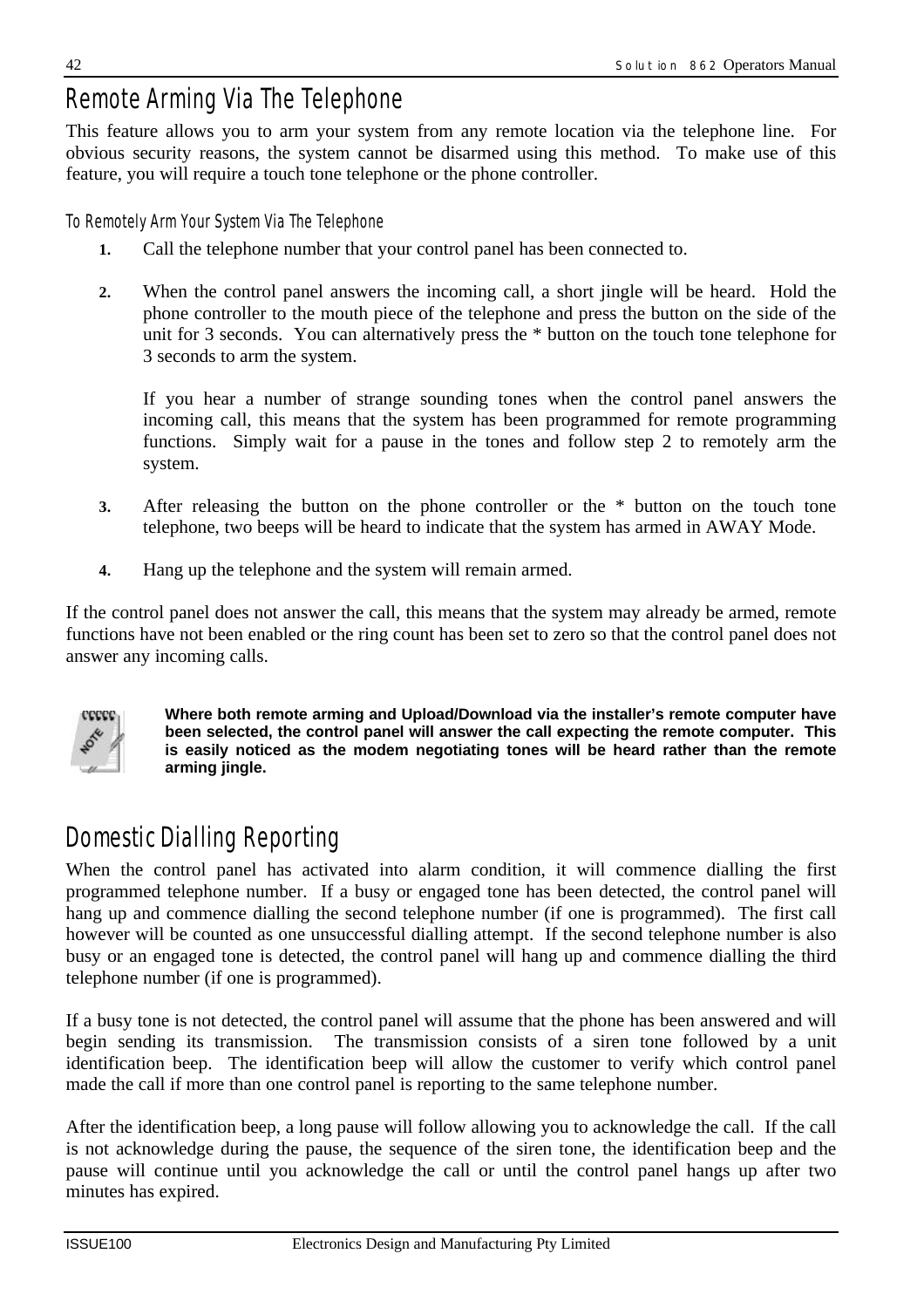

**A maximum of 6 calls per alarm event will be made when the control panel has been set up for domestic dialling format. This count includes any unsuccessful calls. The counter will reset if the zone retriggers and a further 6 attempts will be made. The control panel will stop dialling after 6 attempts or 3 successful calls. The control panel will also stop dialling if a valid user code has been entered at the remote codepad.**

#### *To Acknowledge Domestic Dialling*

Once the call has been received, if it is not acknowledged by pressing the \* button on a touch tone telephone or by using the phone controller, the control panel will continue to send its transmission for a period of 2 minutes. It will then hang up and commence dialling the next telephone number. If the call is acknowledged, the control panel will hang up and no further calls will be made for that event.

# *Basic Pager Reporting*

Basic pager reporting has been introduced so that alarms and system information can be transmitted to a pocket pager allowing you to receive information from your alarm system at any time.

Basic pager format requires some interpretation of the numbers that appear on the display, however, it is possible to differentiate between 1000 different control panels when a number of control panels are reporting to the one pager.



#### *Figure 3: Basic Pager Display*

The example shows that the transmission has come from Subscriber ID Number 678 and that zone 2 is in alarm, zone 3 has been manually isolated, the system is armed, the panic zone is normal, the AC is connected and there is no fault condition.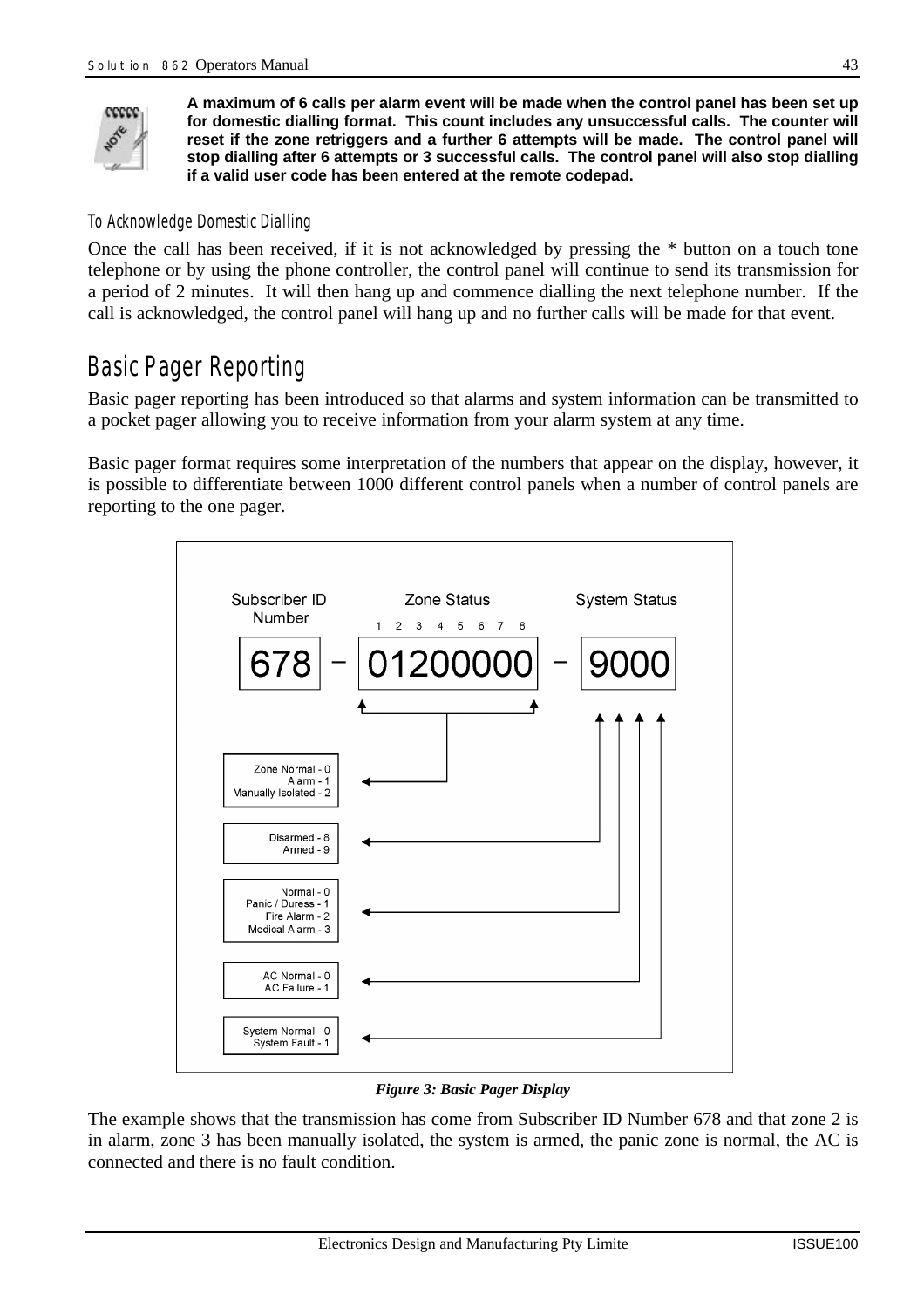# *Optional Equipment*

There are numerous accessories and features that can be added to your alarm system. Contact your installer for more information on any of the accessories listed below.

#### *EDMSAT - Satellite Siren*

To enhance the security of your system a satellite siren is available. When tampered with or disconnected from your system it will still continue to emit its ear shattering warning sound.

#### *Additional Codepads*

Numerous codepads can be fitted giving you the ability to control your system from not only the entry point but even from your bedroom or anywhere else that you may require.

#### *Night Arm Station*

The night arm station is a touch pad that allows you to perform three basic functions. Firstly, it allows you to arm your alarm system in STAY Mode by pressing just one button. Secondly, it allows you to activate a panic alarm 24 hours a day should an emergency situation arise. Thirdly, it provides system status at all times via its indicator lights. Using a night arm station means that at the press of a button you can arm your entire alarm system except for the zones that are designated for STAY Mode. The night arm station will allow the user to disarm the system from STAY Mode, providing that no alarm has been triggered.

#### *Radio Remote Control*

This equipment when fitted will enable you to control the general operation of your system from a portable hand held transmitter. It can even be used for basic arm/disarm where there is a requirement for a keyswitch.

#### *Phone Controller*

The phone controller can be used for remote arming of your system. Where this feature is required the phone controller can be used to generate a specific tone that will arm your system via the telephone. The phone controller can also be used to acknowledge domestic dialling.

#### *Hand Held Radio Remote Control Panic Button*

Any number of hand held panic buttons can be connected to your system. These are ideal for medical or emergency situations where help is required instantly. The benefits of these are only apparent if your system is monitored.

#### *Smoke Detectors*

Any number of smoke detectors may be connected to your system for an early warning of a fire. A different sound is available for your outside horn speaker if a smoke detector is triggered. This different sound will alert your neighbours to a fire rather than a burglary.

#### *Photoelectric Beams*

Photoelectric beams can be connected to your system to provide perimeter protection. These beams can be placed up to distances of 160 metres apart. Any movement across the beams (ie. a person or vehicle entering a driveway) will cause an alarm. These can be used in both indoor and outdoor applications.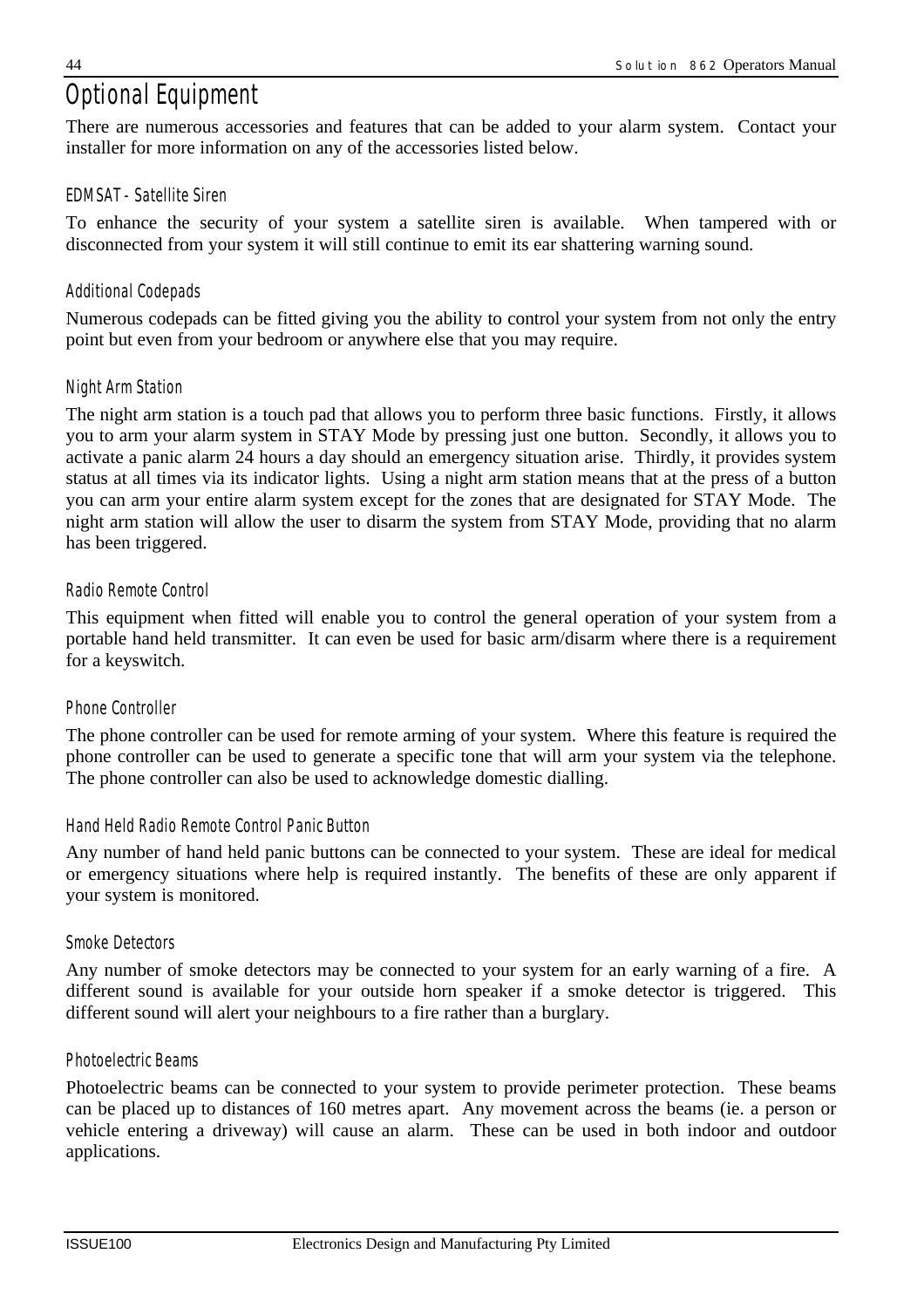#### *Passive Infrared Detectors*

Passive infrared (PIR) detectors are the most common type of detection devices used. PIR's detect human body heat up to a distance of approximately 15 metres at an angle of coverage of approximately 90 degrees.

#### *Magnetic Reed Switches*

Reed switches are used to monitor the opening and closing of doors and windows. These are ideal for perimeter protection when used in conjunction with STAY Mode.

#### *Glass Break Detectors*

Glass break detectors are used to pick up the sound of breaking glass. These are ideal for shop front windows.

#### *Vibration Detectors*

Vibration detectors are designed to pick up the vibrations of a rattling door or window.

#### *Communications Dialler*

A communications dialler is fitted to your system to inform another party that an alarm has occurred. Refer to "Communication Options" on page 41 for more information.

#### *Telephone Line Fault Monitor*

A telephone line fault monitor is designed to connect your alarm system to two telephone lines. When line A is disconnected the unit will automatically switch to line B. For added security, line B could be connected to a stand-alone cellular unit.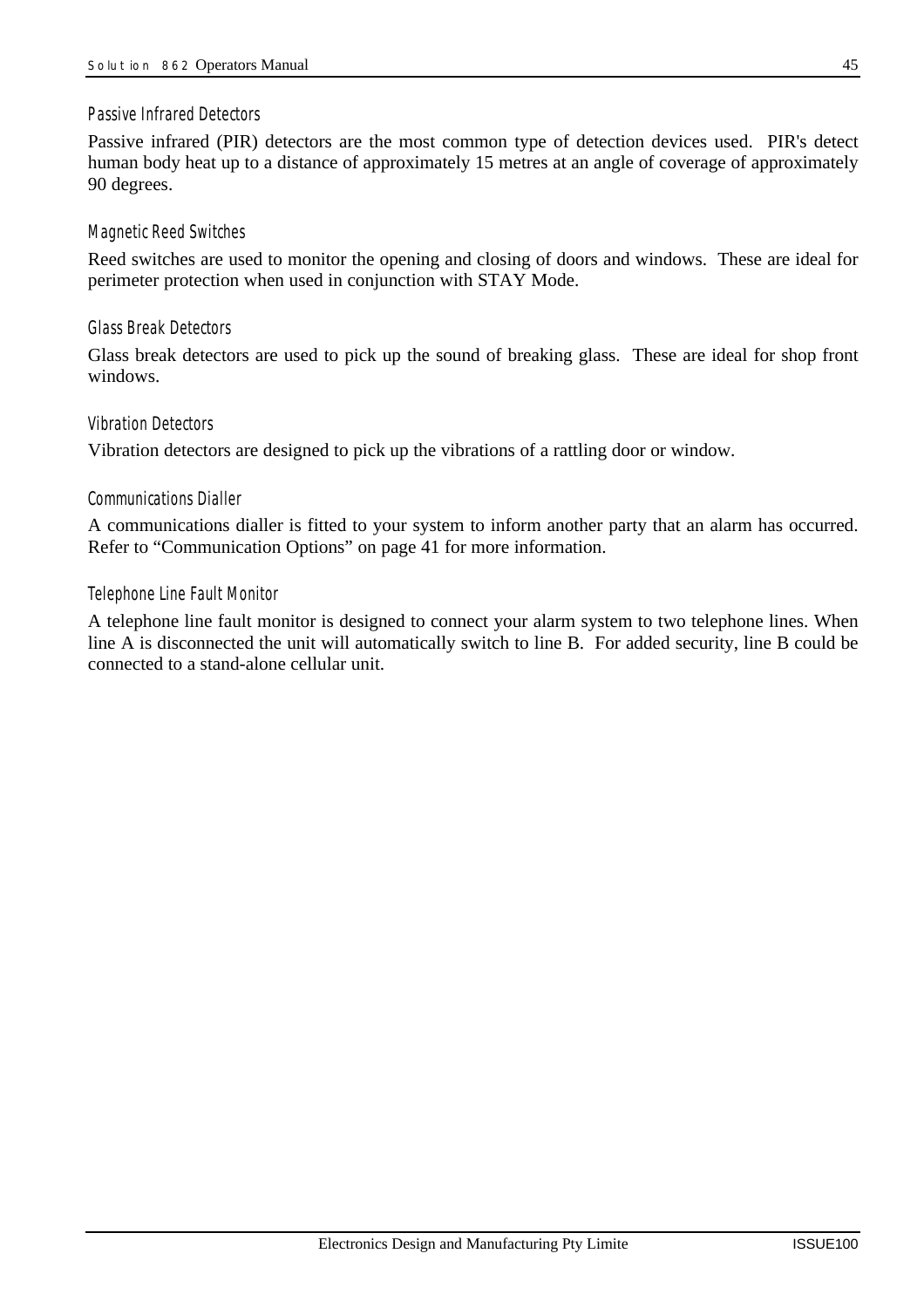| <b>Glossary Of Terms</b>                  |                                                                                                                                                                                                                                                                  |
|-------------------------------------------|------------------------------------------------------------------------------------------------------------------------------------------------------------------------------------------------------------------------------------------------------------------|
| Term                                      | Description                                                                                                                                                                                                                                                      |
| Alarm Condition                           | Is when your alarm system is armed and one of the detection devices are violated.<br>A 24 hour zone (eg. Smoke detector) may trigger when armed or disarmed.                                                                                                     |
| <b>Answering Machine</b><br><b>Bypass</b> | Answering machine bypass has been incorporated so that it is possible to make a<br>connection with the control panel for remote arming or remote programming<br>operations when there is a answering machine or facsimile machine on the same<br>telephone line. |
| Armed<br>(System ON)                      | When the system is in a state ready to accept alarms.                                                                                                                                                                                                            |
| # AWAY                                    | This is the button on your codepad used to execute any given command.                                                                                                                                                                                            |
| <b>AWAY Mode</b>                          | Is the mode used to arm your system when you leave your premises.                                                                                                                                                                                                |
| Codepad                                   | The codepad allows you to perform all functions such as arming, disarming and<br>programming of your alarm system.                                                                                                                                               |
| Day Alarm                                 | Day alarm allows a combination of zones to be monitored while the system is in<br>the disarmed state.                                                                                                                                                            |
| <b>Detectors</b>                          | Are devices connected to your alarm system used to cause an alarm condition.<br>Some common forms of detection devices are; passive infrared, smoke, photo<br>electric beams, reed switches and vibration sensors.                                               |
| <b>Dialler</b>                            | Is a device that is used for communicating to a monitoring station, mobile phone<br>or pocket pager etc.                                                                                                                                                         |
| <b>Disarmed</b>                           | Is when your system is in a state that will not accept alarms except for 24 hour<br>zones.                                                                                                                                                                       |
| Testing                                   | Dynamic Battery Is a feature used to monitor and test the condition of your backup battery.                                                                                                                                                                      |
| EDMSAT<br>(Satellite Siren)               | Is a self contained siren unit complete with flashing blue strobe light and a backup<br>battery. It offers a higher level of security for your alarm system.                                                                                                     |
| Entry Time or<br><b>Entry Delay</b>       | Is the time allowed after entering your premises, to disarm your system before an<br>alarm occurs.                                                                                                                                                               |
| <b>Entry Warning</b>                      | Is the beeping from your codepad during entry time to remind you to disarm your<br>system.                                                                                                                                                                       |
| Exit Time or<br>Exit Delay                | Is the amount of time you have to leave your premises after arming your system.                                                                                                                                                                                  |
|                                           | External Equipment Is any device connected to your system such as detectors, codepads and sirens.                                                                                                                                                                |
| <b>Forced Arming</b>                      | Is a situation where your alarm system is permitted to be armed when one or more<br>zones are unsealed.                                                                                                                                                          |
| Handover Delay                            | When your system is armed and zone one is violated, the entry delay starts timing.<br>If zone two is then violated the entry delay time is handed over to zone two and so<br>on through zones three and four. This is known as sequential hand over delay.       |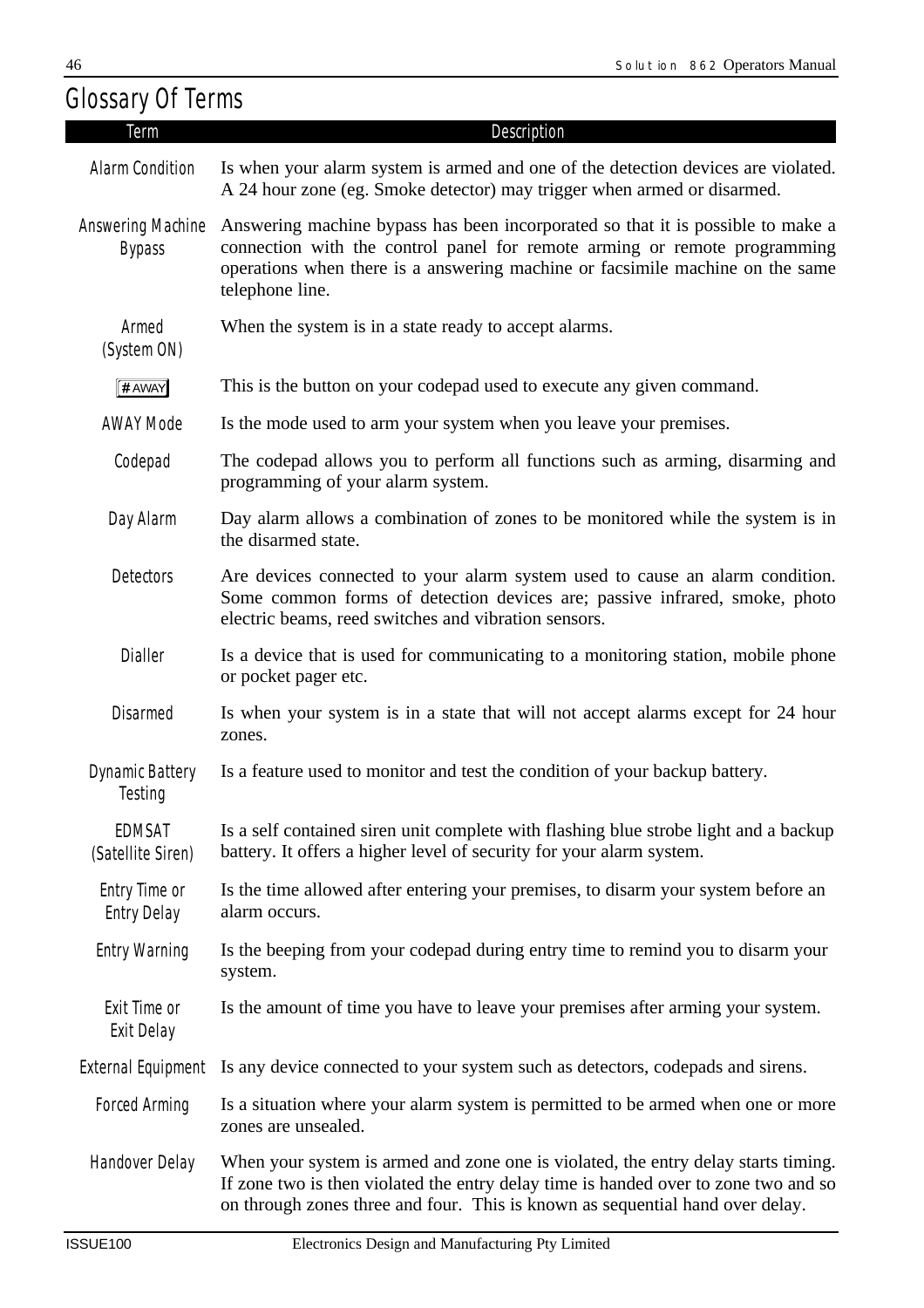| Hand Held Radio<br>Remote Control | Can be used to arm and disarm your system or cause a panic alarm.                                                                                                                                                                                                                       |
|-----------------------------------|-----------------------------------------------------------------------------------------------------------------------------------------------------------------------------------------------------------------------------------------------------------------------------------------|
| Lockout Dialler                   | Lockout dialler means that the dialler will only activate once per zone per arming<br>cycle.                                                                                                                                                                                            |
| Lockout Siren                     | Lockout siren means that the sirens will only activate once per zone per arming<br>cycle.                                                                                                                                                                                               |
| Master Code                       | Is a numerical code used for arming and disarming the system as well as allowing<br>access to all functions that are programmable through the codepad.                                                                                                                                  |
| <b>Monitoring Station</b>         | Is a secure location where a digital receiver monitors numerous alarm systems and<br>deciphers their alarm transmission reports so that the operator can advise the<br>appropriate authorities to take immediate action.                                                                |
| Panic                             | This is a type of alarm raised by you to indicate to the monitoring station that<br>there is an emergency situation at your premises.                                                                                                                                                   |
| Phone Controller                  | Is a device used for arming your system via the telephone line. It is also used to<br>acknowledge domestic alarm reports.                                                                                                                                                               |
| Sealed                            | Refers to a zones status. If a zone is sealed, the detection devices are not violated<br>and the zone indicator will be extinguished (ie. a reed switch is closed or a<br>detector is on stand by waiting for an intrusion).                                                            |
| Sensor Watch                      | Sensor watch gives the control panel the ability to recognise that detection devices<br>may have stopped working. This is a feature that monitors the operation of a zone<br>over a programmed time period.                                                                             |
| Silent Alarm                      | When programming your system, it is possible to have an individual zone for<br>silent alarm. This means that when the zone is violated your alarm system will<br>communicate with the monitoring station without sounding the sirens. This can<br>only be programmed by your installer. |
| STAY Mode 1                       | Is a condition that automatically isolates certain zones when your system is armed<br>in STAY Mode 1. These zones can only be programmed by your installer.                                                                                                                             |
| STAY Mode 2                       | Is a condition that automatically isolates certain zones when your system is armed<br>in STAY Mode 2. These zones can only be programmed by the master code<br>holder.                                                                                                                  |
| Unsealed                          | Refers to zone status. If a zone is unsealed, the detection devices are violated and<br>the zone indicator will be illuminated (ie. a reed switch is open or a detector has<br>noted an intrusion).                                                                                     |
| User Code                         | A numerical code used to arm and disarm the system.                                                                                                                                                                                                                                     |
| Zones                             | A monitored input used to trigger an alarm condition.                                                                                                                                                                                                                                   |
| 24 Hour Zone                      | A monitored input where tamper switches and emergency switches may be<br>connected. If at any time, (whether your system is armed or disarmed) one of<br>these switches is violated, an alarm condition will be generated.                                                              |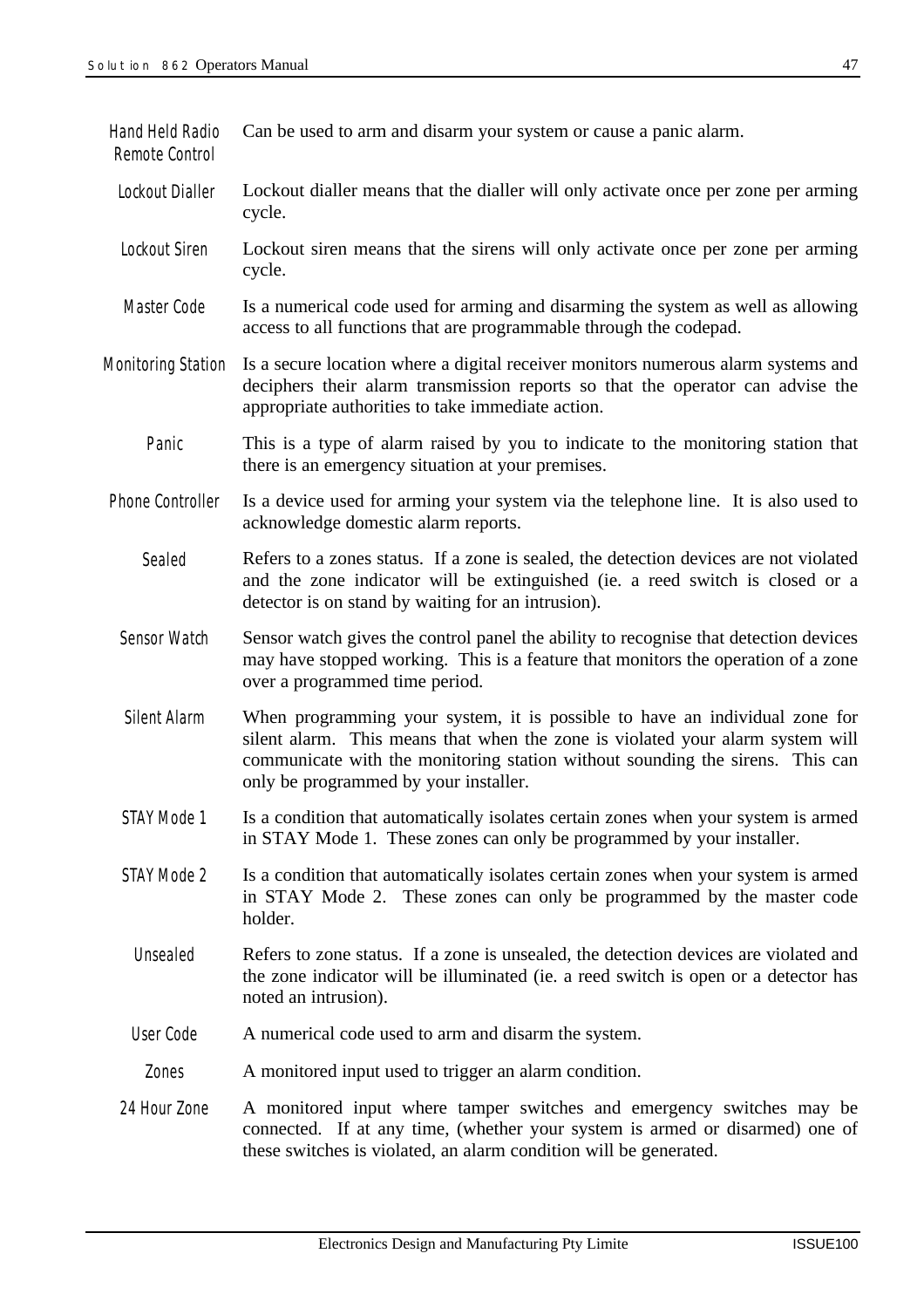# *Warranty*

Electronics Design and Manufacturing Pty limited warrants this product to be free from defects in material and workmanship for a period of three years from the date of manufacture as indicated by the date stamp and / or the serial number on the product.

Defective units returned by the purchaser at their own expense during this period will be repaired or replaced at the option of the manufacturer. The repair or replacement will be free of charge provided that the defects were not incurred during shipping or handling, or the damage was not due to causes beyond the control of Electronics Design and Manufacturing Pty Limited, excessive voltage, mechanical shock or damage arising out of abuse, alteration or improper application of the equipment.

Should a product be returned for repair and it is out of warranty, normal repair charges will be applicable. If the product is unrepairable or deemed uneconomical to repair in EDM's opinion, another replacement unit will be made available for purchase. In the event of a product being superseded, a similar or equivalent product may be offered for purchase.

# *Limitations*

While this system is an advanced design security system, it does not offer guaranteed protection against burglary, fire or any other emergency. An alarm system, whether commercial or residential, is subject to compromise or failure.

Despite frequent testing, and due to, but not limited to, any or all of the following; criminal tampering, electrical or communications disruption, it is possible for the system to fail to perform as expected. Electronics Design and Manufacturing Pty Limited does not represent that the product or system may not be compromised or circumvented; or that the product or system will prevent any personal injury or property loss by burglary, robbery, fire or otherwise; nor that the product or system will in all cases provide adequate warning or protection. A properly installed and maintained alarm system may only reduce risk of burglary, robbery, fire or otherwise but it is not insurance or a guarantee that these events will not occur.

#### CONSEQUENTLY, ELECTRONICS DESIGN AND MANUFACTURING PTY LIMITED SHALL HAVE NO LIABILITY FOR ANY PERSONAL INJURY, PROPERTY DAMAGE, OR OTHER LOSS BASED ON A CLAIM THE PRODUCT FAILED TO GIVE WARNING.

Electronics Design and Manufacturing Pty Limited is not an insurer of either the property or safety of the user's family or employees and limits its liability for any loss or damage including incidental or consequential damages to Electronics Design and Manufacturing Pty Limited's original selling price of the product regardless of the cause of such loss or damage.

# *Maintenance*

Electronics Design and Manufacturing Pty Limited recommend the system be checked on a weekly basis for correct operation. Reference should also be made to Australian Standard 2201.1 in that routine maintenance should be carried out every six months by a licensed alarm technician.

# *Year 2000 Compliance*

This notice is to confirm that the *Solution 862* control panel is not susceptible to, or will be corrupted by the "Year 2000 Millenium Bug".

To date, all *Solution* products that incorporate time keeping facilities employ a rotating 100 year calendar. This means that *Solution* products do not use the century in any time keeping algorithms, only the year within the century.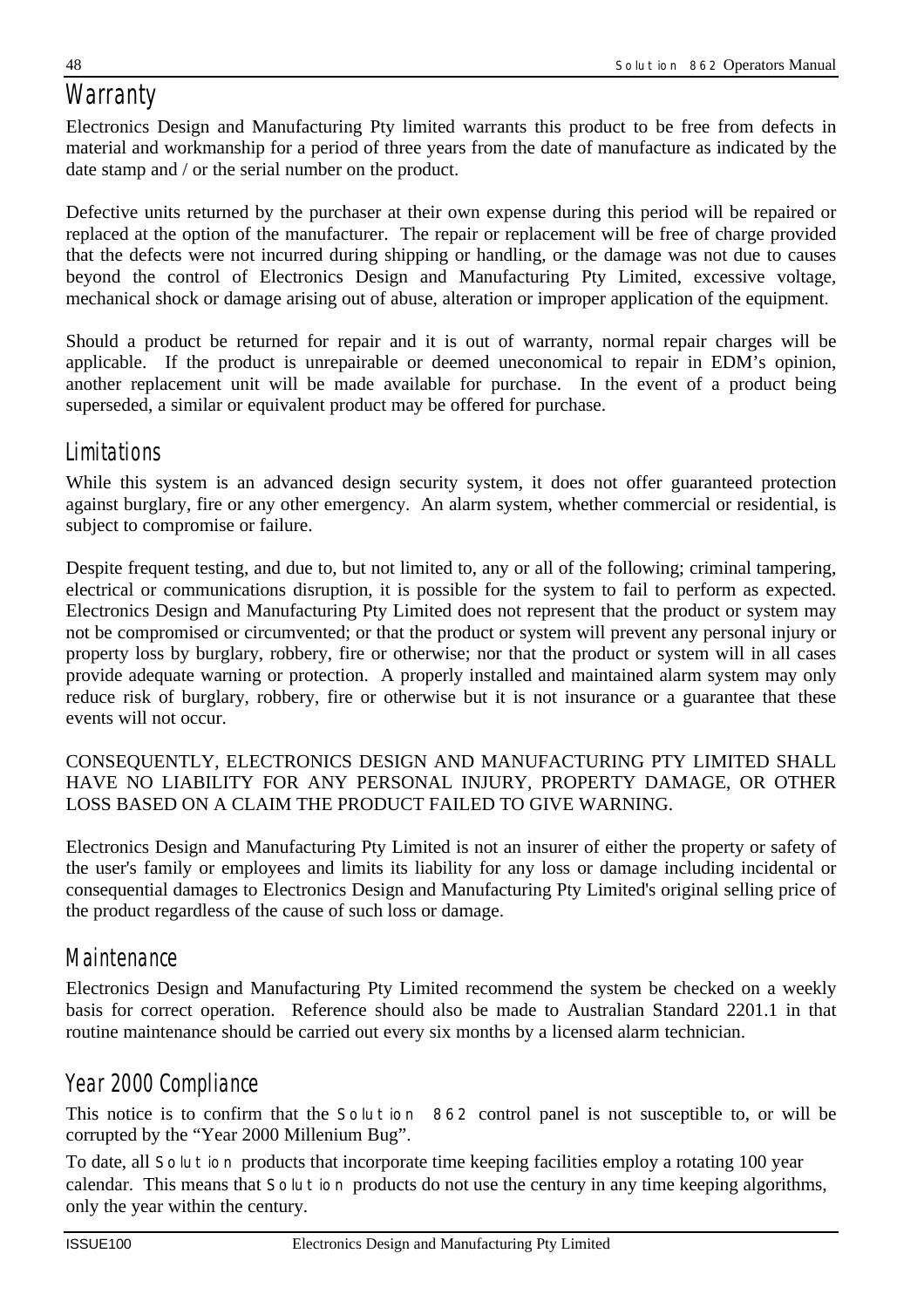| <i>Specifications</i>                          |                                                                     |
|------------------------------------------------|---------------------------------------------------------------------|
| Temperature Range:                             | $0 - 45$ Degrees Celsius                                            |
| Humidity:                                      | $10\% - 95\%$                                                       |
| Power Source:                                  | TF008 Plug Pack $-$ 240 Volt / 18 Volt AC @ 1.3 Amp                 |
| Stand-By Current:                              | $65 \text{ mA}$                                                     |
| Current Draw In Alarm Condition:               | $115 \text{ mA}$                                                    |
| Current Draw With No Alarm and Codepad Fitted: | $105 \text{ mA}$                                                    |
| Back-Up Battery:                               | 6.5 Ah / 12 Volt DC Rechargeable Sealed Lead Acid<br><b>Battery</b> |
| Dimensions:                                    | 306 mm x 262 mm x 84 mm (Packed In Carton)                          |
| Weight:                                        | $2.5$ Kg                                                            |
| Austel Approval Number:                        | $A96/03/0096 - Only With TF008 Plug Pack$                           |
| New Zealand Telepermit:                        | PTC 211/96/007                                                      |

# *Quality Policy*

AS 3901 Clause 4.1.1 Refer to Procedure No 1

The operations of Electronics Design and Manufacturing Pty Limited include design, development and manufacturing of electronic equipment.

Electronics Design and Manufacturing Pty Limited recognises that it is the responsibility of suppliers and contractors to meet their contractual obligations and carry out works which comply fully with the relevant specifications, drawings and contract documents.

It further recognises that the diligent operation of a Quality Management System leads to efficient and effective execution of the works with a minimum of errors and rework.

Electronics Design and Manufacturing Pty Limited and its Employees are committed to the implementation of this Quality Management System in accordance with Australian standard AS3901- 1987, European standard ISO9001-1987 and New Zealand standard NZS9001-1990 implementing quality systems for design, development and production to the mutual benefit of the customers and Electronics Design and Manufacturing Pty Limited.

*Meinrad Formosa Managing Director*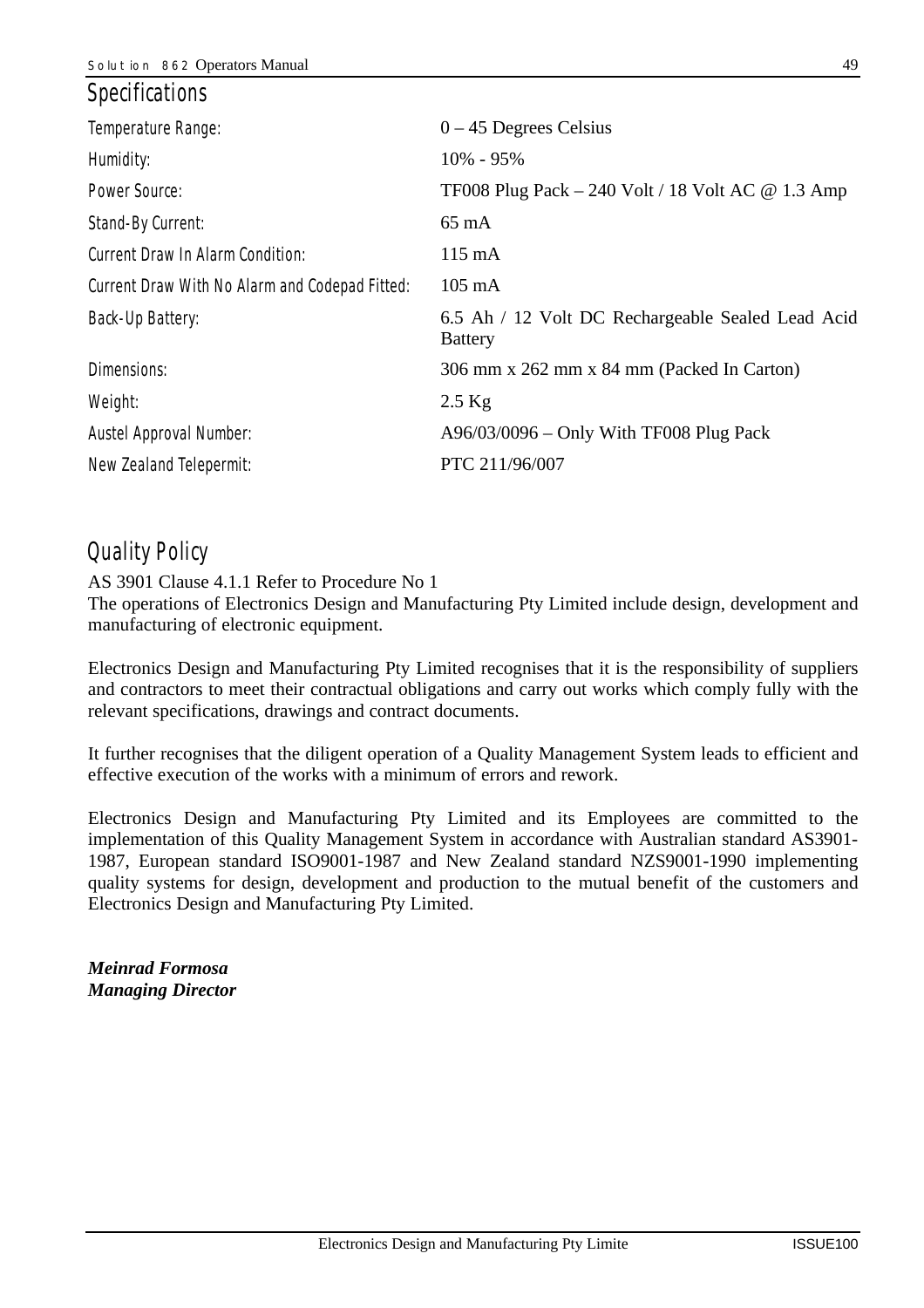# *Advice To Users*

The Austel permit that has been issued for this product is subject to the following conditions.

• The *Solution 862* control panel may only be powered by an EDM Plug Pack TF008 (Approval number Q92128).

# *New Zealand Telepermit Notes*

The following notes are only relevant when this product is used in New Zealand.

- The grant of a Telepermit for a device in no way indicates Telecom's acceptance of responsibility for the correct operation of that device under all operating conditions.
- The equipment shall not be used in any manner, which could constitute a nuisance to other Telecom customers.
- Immediately disconnect this equipment should it become physically damaged, and arrange for its disposal or repair.
- The transmit level from this device is set at a fixed level and because of this there may be circumstances where the performance is less than optimal. Before reporting such occurrences as faults, please check the line using a standard Telepermitted telephone and do not report a fault unless the telephone performance is impaired.
- This device is equipped with pulse dialling while the Telecom standard is DTMF tone dialling. There is no guarantee that Telecom lines will always continue to support pulse dialling.

Use of dialling, when this equipment is connected to the same line as other equipment, may give rise to bell tinkle or noise and may also cause a false answer condition. Should such problems occur, the user should NOT contact the Telecom Faults Service.

• This equipment is set up to carry out test calls at pre-determined times. Such test calls will interrupt any other calls that may be set up on the line at the same time. The timing set for such test calls should be discussed with the installer.

The timing set for test calls from this equipment may be subject to drift. If this proves to be inconvenient and your calls are interrupted, then the problem of timing should be discussed with the equipment installer. The matter should NOT be reported as a fault to Telecom Faults Service.

- This equipment shall not be set up to make automatic calls to the Telecom 111 Emergency Service. This equipment should not be used under any circumstances which may constitute a nuisance to other Telecom customers.
- In the event of any problem with this device, the systems battery, AC mains supply and telephone line should be disconnected. The user is to then arrange with the supplier of the device to make the necessary repairs.

Should the matter be reported to Telecom as a wiring fault and the fault be proven to be due to this product, a call-out charge will be incurred.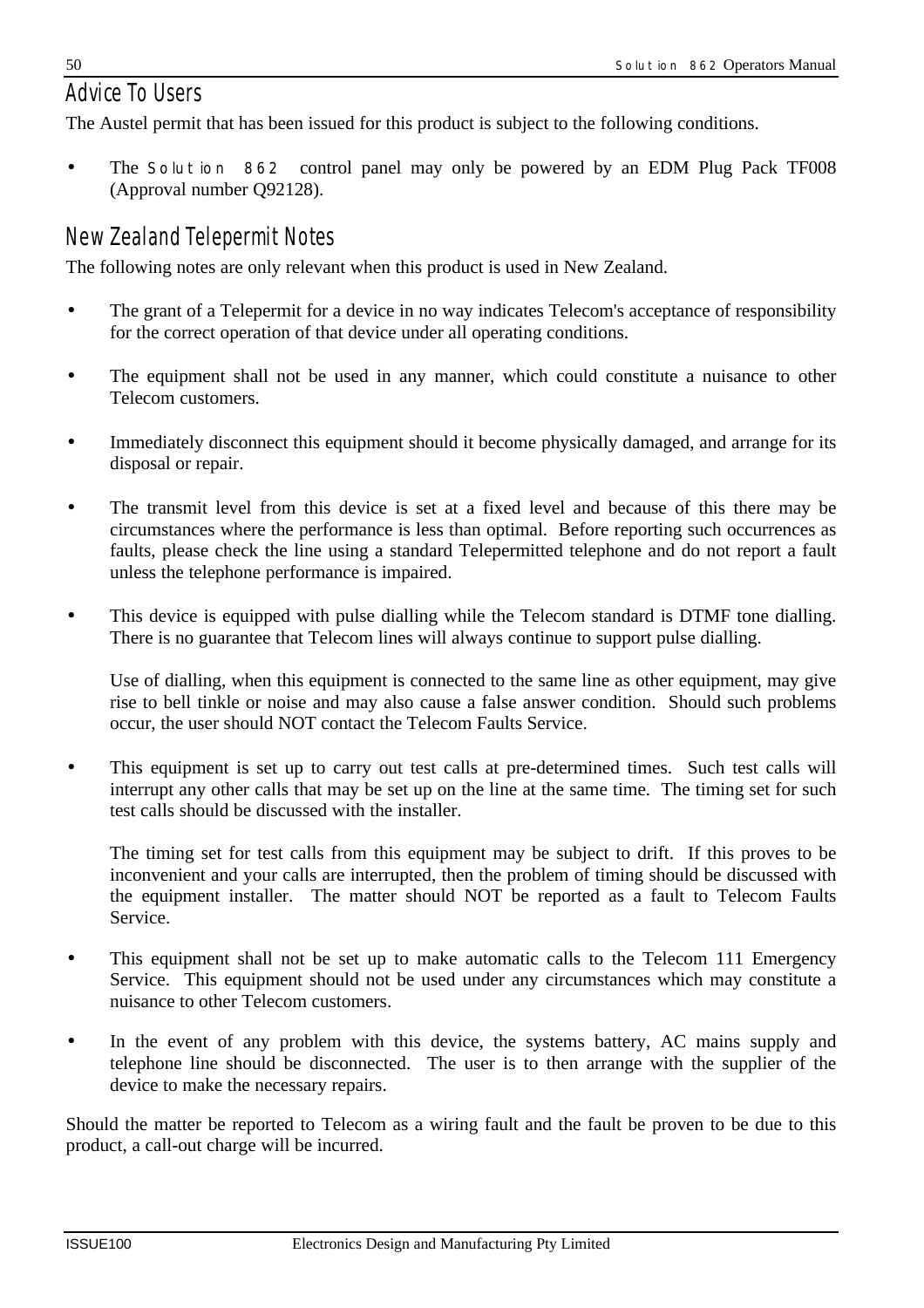# *Installation Notes*

| Installation Company     |  |
|--------------------------|--|
| Technician               |  |
| <b>Phone Number</b>      |  |
| <b>Installation Date</b> |  |
| <b>Warranty Expires</b>  |  |
| Panel Software Version   |  |

# *Zone Descriptions*

|                                                                                                                                                                                                                                                | STAY<br>Mode | Day<br>Alarm |
|------------------------------------------------------------------------------------------------------------------------------------------------------------------------------------------------------------------------------------------------|--------------|--------------|
| Zone 1<br><u> Andreas Andreas Andreas Andreas Andreas Andreas Andreas Andreas Andreas Andreas Andreas Andreas Andreas Andreas Andreas Andreas Andreas Andreas Andreas Andreas Andreas Andreas Andreas Andreas Andreas Andreas Andreas Andr</u> |              |              |
| Zone 2<br><u> 1989 - Johann Stoff, deutscher Stoffen und der Stoffen und der Stoffen und der Stoffen und der Stoffen und der Stoffen und der Stoffen und der Stoffen und der Stoffen und der Stoffen und der Stoffen und der Stoffen und d</u> |              |              |
| Zone 3<br><u> 1980 - Jan Barnett, fransk politik (d. 1980)</u>                                                                                                                                                                                 |              |              |
| Zone 4                                                                                                                                                                                                                                         |              |              |
| Zone 5                                                                                                                                                                                                                                         |              |              |
| Zone 6                                                                                                                                                                                                                                         |              |              |
| Zone 7                                                                                                                                                                                                                                         |              |              |
| Zone 8                                                                                                                                                                                                                                         |              |              |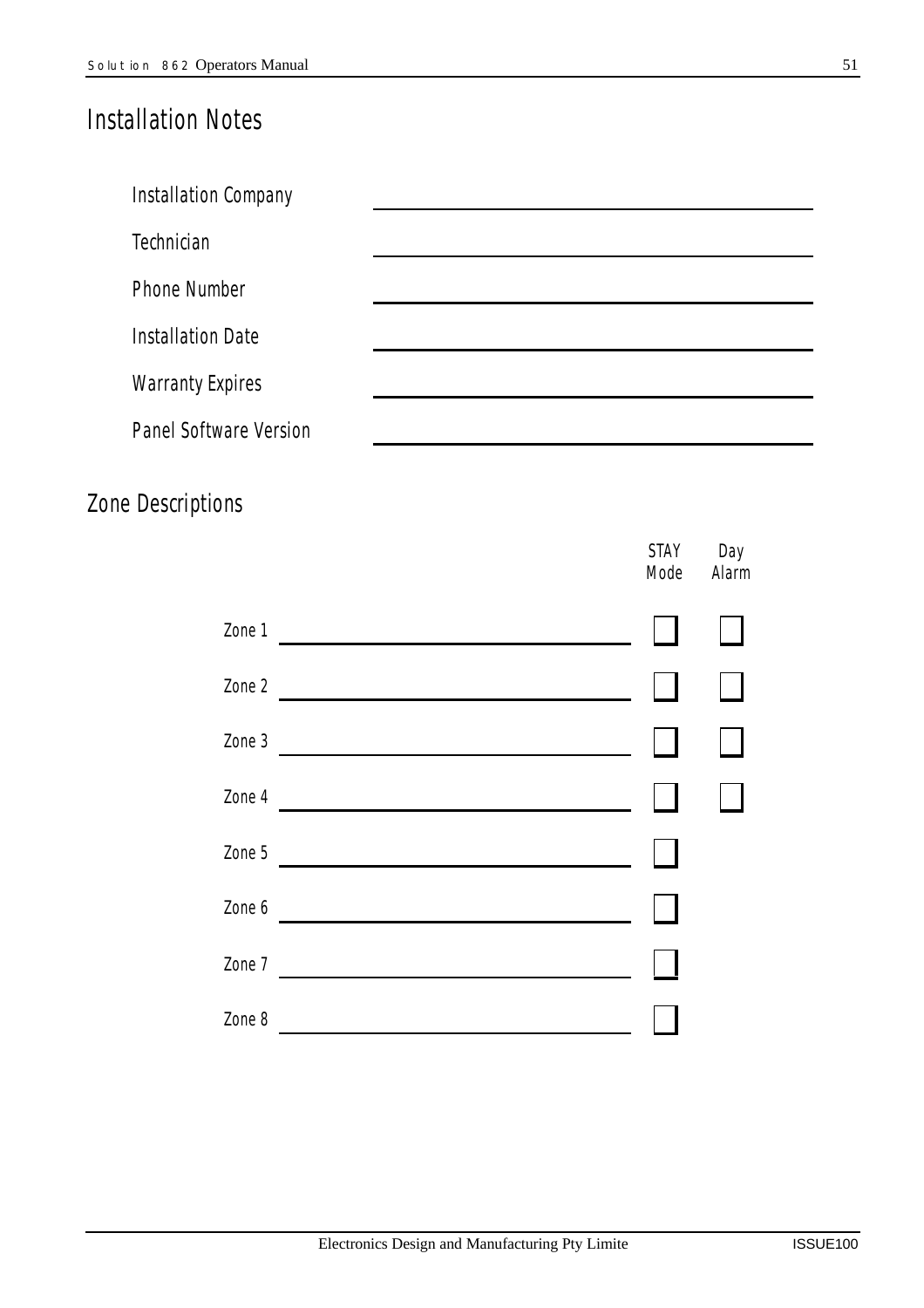| <b>Entry and Exit Times</b>                                         |            |      |                |       |
|---------------------------------------------------------------------|------------|------|----------------|-------|
| <b>Entry Timer 1</b>                                                |            |      | Seconds        |       |
| <b>Entry Timer 2</b>                                                |            |      | Seconds        |       |
| <b>Exit Time</b>                                                    |            |      | Seconds        |       |
| Entry Guard Time For STAY Mode 1 and STAY Mode 2                    |            |      | Seconds        |       |
| <b>User Code Options</b>                                            |            |      |                |       |
| Code Retry Count                                                    |            |      | Attempts       |       |
| Codepad Lockout Time                                                |            |      | <b>Minutes</b> |       |
| <b>Arming Options</b>                                               |            |      |                |       |
| <b>Forced Arming</b>                                                | YES        | $NO$ |                |       |
| Single Button Arming                                                | <b>YES</b> | $NO$ |                |       |
| Single Button Disarming                                             | YES        | NO   |                |       |
| Remote Arming Via The Telephone                                     | <b>YES</b> | $NO$ |                |       |
| Automatic Arming                                                    | YES        | NO   |                | Am/Pr |
| Automatic Disarming                                                 | YES        | NO   |                | Am/Pm |
| <b>Output Options</b>                                               |            |      |                |       |
| Output 1                                                            |            |      |                |       |
| Output 2                                                            |            |      |                |       |
| Output 3                                                            |            |      |                |       |
| Output 4                                                            |            |      |                |       |
| Electronics Design and Manufacturing Pty Limited<br><b>ISSUE100</b> |            |      |                |       |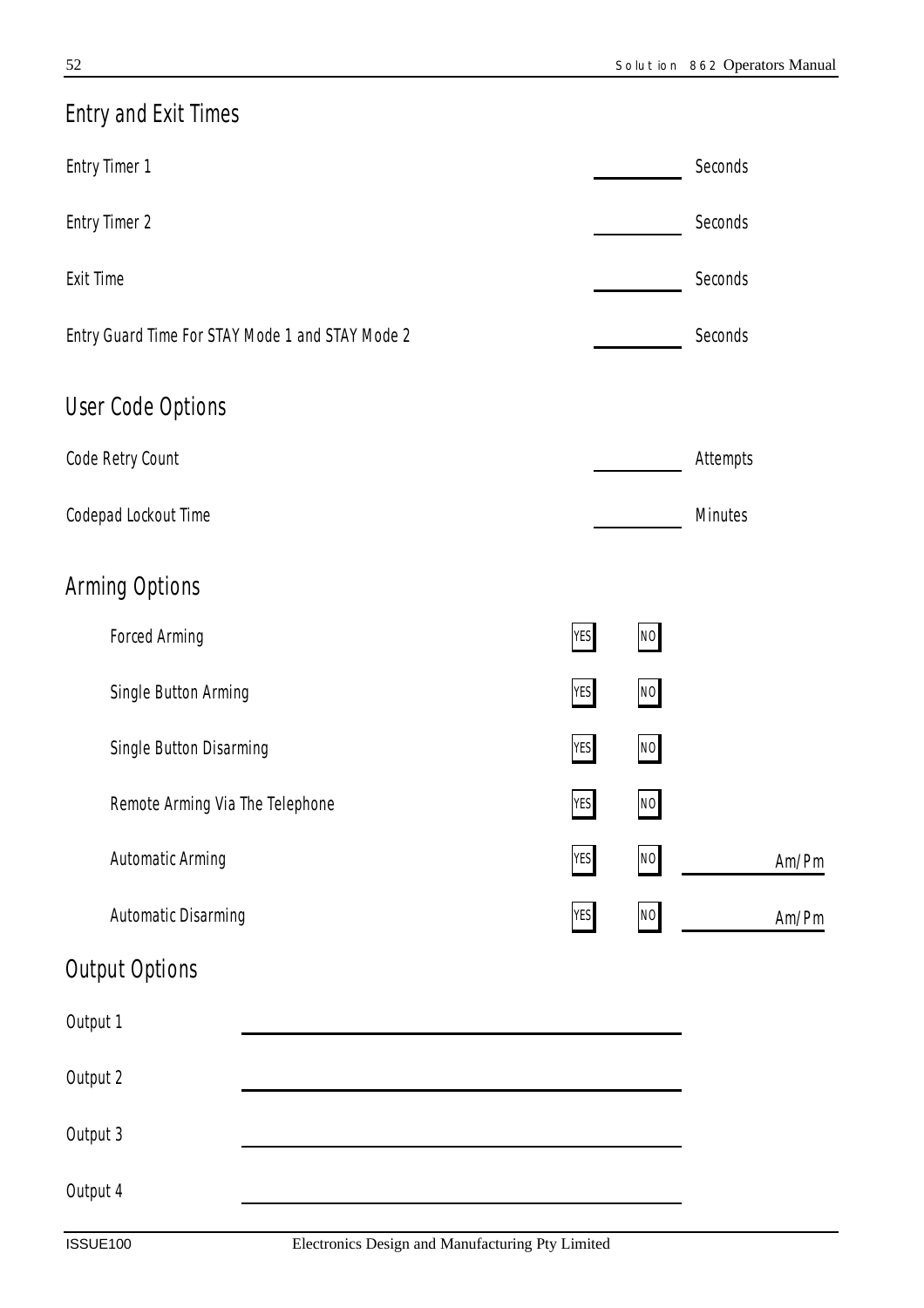|                                                   | <b>Isolating Options</b>                  |            |      |                |
|---------------------------------------------------|-------------------------------------------|------------|------|----------------|
|                                                   | Standard Isolating                        | <b>YES</b> | $NO$ |                |
|                                                   | Code To Isolate                           | YES        | NO   |                |
|                                                   | <b>Communication Options</b>              |            |      |                |
|                                                   | <b>Domestic Tone Reporting</b>            | <b>YES</b> | NO   |                |
|                                                   | Domestic Tone Reporting - Number Of Beeps |            |      |                |
| <b>Others</b>                                     |                                           |            |      |                |
| Siren Run Time                                    |                                           |            |      | <b>Minutes</b> |
|                                                   | Sensor Watch Time                         |            |      | Days           |
| Can Your System Be Serviced By Another Technician |                                           | <b>YES</b> | NO   |                |
| If YES, Installer's Code                          |                                           |            |      |                |
|                                                   | <b>Service Notes</b>                      |            |      |                |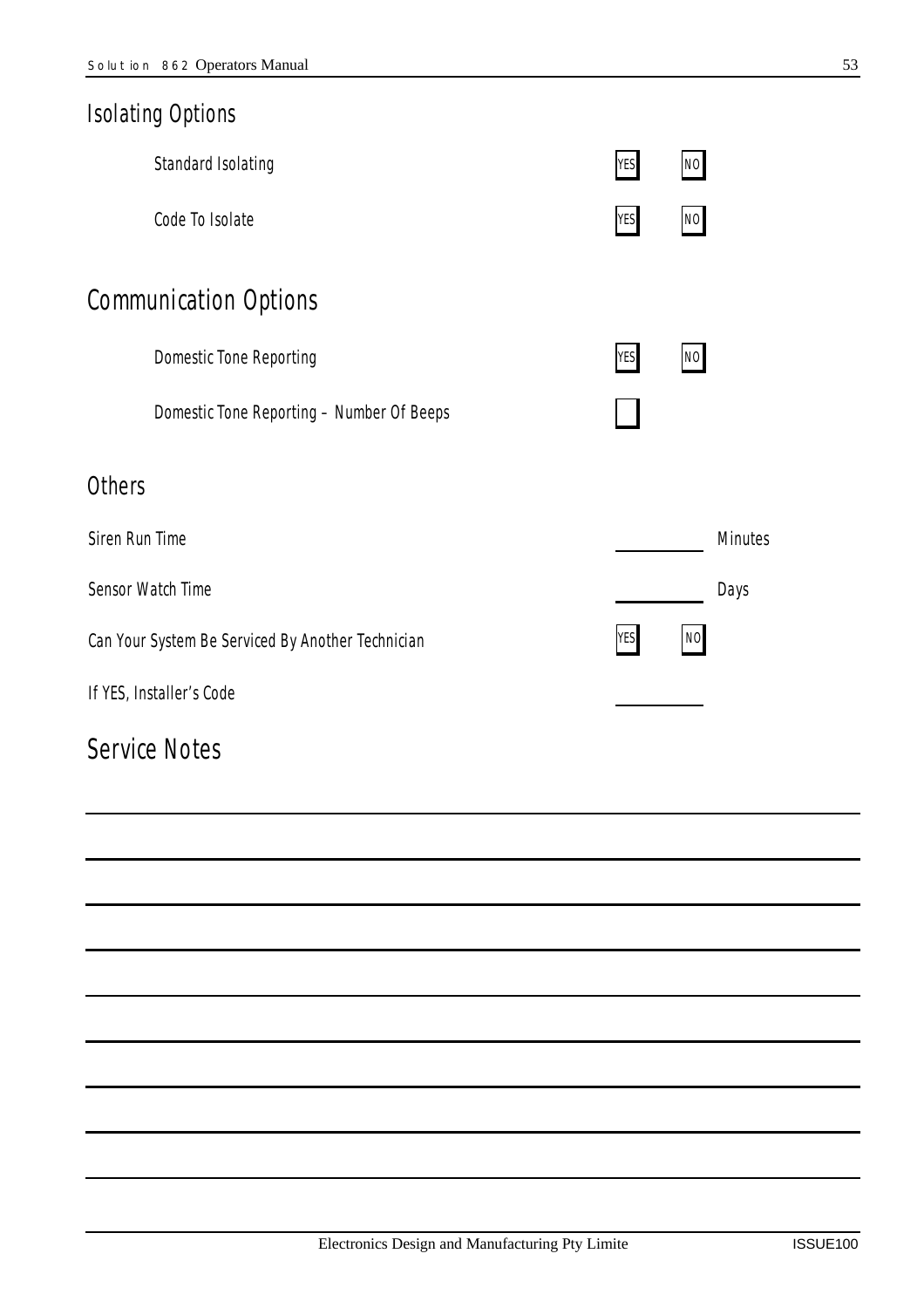# Index

#### $\overline{\phantom{a}}$

| $\boldsymbol{A}$ |  |
|------------------|--|
|                  |  |
|                  |  |
|                  |  |
|                  |  |
|                  |  |
|                  |  |
|                  |  |
|                  |  |
|                  |  |
|                  |  |
|                  |  |
|                  |  |
|                  |  |
|                  |  |
|                  |  |
|                  |  |
|                  |  |
|                  |  |

#### $\boldsymbol{B}$

# $\boldsymbol{C}$

| Changing Domestic Phone Numbers32   |
|-------------------------------------|
| Changing Radio Remote User Codes 31 |
|                                     |
|                                     |
|                                     |
|                                     |
|                                     |
|                                     |
|                                     |
|                                     |
|                                     |
|                                     |
|                                     |
|                                     |
|                                     |
|                                     |
|                                     |
|                                     |
|                                     |
|                                     |
|                                     |

#### $\boldsymbol{D}$

| Deleting Radio Remote User Codes31 |  |
|------------------------------------|--|
|                                    |  |
|                                    |  |
|                                    |  |
|                                    |  |

### $\boldsymbol{E}$

#### $\pmb{F}$

#### $\boldsymbol{G}$

|--|

#### $\boldsymbol{H}$

| Hand Held Radio Remote Control Panic 44        |  |
|------------------------------------------------|--|
|                                                |  |
| Hold Down Function - Arm In AWAY Mode39        |  |
| Hold Down Function - Arm In STAY Mode 39       |  |
|                                                |  |
| Hold Down Function - Codepad ID & Beeper Tone  |  |
|                                                |  |
| Hold Down Function - Fault Analysis Mode 40    |  |
| Hold Down Function - Horn Speaker Test39       |  |
| Hold Down Function - Initiate Modem Call 41    |  |
| Hold Down Function - Initiate Test Report41    |  |
| Hold Down Function - Reset Latching Outputs 41 |  |
| Hold Down Function - Strobe Test40             |  |
| Hold Down Function - Turn Day Alarm On/Off40   |  |
|                                                |  |
|                                                |  |
|                                                |  |
|                                                |  |

#### $\boldsymbol{I}$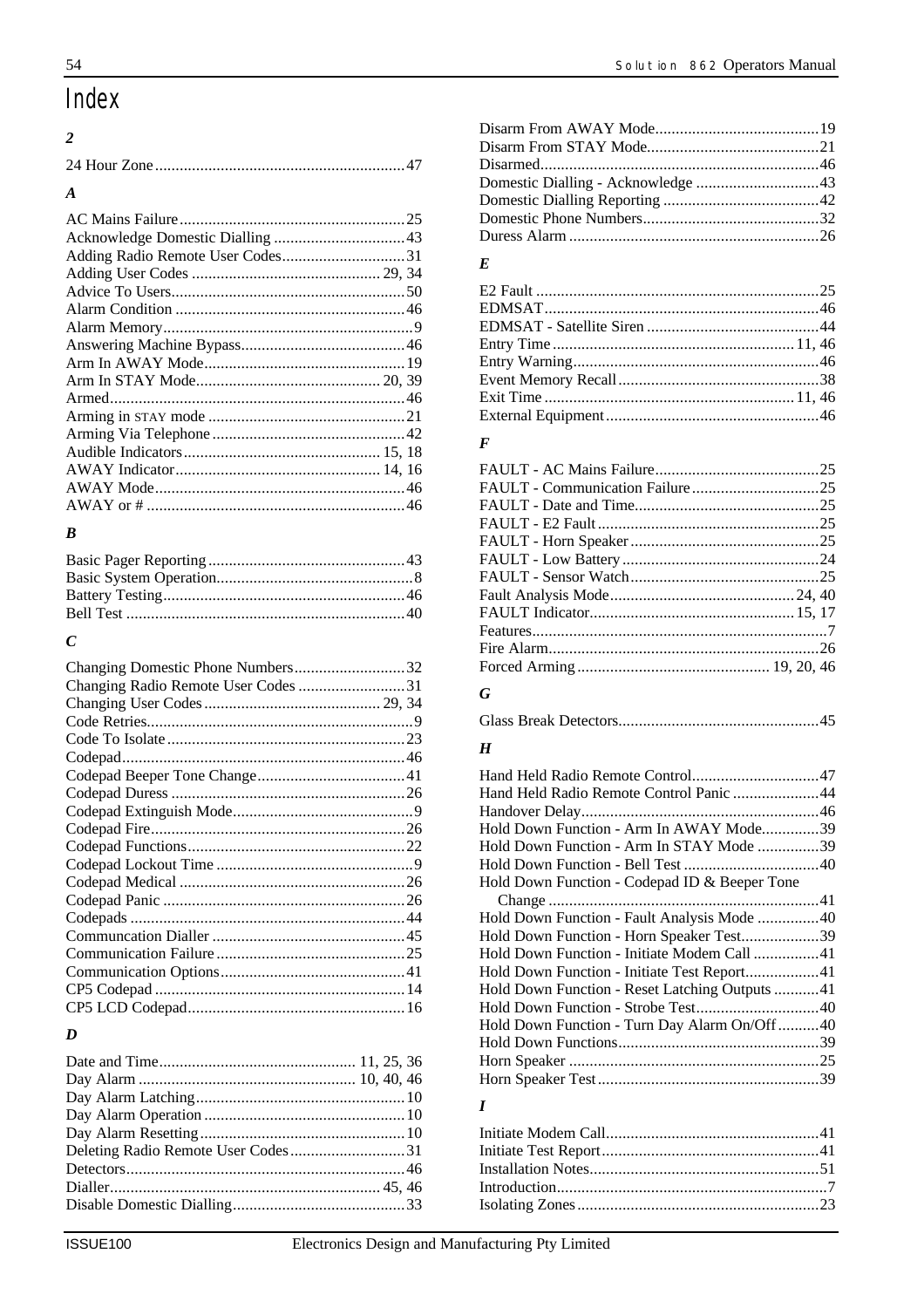#### *M*

*L*

| Master Code Function - Changing & Deleting Codes 29 |
|-----------------------------------------------------|
| Master Code Function - Changing & Deleting Radio    |
|                                                     |
| Master Code Function - Changing Domestic Phone      |
|                                                     |
| Master Code Function - Event Memory Recall  38      |
|                                                     |
| Master Code Function - Set STAY Mode 2 Zones  35    |
| Master Code Function - Turning Outputs On/Off 36    |
|                                                     |
|                                                     |
|                                                     |
|                                                     |
|                                                     |

#### *N*

### *O*

#### *P*

| $\boldsymbol{\varrho}$ |  |
|------------------------|--|
|                        |  |

### *R*

#### *S*

#### *T*

| Teaching Remote Radio User Codes 12 |  |
|-------------------------------------|--|
|                                     |  |
|                                     |  |
|                                     |  |
|                                     |  |
|                                     |  |

#### *U*

#### *V*